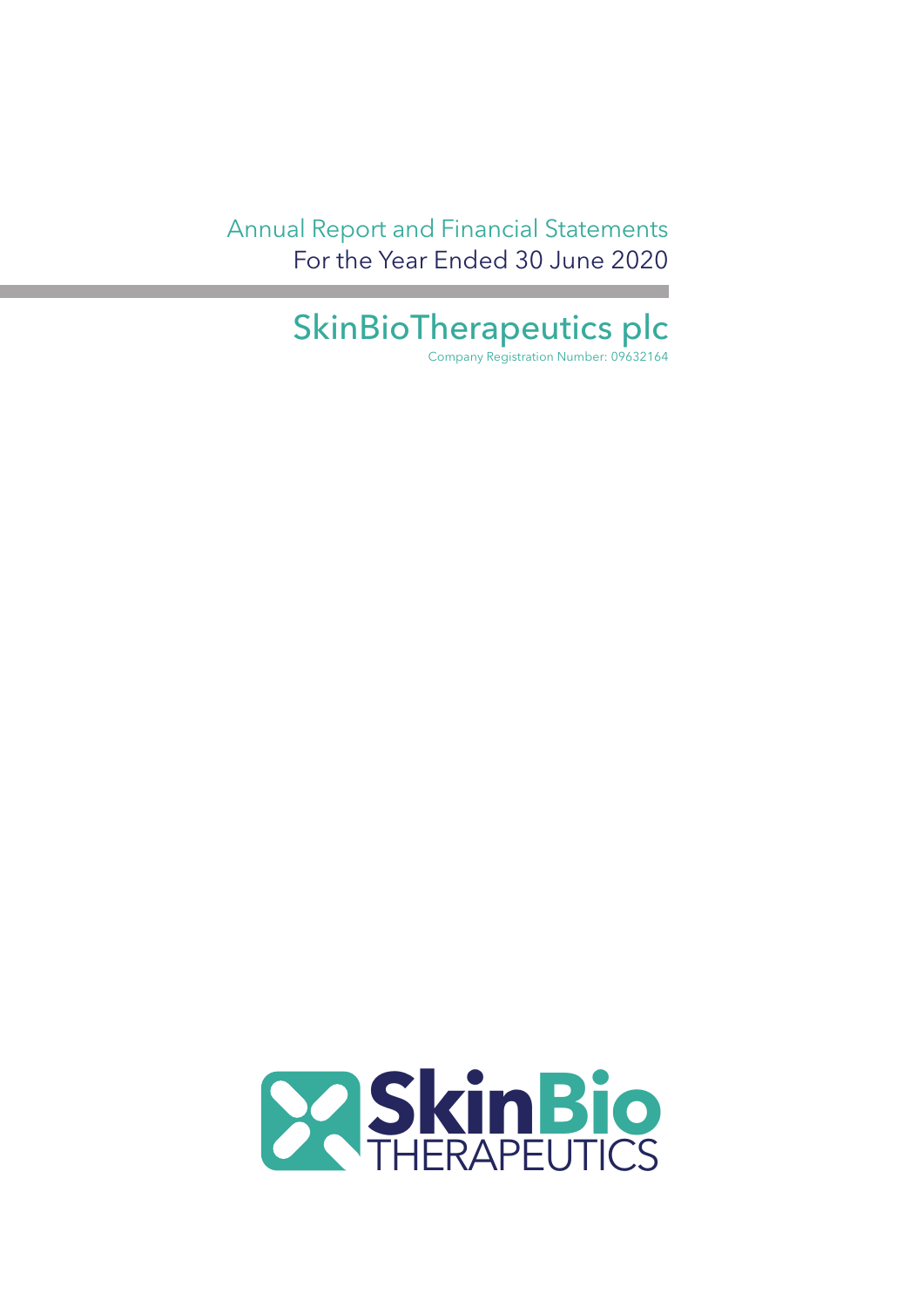# **Contents**

| Statutory and Other Information                                           | 1  |
|---------------------------------------------------------------------------|----|
| <b>Chairman's Statement</b>                                               | 2  |
| Strategic and Financial Review                                            | 3  |
| Directors' Report                                                         | 10 |
| Corporate Governance Report                                               | 13 |
| Independent Auditor's Report to the<br>Members of SkinBioTherapeutics plc | 23 |
| Statement of Comprehensive Income                                         | 27 |
| <b>Statement of Financial Position</b>                                    | 28 |
| Statement of Cash Flows                                                   | 29 |
| Statement of Changes in Equity                                            | 30 |
| Notes to the Financial Statements                                         | 31 |
| Notice of Annual General Meeting                                          | 46 |
| Notes to the Annual General Meeting Notice                                | 48 |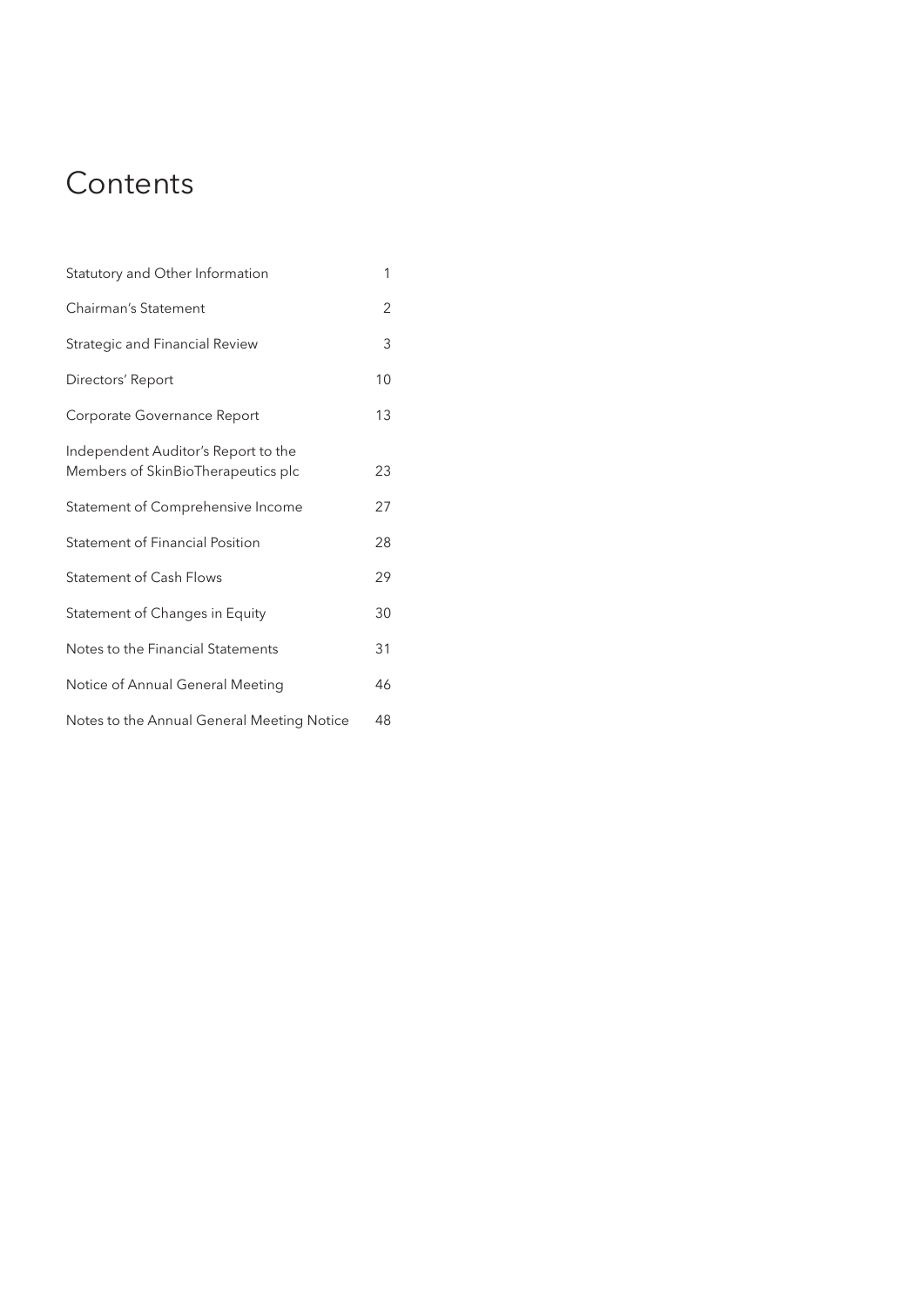# Statutory and Other Information

| <b>Directors</b>                | Martin Hunt<br>Stuart J. Ashman<br>Doug Quinn<br>Dr Cathy Prescott                | Non-Executive Chairman<br><b>Chief Executive Officer</b><br>Chief Financial Officer<br>Non-Executive Director |
|---------------------------------|-----------------------------------------------------------------------------------|---------------------------------------------------------------------------------------------------------------|
| Secretary                       | Doug Quinn                                                                        |                                                                                                               |
| <b>Registered office</b>        | 15 Silk House<br>Park Green<br>Macclesfield<br><b>SK117QJ</b>                     |                                                                                                               |
| Auditor                         | Jeffreys Henry LLP<br>Finsgate 5-7 Cranwood Street<br>London<br>EC1V 9EE          |                                                                                                               |
| <b>Registrars</b>               | Share Registrars Limited<br>The Courtyard<br>17 West Street<br>Farnham<br>GU9 7DR |                                                                                                               |
| Nominated adviser<br>and broker | Cenkos Securities plc<br>6.7.8 Tokenhouse Yard<br>London<br>EC2R 7AS              |                                                                                                               |
| <b>Bankers</b>                  | Barclays Bank PLC<br>1 Churchill Place<br>London<br>E14 5HP                       |                                                                                                               |
| <b>Public relations</b>         | Instinctif Partners Limited<br>65 Gresham Street<br>London<br>EC2V 7NQ            |                                                                                                               |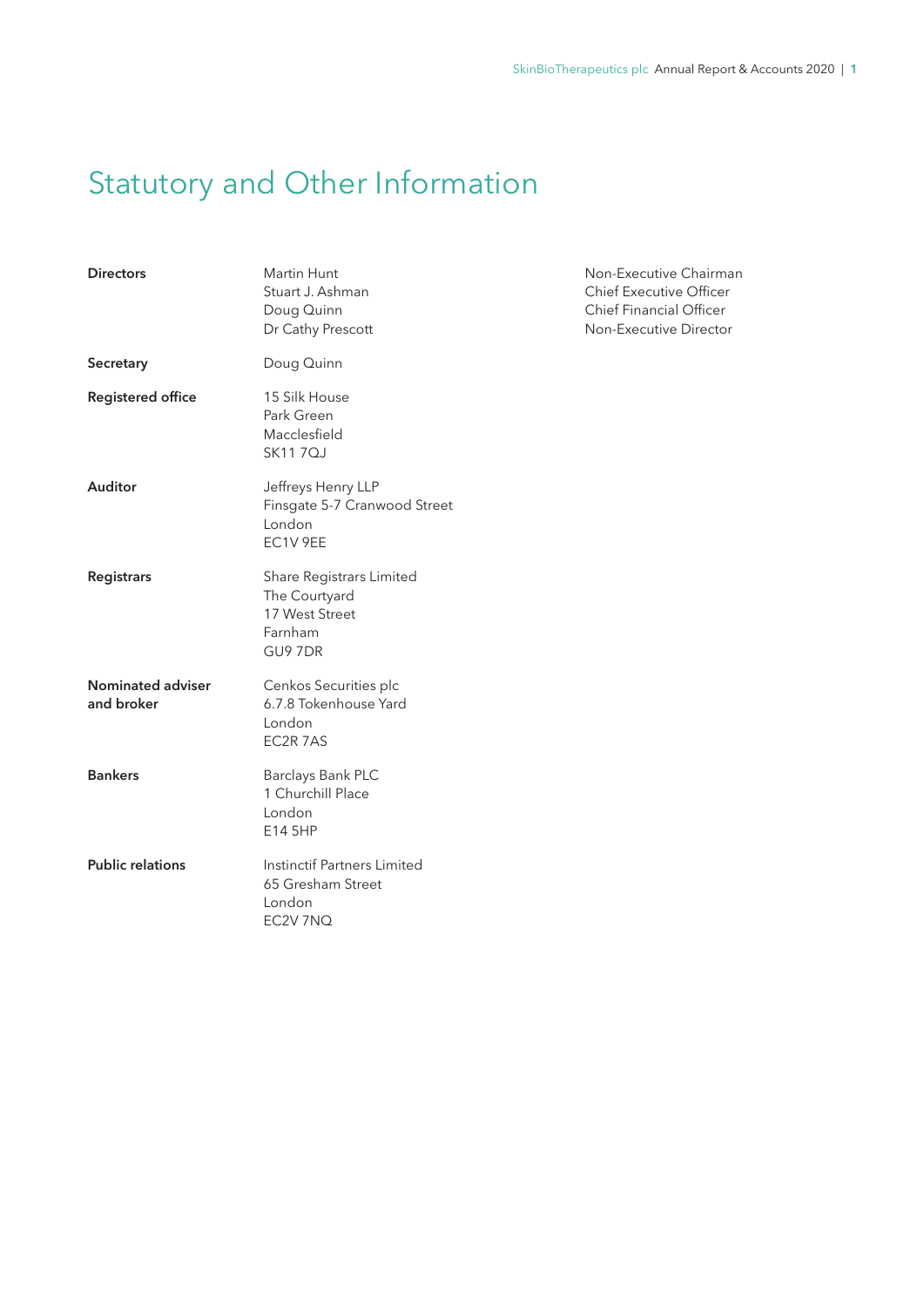# Chairman's Statement

2020 has been another exciting year for SkinBioTherapeutics with significant progress in a number of key areas of the Company's commercial and development strategies. The Company has signed its first two commercial deals, accelerated the project timeline for its food supplement programme and gained commercial interest for its MediBiotix™ and CleanBiotixTM programmes. Given these achievements have been made in a time of pandemic which has presented numerous challenges, the team has impressed with its swift action, flexibility and resource to keep the development and commercial programmes on track.

The Company's strategy was reviewed at the beginning of the financial year and culminated with a shift from an R&D focus to a more commercial one. The management team has identified five channels across which the Company is seeking to harness the microbiome for human health.

The first step of delivery against this strategy was achieved in November 2019 with a commercial agreement with Croda International Plc ("Croda"). The agreement is for the development and commercialisation of a new active skincare cosmetic ingredient incorporating the Company's SkinBiotix® technology.

The scientific team, under the stewardship of Professor Cath O'Neill who transitioned to the role of CSO in July 2019, has been exploring the relationship between the gut and the skin. There is strong scientific evidence pointing to a link between gut dysfunction, stress-induced alterations to the gut microbiome and skin inflammation. This research culminated in a development agreement with Winclove Probiotics B.V. ("Winclove") for the development of a probiotic blend of 'good' bacteria strains to help manage the symptoms associated with the skin condition psoriasis. Since the announcement of this programme, the Company has received substantial interest from both healthcare and patient communities. Progress on both these key strands of technology has been significant during the course of the year.

With the food supplement for psoriasis, Winclove confirmed, several months ahead of schedule, that it had been able to successfully combine and formulate the proprietary blend of 'good' bacterial strains as a food supplement, to be known as AxisBiotix™Ps. This is another important milestone since this blend will form the central pillar of the supplement to be used in a food supplement study ahead of eventual commercialisation.

For the cosmetic application, Sederma, the French division of Croda that specialises in the manufacture of bioactive ingredients for the cosmetic industry, updated the Company in July of this year that despite COVID-19 it remains on track with the original project timeline. It has also been able to replicate the Company's lysate manufacturing process which is a critical milestone for the project, and means Sederma can now press ahead with scaling up the manufacturing process at different volume levels as it prepares for future commercial launch.

The SkinBioTherapeutics project team has been quick to respond to the constraints of COVID-19 that are currently limiting human studies in a clinical environment and as detailed in the operational review section, the team is pressing ahead with preparations for a 'self-managed' food supplement study. The project team deserves enormous credit for its ability to pivot so quickly in challenging circumstances and identifying a solution that will shorten the timeframe to commercialisation.

The Company continues to manage its cash and resources well and ended the year with a cash balance of £2.2m (2019: £3.1m). Post year end, in November 2020, the Company completed a placing to new and existing institutional shareholders raising a total of £4.45m. The funding enables the Company to expand its technology pipeline with further work in areas such as hair and oral care and UV protection and to support the transition from a virtual operation to one with an in-house scientific capability. The funding, aligned with the scientific and operational progress of the last 12 months, leaves the Company ideally positioned to push forward with its strategy which offers exciting potential over the course of the next 24 months.

On behalf of the Board, I would like to take the opportunity to thank Stuart, Cath and the rest of the team, together with the teams at Winclove and Croda for the substantial progress achieved in the current climate.

**Martin Hunt**  Chairman

03 December 2020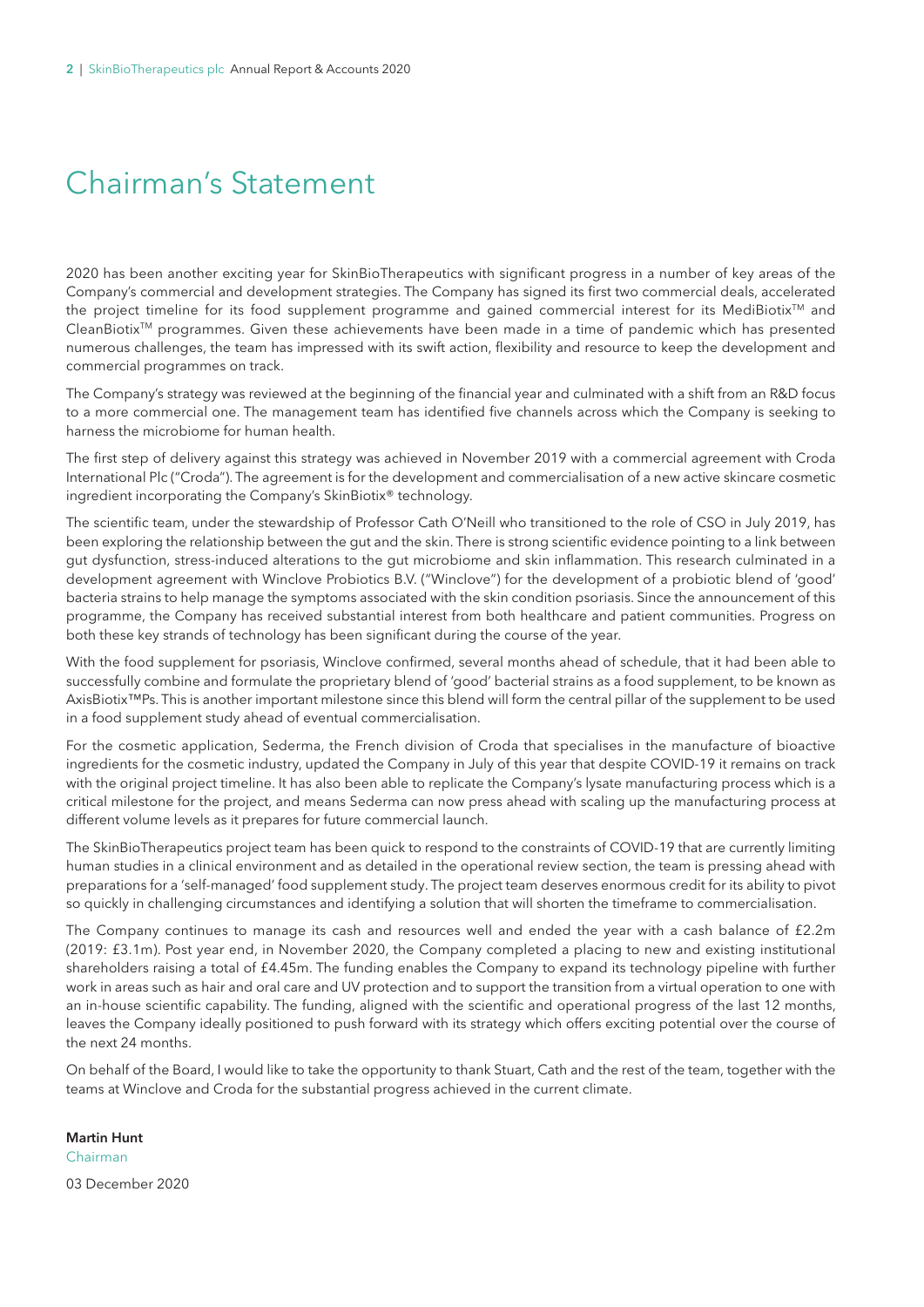# Strategic and Financial Review

## **Company background and strategy**

SkinBioTherapeutics is a life sciences business focused on harnessing the microbiome, the bacteria that live on and in our bodies, for human health.

SkinBioTherapeutics' proprietary technology, SkinBiotix®, is designed to promote skin health by harnessing the beneficial properties of probiotic bacteria and the active components derived from them. The approach taken is to use a 'lysate' of probiotic bacteria cells as a topical agent. The use of a lysate rather than live bacteria circumvents the possible safety considerations associated with applying live bacteria to the skin and the potential formulation difficulties of keeping bacteria alive in a cream.

An emerging area of science is focused on the gut-skin axis and how the constitution of the gut plays a role in various diseases, such as psoriasis. SkinBioTherapeutics has been exploring the relationship between the gut and the skin and the potential to introduce probiotic bacteria to the gut and effect a direct improvement to psoriasis-sufferers' skin.

The Company is pursuing a strategy that addresses five channels as its area of focus, encompassing both new and existing technology. Each channel offers the potential for multiple applications or sub-channels.



## **Operational review**

### SkinBiotix®

This is the Company's core technology and in November 2019 an agreement was signed with Croda Plc, a FTSE 100 company. Croda is a world leader in the field of active skincare ingredients for the cosmetic industry and sells ingredients for skin and hair care products to major cosmetic brands across the world.

Under the terms of the agreement, SkinBioTherapeutics' proprietary SkinBiotix® platform will be paired with Croda's expertise in the development and commercialisation of unique and sustainable, cosmetic ingredients, focusing specifically on the growing skincare actives market. Sederma, part of Croda, is a specialist manufacturer of bioactive ingredients for the cosmetic industry, and will be responsible for the development, manufacturing and commercialisation of the SkinBiotix® technology.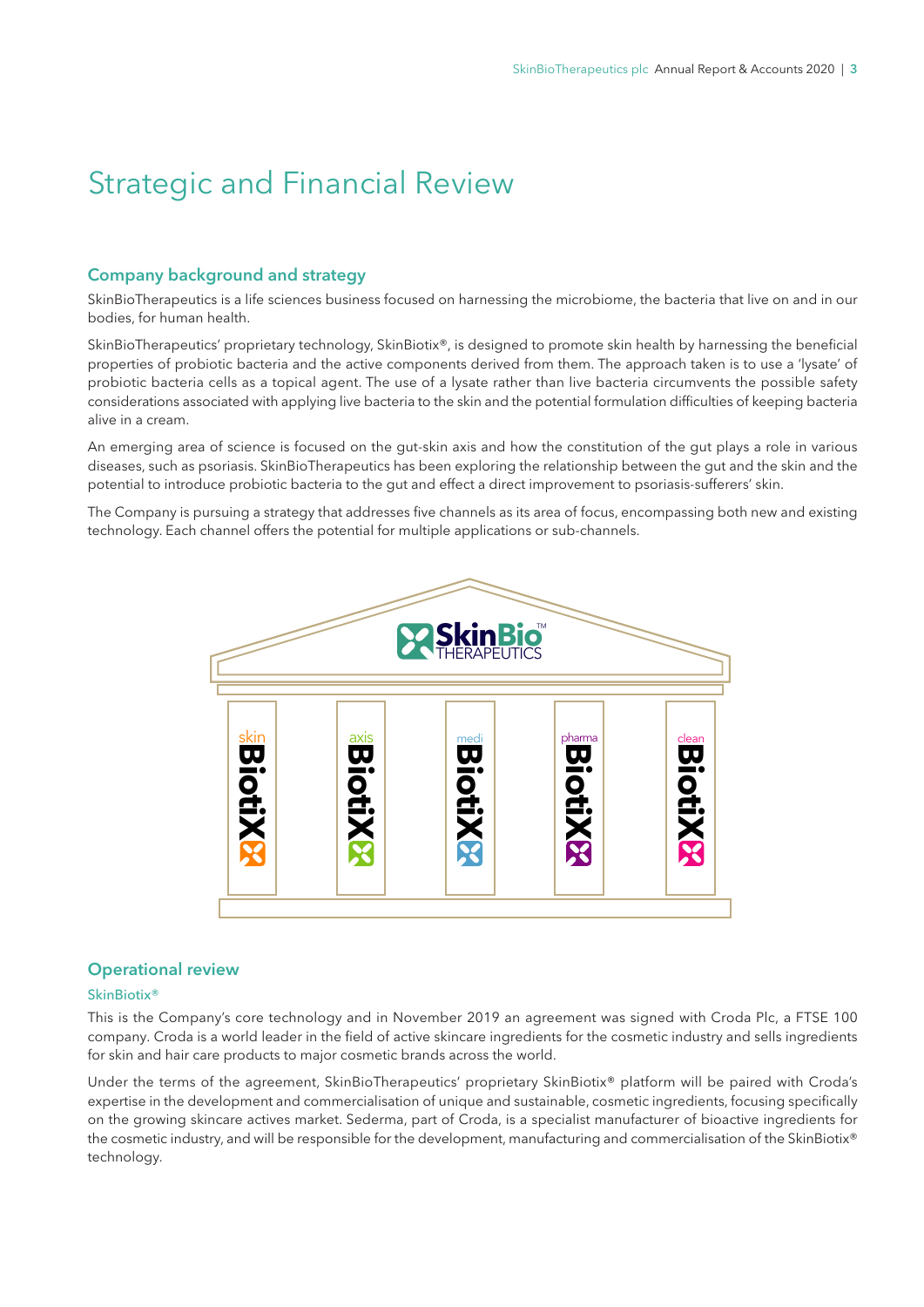# Strategic and Financial Review (continued)

Croda will be creating a separate manufacturing line for the technology and as design and manufacture of the active ingredient is carried out, there will be concurrent testing in focused ingredient application areas which will be detailed in further, additional agreements.

Any licensed products resulting from these agreements will be sold to Croda's global portfolio of Personal Care customers, which amount to >12,000 companies and/or brands, some of which are leaders in their respective markets. SkinBioTherapeutics will be paid tiered royalties based on global sales revenues on any licensed products subsequently derived from the successful development of the partnership.

In July 2020 Sederma updated the Company on the progress of key milestones in the collaboration:

- Successful replication of the lysate manufacturing process and achievement of the same performance from the SkinBiotix® technology as had been achieved by the Company – an essential first step in the process of formulation;
- Commencement of activities to validate scale up of the manufacturing process at different volume levels another essential step in order to achieve commercial quantities.

The project is progressing in line with the original plan and has not been adversely impacted by COVID-19. On the basis of continued progress, the Company anticipates licensed royalty revenue generation to commence in 2022.

Sales and distribution rights are for the cosmetic sector alone, leaving SkinBioTherapeutics to focus on further applications of its technology in other sectors. A key component of the Croda agreement is to provide access to a reliable supply of material to SkinBioTherapeutics. Croda will supply SkinBiotix® for the Company to be able to use in other sectors outside of those covered by this agreement.

### AxisBiotix<sup>™</sup>

Research focused on the gut-skin axis has found that one disease that may be directly influenced is psoriasis. This is a chronic relapsing inflammatory condition of the skin with a prevalence of c.2-3% in the western world. The worldwide market for psoriasis treatments was valued at approximately \$30bn in 2018 and is expected to grow to \$47bn in 2022 with a CAGR of 11.5%.

Current treatments include moisturising treatments or emollients to soothe and hydrate the skin for relatively mild disease, through to the biologic therapies in severe cases. For the group with mild-to-moderate psoriasis, the mainstay therapies tend to be steroid-based, which cannot be used long term and have side effects. In the management's opinion, there is a clear unmet clinical need for new, safer ways of treating patients with mild to moderate psoriasis. In addition, anecdotal evidence from patients suggests that as a result of preferring more 'natural' treatments, many have turned to oral probiotics as an 'alternative' therapy and have reported success in control of their disease. To date, scientific evidence is scarce; the effects of probiotics on psoriasis have been investigated in only two studies which did not make the choice of probiotic organisms based on known disease pathways.

In February 2020, the Company signed a development agreement with Winclove, a specialist in the research, development and manufacture of probiotic food formulations and supplements. The agreement is targeting the development of a probiotic blend of 'good' bacterial strains based on the modifying properties of specific bacterial species on known psoriasis disease pathways. In July 2020 Winclove reported that it had been able to successfully combine and formulate the blend as a probiotic food supplement, to be known as AxisBiotix™Ps. This is a major step forward for the development process.

Unable to pursue its originally proposed human study because of COVID-19, the management adapted quickly to the situation and established a protocol for, and is proceeding with, a 'self-managed' food supplement study. Participants suffering from mild to moderate psoriasis will be invited to participate in a human study in which they will be provided with samples of AxisBiotix<sup>TM</sup>Ps to self-administer over an eight-week period. They will be asked to track the impact of the food supplement on their skin condition themselves. Participants will submit their findings on a periodic basis through a bespoke mobile device app, thus avoiding the need for clinical attendance. This will accelerate the timing of readout compared to the previously envisaged conventional study. As a result, if the findings are positive, this will allow for a significantly earlier commercial launch than originally planned. The Company anticipates the trial commencing in Q1 2021.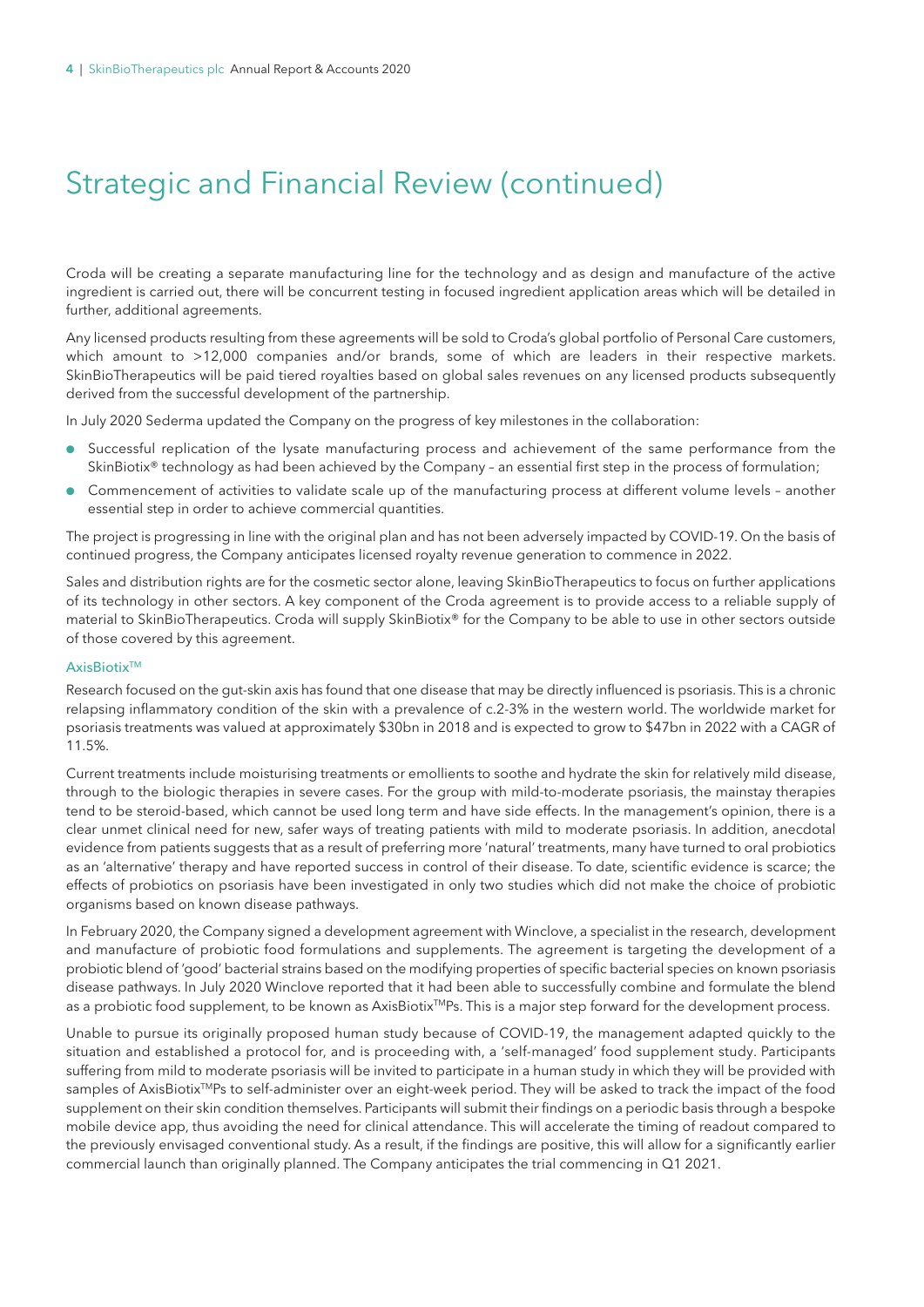### MediBiotix™

The MediBiotix channel will focus on medical device applications incorporating the SkinBiotix® technology. The initial target is eczema and, following review of the submitted data pack by the MHRA (Medicines and Healthcare products Regulatory Agency), the Company is progressing further research work in the lab to support the required characteristics of a medical device application. This work was halted by the temporary closure of the lab facilities at the University of Manchester however recommenced in September.

Management also believes there is utility for the technology in the treatment of various classes of skin wounds and is in discussion with a number of global advanced woundcare companies in this regard. The Company is targeting a commercial agreement to develop and test the SkinBiotix® technology in these indications.

#### CleanBiotix™

The area of healthcare acquired infections (HAI) remains an area of critical concern for healthcare providers and the ongoing pandemic has brought contact infection into sharp focus. The growing resistance of certain infection strains and the lack of new antibiotics is driving the need to discover and develop new methods of controlling bacterial growth and infection.

Staphylococcus aureus (SA) is the most common skin pathogen and one of the major causes of HAI. The Company's SkinBiotix® technology has been shown to have capabilities in preventing SA from adhering to and growing on the skin and thus offers a potential route of protection from SA-induced healthcare acquired infections.

The Company is investigating whether SkinBiotix® offers utility to protect other non-human surfaces and interfaces from SA induced healthcare acquired infections and is in early stage commercial discussions with a number of interested parties.

#### PharmaBiotix™

As an extension to medical device and Axis applications, the Company has the potential to pursue medicinal prescription registration routes for current and future technologies. This is a time-consuming and expensive pathway with significantly higher barriers to entry, but subject to positive clinical outcomes, has the potential for significantly higher financial returns.

Whilst SkinBioTherapeutics is not currently targeting this channel, it is a future potential pathway for both the eczema and psoriasis opportunities and a natural progression from both MediBiotix™ and AxisBiotix™.

### **Financial review**

Operating expenditure increased during the course of FY2020, in line with management forecasts. Research and development expenditure was £635k (2019: £708k) comprised predominantly of development work with the University of Manchester and internal employment costs. Expenditure was lower than anticipated in the final quarter of the year with the temporary closure of the laboratory facilities at the University of Manchester.

Ongoing operating costs were £985k (2019: £652k) covering employment, consultancy, PLC support costs and marketing. Overall, the Company made a loss before tax of £1,620k (2019: £1,360k).

The Company held £2.2m of cash at year-end (2019: £3.1m), a position that benefited from the suspended activity at the University of Manchester and receipt of £211k in June 2020 from the Company's R&D tax credit reclaim. In November 2020, the Company completed a placing and open offering, raising £4.45m in gross proceeds.

### **Key performance indicators**

The Board recognises the importance of KPIs and their appropriateness to the stage of development of the business. The Company is focused on the development of its technology programmes all of which are cash consuming. The KPIs are therefore chosen to monitor the progress of the individual programmes, the external market environment and the cash requirements of the Company.

### *Financial*

The cash position of the Company is monitored on a continual basis with reference to both the ongoing operational costs of the business and more particularly the cash requirements to support its scientific development programmes. The Company maintains a low operating cost base such that the majority of its funding is deployed on its development programmes.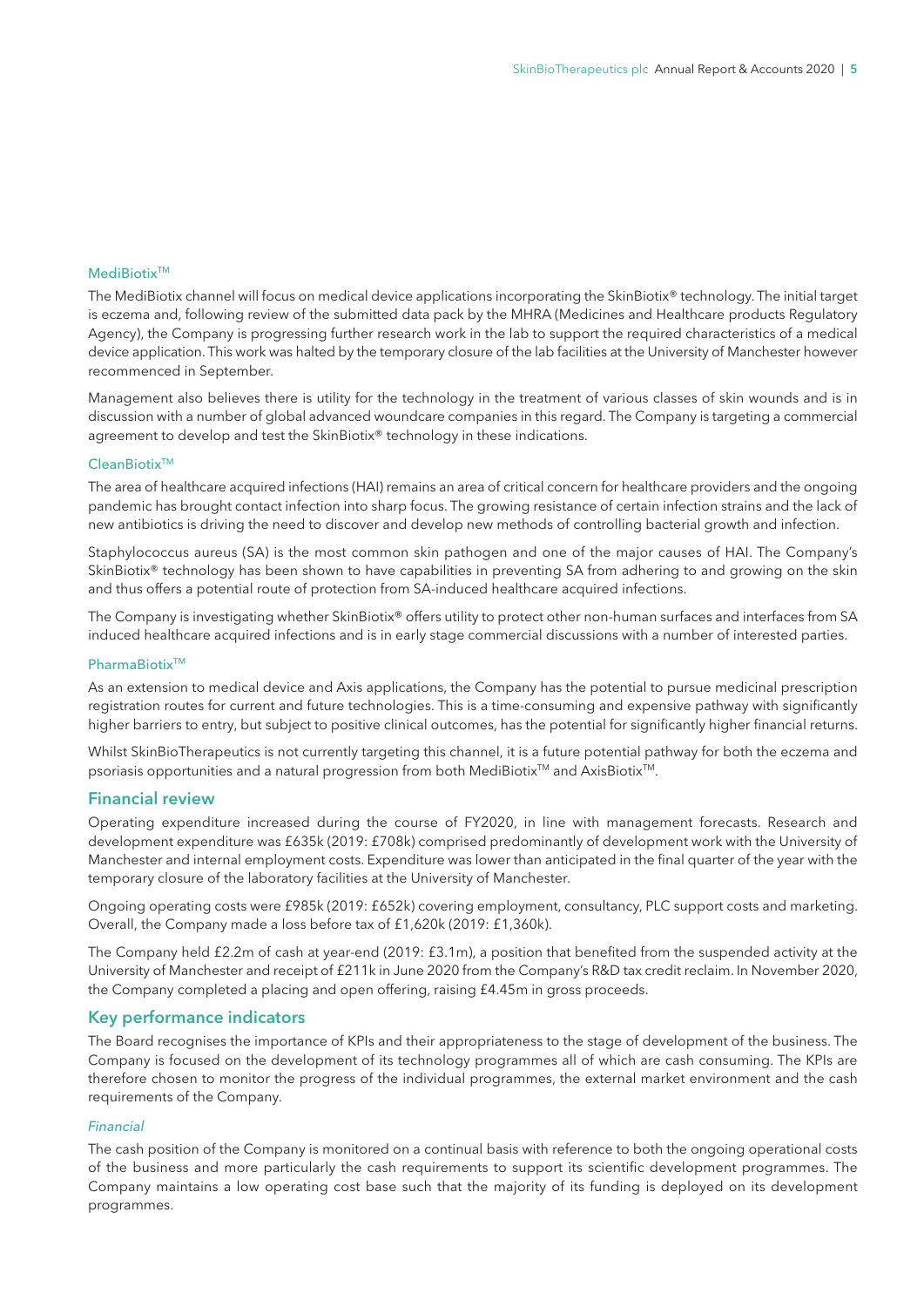# Strategic and Financial Review (continued)

### *Non-financial*

The Company actively monitors the progress of its development programmes. Timelines exist for each programme with key milestones detailed and these are regularly reviewed and updated accordingly.

In addition, the Company monitors the life science market for; competitive products and technologies, licensing deals within the cosmetic industry, scientific research related to the microbiome and regulatory and policy matters in the major markets.

### **Principal risks and uncertainties**

Ultimate responsibility for the process by which risk in the business is managed rests with the Board. The principal risks and uncertainties facing the Company, as well as mitigating actions, are set out below. While the list is not exhaustive, it is derived from the Company's detailed risk register. These risks are reviewed by the Audit Committee at least biannually, which reports its findings to the Board.

The Company's internal risk identification and management process is as follows:

- The Executive Team prepares and reviews on a periodic basis, by function, the risk register for the Company. The risk register details specific risks to the Company, the quantification of those risks in terms of probability and impact, and mitigating actions required to manage these risks.
- **•** The risk register assigns responsibility for each risk and mitigation plan to one or more members of the Executive Team.
- The risk register is circulated to the Board in advance of each board meeting and specific risk items may be discussed at board meetings or otherwise as appropriate.
- **•** The risk register is reported to the Audit Committee at least biannually.

### *COVID-19*

To date the Company has been able to progress its core development programmes with its partners with no material impact caused by COVID-19. Both Croda and Winclove have been able to continue operating throughout the pandemic. Development work at the University of Manchester was temporarily suspended because of the closure of the lab facilities, with work recommencing in September 2020. Further restrictions imposed in response to COVID-19 could impact the commencement of the human study for AxisBiotix™ and the ongoing cosmetic development work with Croda and consequently could delay the Company's timeline for commercialisation. In addition, further temporary closure of the lab facilities at the University of Manchester would delay the existing research programmes.

### *Brexit*

Following the United Kingdom's exit from the EU on 31 January 2020 ("Brexit") and entrance into the transition period, the likelihood of a no deal Brexit has increased, which could have significant negative impact on the Company. The extent of the impact will depend in part on the nature of the arrangements if any that are put in place between the UK and the EU at the end of the transition period and, the extent to which the UK continues to apply laws that are based on EU legislation from 1 January 2021. In addition, the macroeconomic effect of Brexit on the Company's business is unknown. As such, it is not possible to state the impact that Brexit would have on the Company. It could also potentially make it more difficult for the Company to operate its business in the EU as a result of any increase in tariffs and/or more burdensome regulations being imposed on UK companies (such as changes in applicable legislation affecting the regulatory pathway of the Company's products, both in Europe and in the UK). This could restrict the Company's future prospects and adversely impact its financial condition.

Notwithstanding the above, two of the Company's key development partners are based in Europe; Sederma, the speciality cosmetic division of Croda, and Winclove. Winclove will provide the food supplement for the human study and the supply of this may be impacted by the arrangements in place from 1 January 2021 if not received before this date. The Company may incur delays and additional costs depending on the outcome of the Brexit negotiations and the transition of regulatory approvals.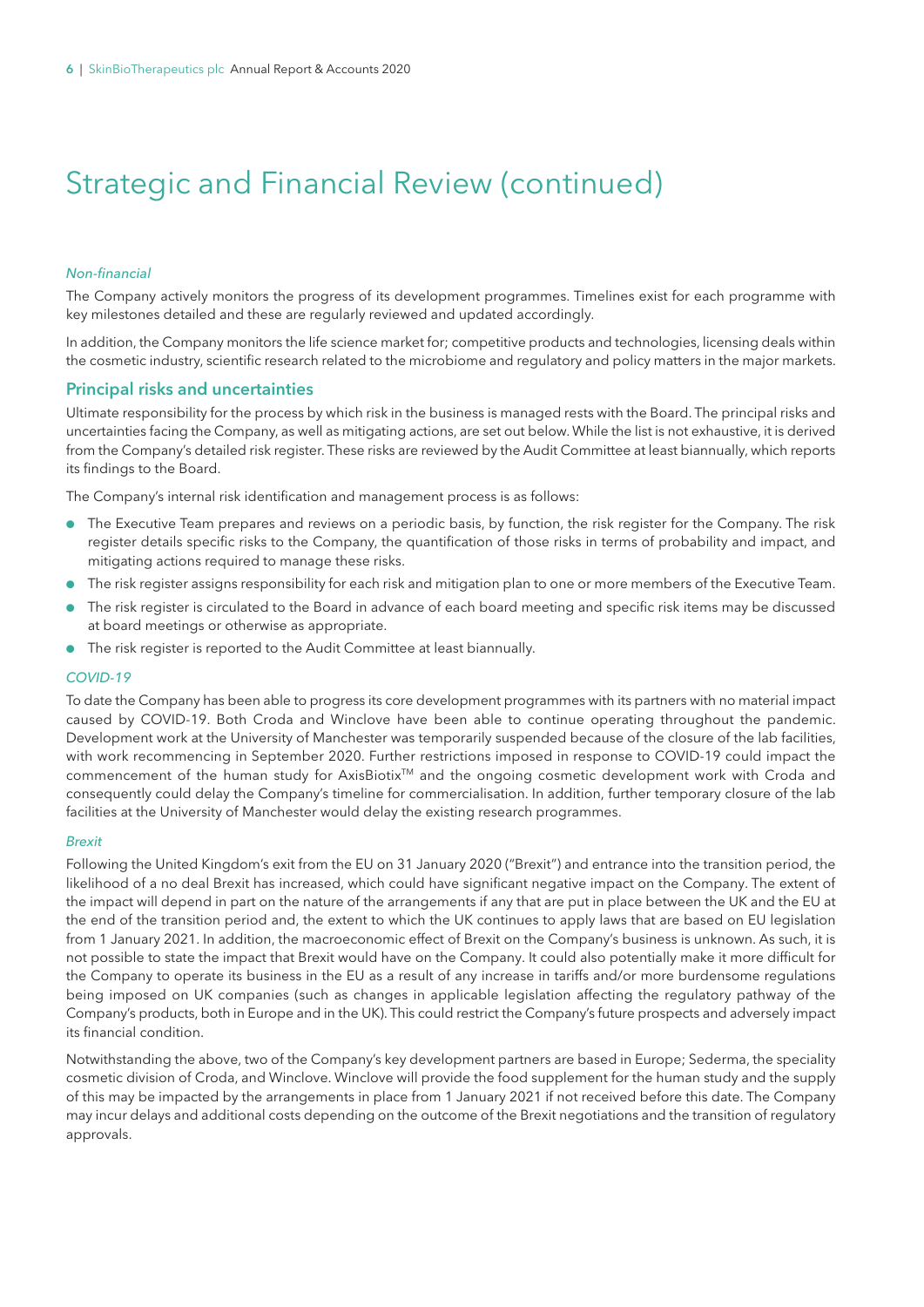### *Stage of operations*

SkinBioTherapeutics is at an early stage of development, yet to generate revenues and has a limited history to date. The ability of the business to generate revenue depends on the successful completion of the technical and commercial development of its SkinBiotix® platform and the progression of its AxisBiotix™ technology through a human study. The business will incur losses for the immediate future and has not yet demonstrated an ability to obtain regulatory approval or commercialise its technologies successfully.

#### *Clinical development risk*

The commercialisation of the Company's intellectual property and the potential applications of its technologies requires ongoing preclinical development, formulation, process development and human consumer/clinical studies that exemplify platform claims. There is a risk that one or more of the business's technologies does not perform as expected and fails to perform in the applications identified by the Company.

Furthermore, clinical development and human studies can result in unexpected costs. Agreeing study designs, study endpoints and study recruitment timelines without unforeseen delays with regulatory agencies is key. Regulatory body guidelines leading to market authorisation may be subject to alteration and are divergent in different jurisdictions.

### *Product development timelines*

Development programme delays, inconclusive results, identification of safety issues, manufacture and formulation failures or regulatory challenges may require additional follow-up studies that are not currently envisaged with a consequential impact on development timelines and cash resources.

### *Dependence of key personnel*

The Company's operates with a small team and success is highly dependent on the expertise and experience of its board, management and employees. Retention and incentivisation of these individuals is critical to the Company.

### *Formulation*

Whilst the Company has developed formulations for its initial indications, further work is required to ensure the formulations remain effective for an extended period. There are risks associated with the means and timeline in establishing the longterm stability of formulations. In addition, the Company will need to develop formulations appropriate for its other indications. It may require a number of iterations before suitable formulations are able to be produced.

#### *Human studies*

SkinBioTherapeutics has invested effort and resources in the development of its technologies. Success in human studies in part hinges on this continuing development activity. It is however possible that the results of these studies may not be predictive of those obtained in more advanced, later-stage, expensive, time consuming and difficult to design human studies.

### *Intellectual property and proprietary technology*

SkinBioTherapeutics is focused on maintaining and expanding its intellectual property portfolio. The portfolio includes patent applications, trademarks and know-how.

Success of the Company will depend in part on its ability to obtain and maintain effective patent rights. These rights need to be sufficiently broad to protect SkinBioTherapeutics' technology in its chosen markets. The application process is expensive and time-consuming and SkinBioTherapeutics may not be able to file all its patent applications in all jurisdictions.

Some of the Company's patent applications remain pending and have not been given notice of allowance. National patent offices may raise objections in relation to the on-going patent applications. These may result in revised applications or prevent patent applications from being granted.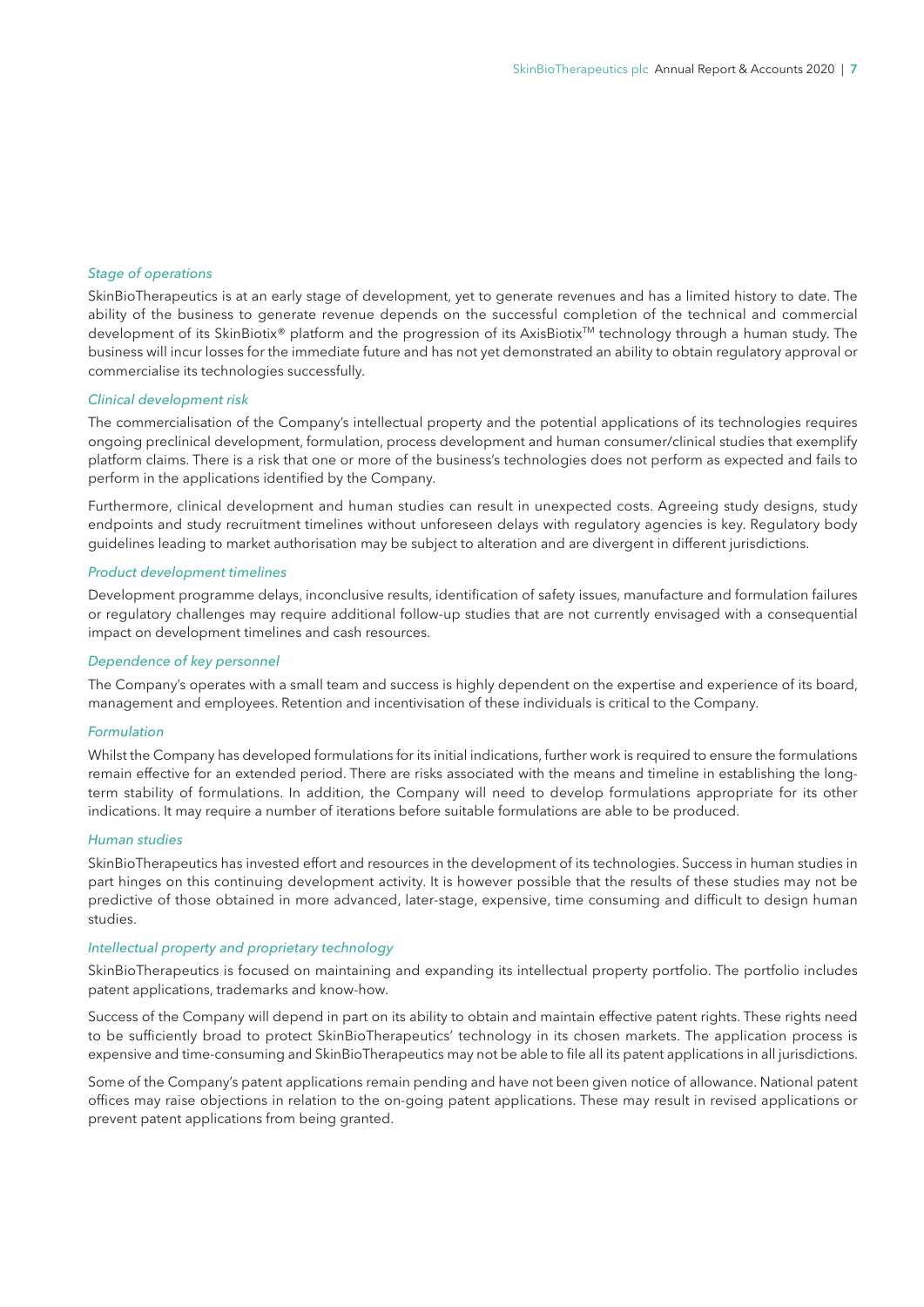# Strategic and Financial Review (continued)

### *Competitive risk*

The Directors believe the skin microbiome to be an innovative area of development and scientific focus. As such this area is subject to significant and rapid technological and consumer change. It is an area of interest to academic institutions, government agencies and private and public companies. Competition from existing companies and new entrants has emerged and maintaining an IP and technology advantage over the competition will require a sustained development focus.

The need for safe and supportive skin health and well-being products is acknowledged by consumers and healthcare providers around the globe. Large multinationals have divisions dedicated to the sector and many have established brands or approved products on the market. These brand owners have greater financial and human resources which can be deployed to build and maintain a brand position. Many also have dedicated R&D units and could therefore choose to develop technologies that compete with the Company's SkinBiotix® technology platform.

### *Regulatory environment*

The Company operates in a regulated environment that varies dependent upon the jurisdiction. These regulations are subject to change at short notice and differ according to any proposed product claims, intended use or marketing route. While the Company will take every effort to ensure that it and its partners comply with all applicable regulations, there can be no guarantee of this. Failure to comply with applicable regulations could result in the Company being unable to successfully commercialise its technology or any products that incorporates it and/or result in legal action being taken against the Company which could have a material adverse effect.

### **S172 Statement**

The Directors acknowledge their duty under s.172 of the Companies Act 2006 and consider that they have, both individually and together, acted in the way that, in good faith, would be most likely to promote the success of the Company for the benefit of its members as a whole. In doing so, they have had regard (amongst other matters) to:

### • The likely consequences of any decision in the long term

The Company's strategic objectives and the progress made against these during the year, together with the principal risks, are detailed in the Strategic and Financial review on pages 3-9.

### • The interests of the Company's employees

SkinBioTherapeutics is a very small company in terms of its number of employees and recognises these employees are key to its business success. Members of the Board maintain frequent contact with employees and the executive team engage with employees with regards current performance and future plans and ambitions for the Company.

### $\bullet$  The need to foster the Company's business relationships with suppliers, customers and others

A consideration of our relationship with wider stakeholders and their impact on our long-term strategic objectives is disclosed in Principle 3 of the Corporate Governance Report on page 15.

### • The impact of the Company's operations on the community and the environment

The Company is committed to operating with a high level of corporate social responsibility and environmental sustainability. Principle 8 of the Corporate Governance Report provides further disclosure on how we promote a corporate culture that is based on ethical values and behaviour.

### • The desirability of the Company maintaining a reputation for high standards of business conduct

Our intention is to behave in a responsible manner, operating with a high standard of business conduct and corporate governance, as detailed in the Corporate Governance Report.

### • The need to act fairly as between members of the Company

The Board is fully committed to open and transparent dialogues with all shareholders. A supportive base of investors interested in a long-term holding in the Company provides the stability to allow us to execute our strategy and deliver long term value for all shareholders. We strive to engage with our investor base with meetings and updates to institutional and retail investors through a variety of channels.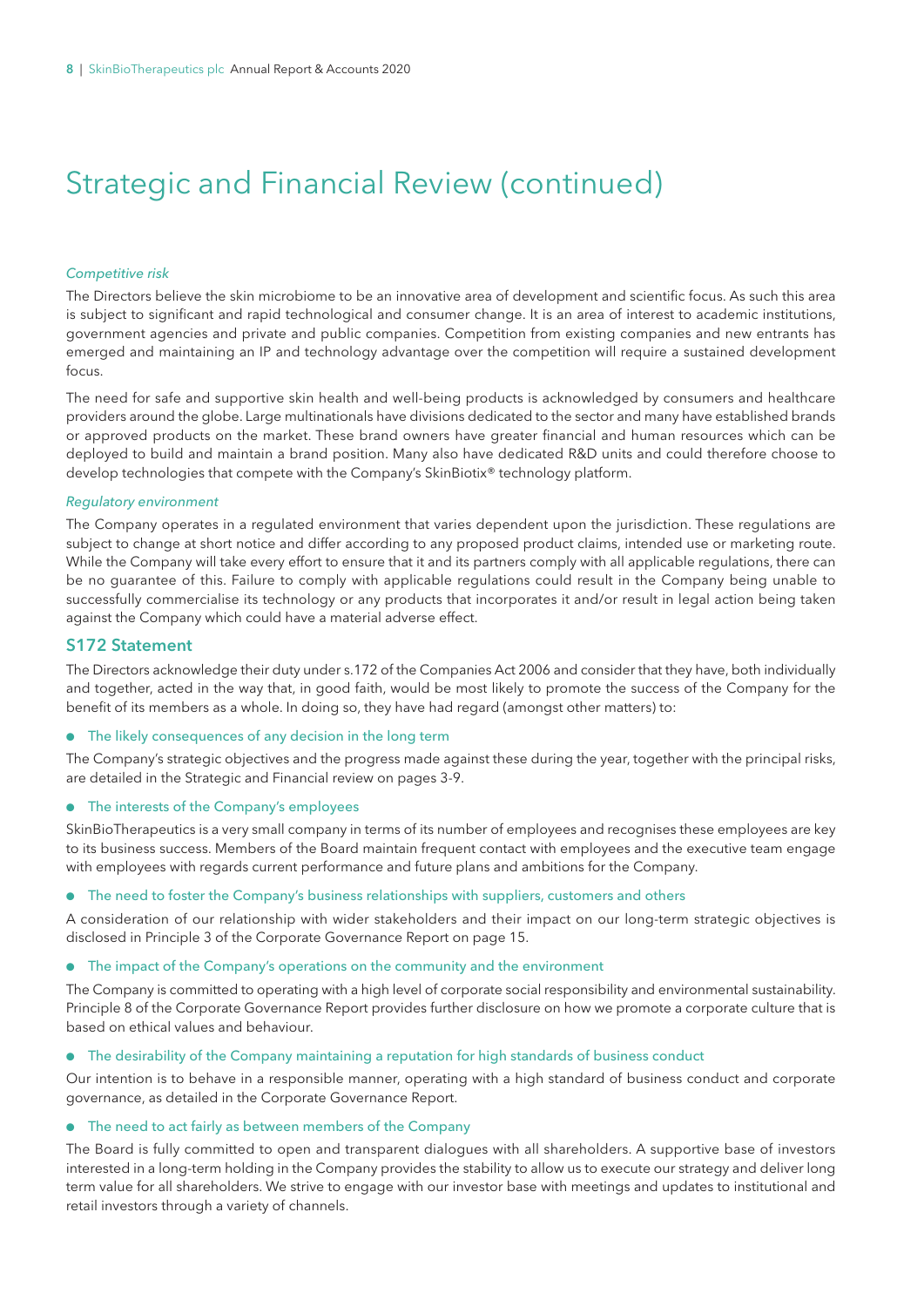# **Outlook**

The Company has made significant progress through the course of the year with commercial deals signed in two of its five core areas and key scientific milestones achieved with its partners in both these areas. This is especially pleasing, given the difficult operational environment arising due to the COVID-19 pandemic. The Company's financial position was further strengthened with the successful placing and open offer. The funding enables the Company to expand its technology pipeline with further work in areas such as hair and oral care and UV protection and support the transition from a virtual operation to one with an in-house scientific capability.

Looking forward to the new financial year, as Croda continues to progress the pathway of the SkinBiotix® technology as a cosmetic ingredient, a key focus for the Company will be the AxisBiotix™ programme targeting psoriasis. Here the Company is seeking to initiate and complete a 'self-managed' human study in Q1 2021 and, subject to a positive readout, commence commercialisation. This is an accelerated timeframe to that originally anticipated but equally presents an opportunity for a more rapid route to revenue generation.

### **Stuart J. Ashman**  Chief Executive Officer

03 December 2020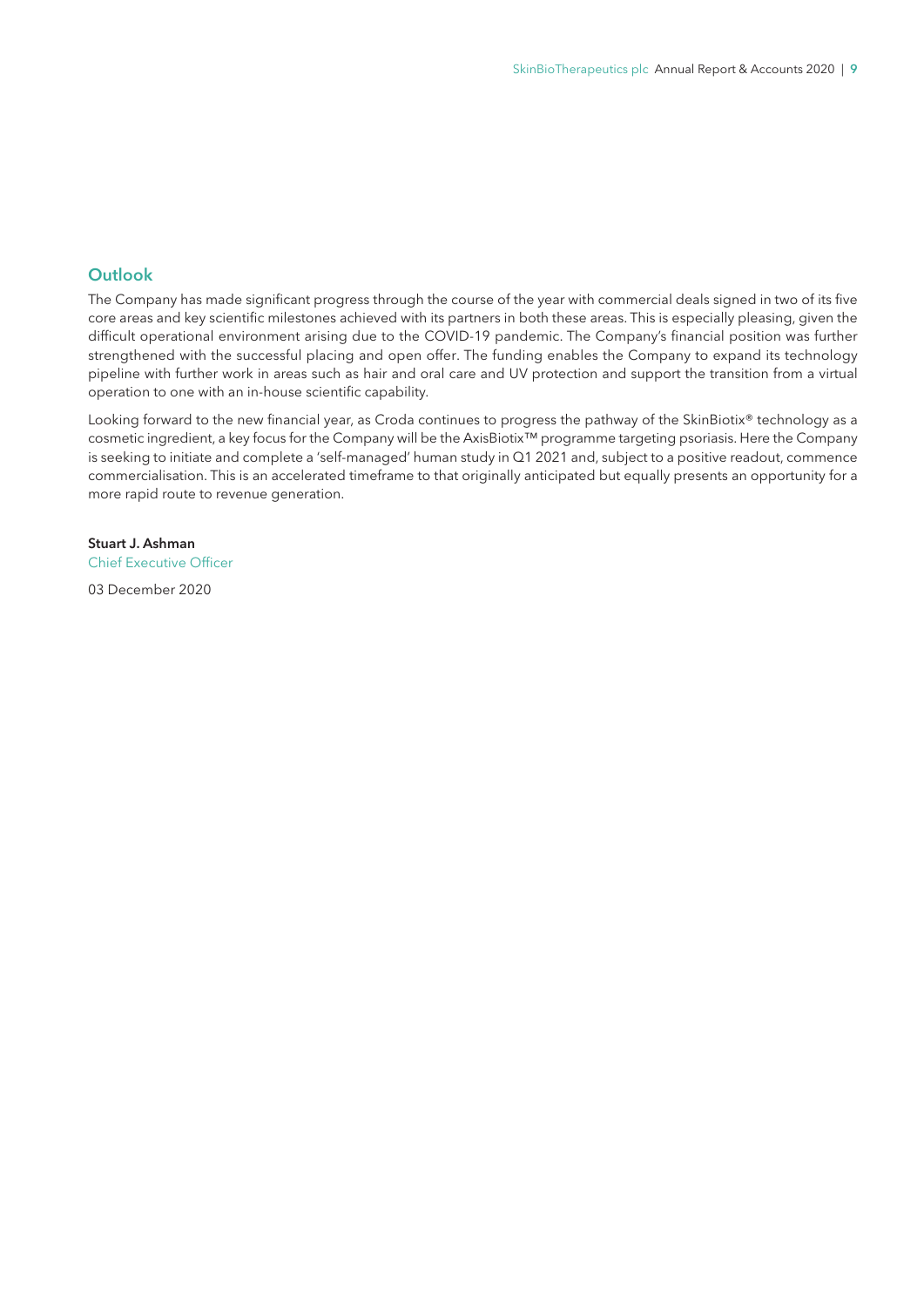# Directors' Report

The Directors present their report and the audited financial statements of the Company for the year ended 30 June 2020.

## **Principal activity**

The principal activity of the Company is that of research and development focused on harnessing the microbiome for human health.

### **Directors**

The directors who served the Company during the year were:

Stuart J. Ashman Prof Catherine O'Neill (Resigned 4 July 2019) Doug Quinn Martin Hunt Dr Cathy Prescott Stephen O'Hara (Resigned 4 July 2019)

The Directors of the Company held the following beneficial interests in the share and share options of SkinBioTherapeutics plc at the date of this report:

|                   |                                         | <b>Issued share capital</b> |                                       | <b>Share options</b>                |  |
|-------------------|-----------------------------------------|-----------------------------|---------------------------------------|-------------------------------------|--|
|                   | <b>Ordinary shares</b><br>of £0.01 each | Percentage<br>held          | Ordinary<br>shares of<br>$£0.01$ each | <b>Options</b><br>exercise<br>price |  |
| Martin Hunt       | 466,667                                 | 0.3%                        | 3,892,082                             | £0.09                               |  |
| Stuart J. Ashman  | 125,000                                 | 0.1%                        | 5,189,444                             | £0.09<br>& £0.18                    |  |
| Doug Quinn        | 444,444                                 | 0.3%                        | 2,594,721                             | £0.09                               |  |
| Dr Cathy Prescott | 118,612                                 | 0.1%                        |                                       |                                     |  |

Martin Hunt's shareholding is held through Invictus Management Limited, a company controlled by Mr Hunt. Of the 466,667 shares held by Invictus Management Limited 11,112 are held in trust for Louise Hunt and 11,111 are held in trust for Oliver Hunt.

# **Substantial shareholdings**

As at 30 November 2020, the following interests in 3% or more of the issued share capital appear in the register:

|                          | Percentage of<br>issued share capital |
|--------------------------|---------------------------------------|
| OptiBiotix Health Plc    | 24.5%                                 |
| Seneca Partners Limited  | 15.9%                                 |
| University of Manchester | 5.1%                                  |
| Prof Catherine O'Neill   | 3.4%                                  |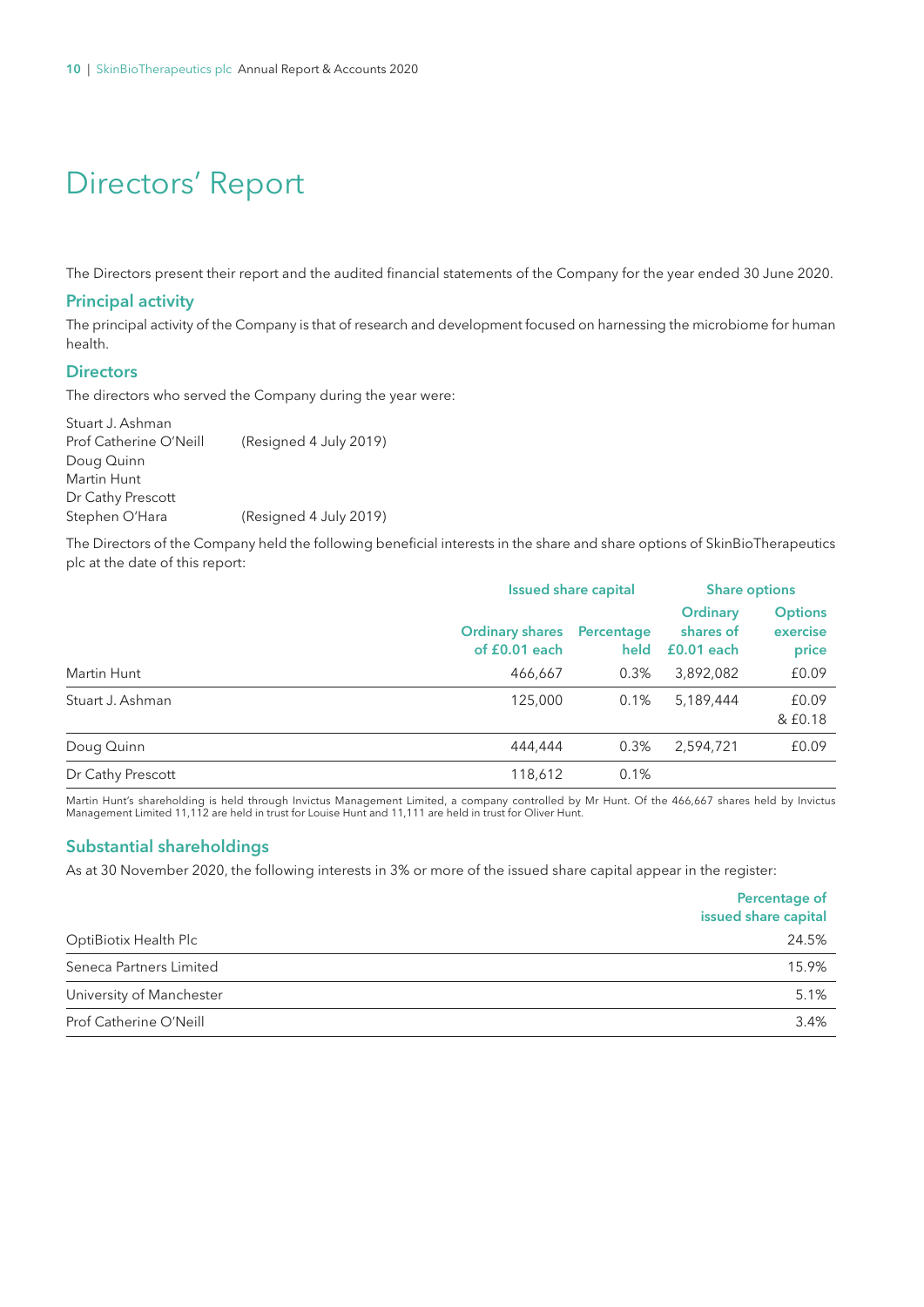## **Directors remuneration**

The Directors received the following remuneration during the year:

|                      | £261,718        | £162,394    | £80,598                        | £2,757                          | £507,467              |
|----------------------|-----------------|-------------|--------------------------------|---------------------------------|-----------------------|
| Dr Cathy Prescott    | £5,250          | £22,400     |                                | -                               | £27,650               |
| Martin Hunt          | £9,575          | £38,342     | £24,620                        | -                               | £72,537               |
| <b>Non-executive</b> |                 |             |                                |                                 |                       |
| Doug Quinn           | £12,716         | £101,652    | £16,414                        | £204                            | £130,986              |
| Stuart Ashman        | £234,177        | -           | £39,564                        | £2,553                          | £276,294              |
| <b>Executive</b>     | <b>Salaries</b> | <b>Fees</b> | <b>Share based</b><br>payments | <b>Pension</b><br>contributions | Total<br>remuneration |

# **Financial instruments**

The Company's exposure to financial risk is set out in note 2n of the financial statements.

### **Research and development**

The Strategic and Financial Review on pages 3-9 gives information of the Company's research and development activities.

## **Events after the reporting date**

Refer to note 18 to the financial statements for further details.

### **Going concern**

The financial statements have been prepared on the assumption that the Company is a going concern. When assessing the foreseeable future, the Directors have considered the budget for the next 12 months from the date of this report and the cash at bank available as at the date of approval of this report and are satisfied that the Company should be able to meet its financial obligations.

After making enquiries, the Directors have a reasonable expectation that the Company has adequate resources to continue in operational existence for the foreseeable future. Accordingly, they continue to adopt the going concern basis in preparing the annual report and financial statements.

## **Statement of directors' responsibilities**

The Directors are responsible for preparing the Strategic Report and Directors' Report and the financial statements in accordance with applicable law and regulations.

Company law requires the Directors to prepare financial statements for each financial year. Under that law the Directors have elected to prepare the financial statements in accordance with International Financial Reporting Standards (IFRSs) as adopted by the European Union. Under company law the Directors must not approve the financial statements unless they are satisfied that they give a true and fair view of the state of affairs and profit or loss of the Company for that period. In preparing these financial statements, the Directors are required to:

- $\bullet$  select suitable accounting policies and then apply them consistently
- **•** make judgements and accounting estimates that are reasonable and prudent
- l state whether applicable IFRSs have been followed subject to any material departures disclosed and explained in the financial statements
- **•** prepare the financial statements on the going concern basis unless it is inappropriate to presume that the Company will continue in business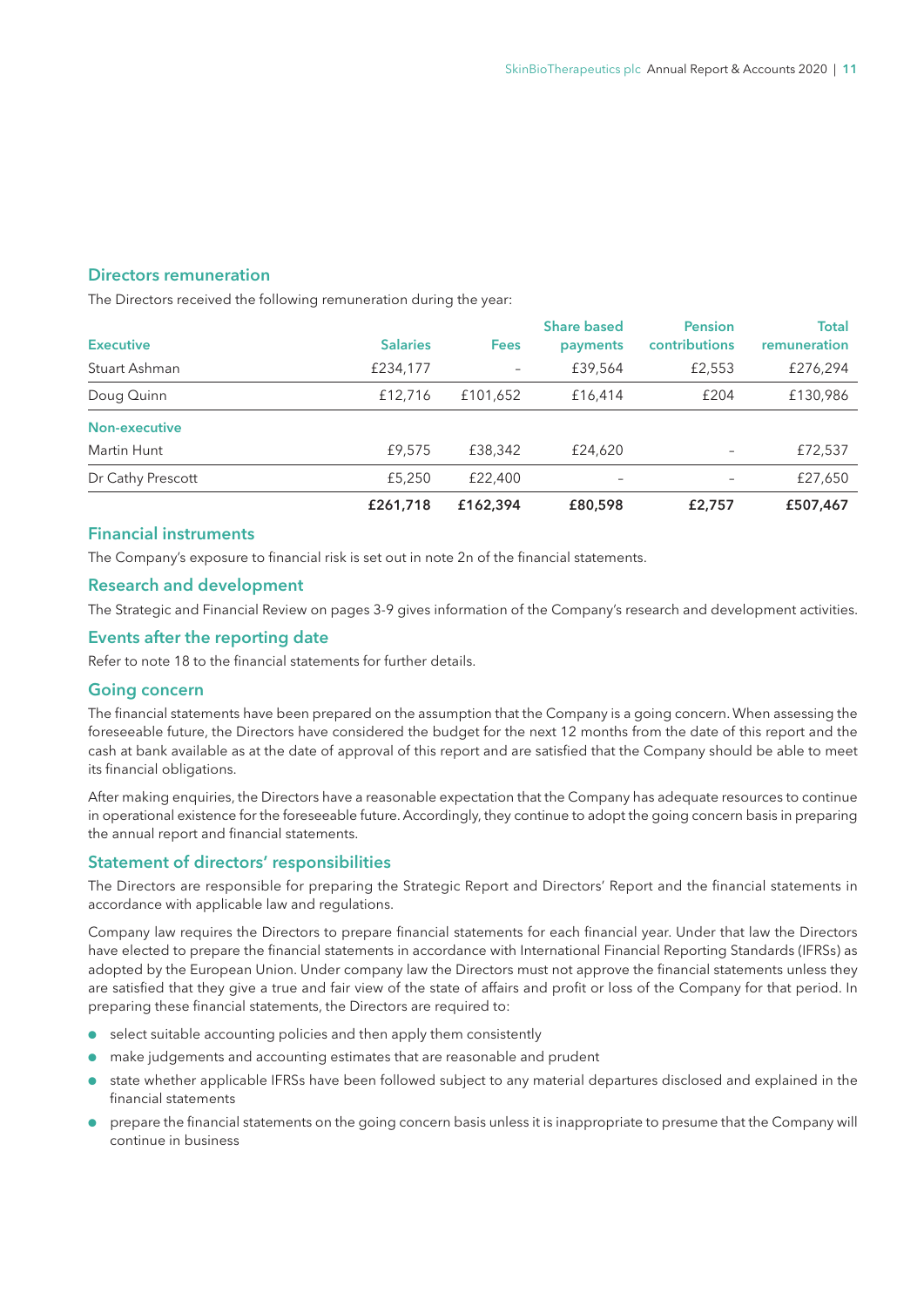# Directors' Report (continued)

The Directors are responsible for keeping adequate accounting records that are sufficient to show and explain the Company's transactions and disclose with reasonable accuracy at any time the financial position of the Company and enable them to ensure that the financial statements comply with the Companies Act 2006. They are also responsible for safeguarding the assets of the Company and hence for taking reasonable steps for the prevention and detection of fraud and other irregularities. The Directors confirm that:

- so far as each director is aware, there is no relevant audit information of which the Company's auditor is unaware; and
- the Directors have taken all the steps that they ought to have taken as directors in order to make themselves aware of any relevant audit information and to establish that the Company's auditor is aware of that information

The Directors are responsible for the maintenance and integrity of the corporate and financial information included on the Company's website. Legislation in the United Kingdom governing the preparation and dissemination of financial statements may differ from legislation in other jurisdictions.

### **Auditors**

Jeffreys Henry LLP has expressed their willingness to continue in office and a resolution to re-appoint them will be proposed at the forthcoming Annual General Meeting.

This report was approved by the Board of Directors on 3 December 2020 and signed on its behalf by:

**Stuart J. Ashman**  Chief Executive Officer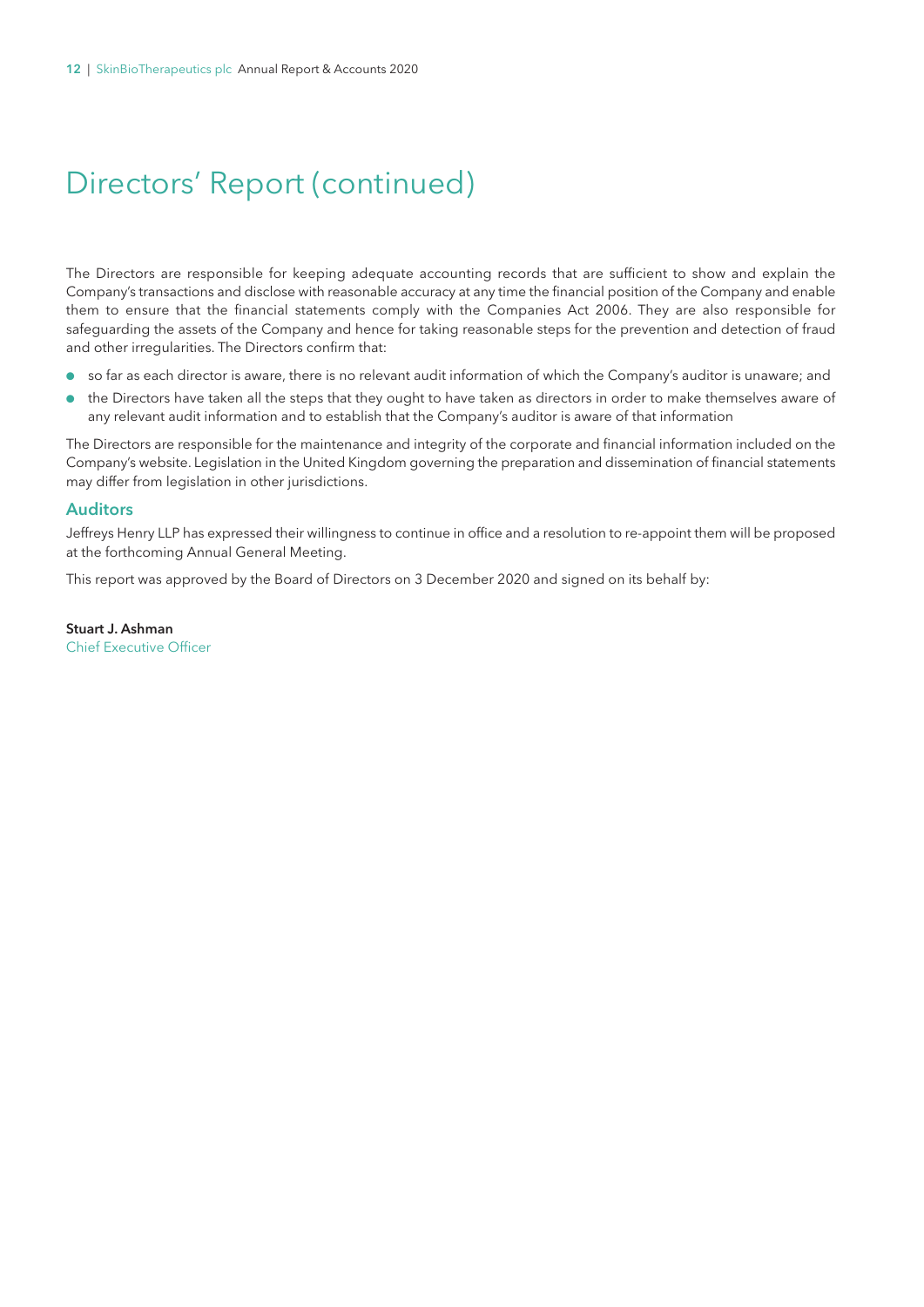# Corporate Governance Report

As Chairman of SkinBioTherapeutics I have overall responsibility for corporate governance and in promoting high standards throughout the Company. As well as leading and chairing the Board my responsibilities are to ensure;

- **•** Committees are properly structured and operate with appropriate terms of reference
- l The performance of individual directors, the Board and its committees are reviewed on a regular basis
- The Company has a coherent strategy and sets objectives against this
- There is effective communication between the Company and its shareholders

All the directors of SkinBioTherapeutics believe strongly in the importance of good corporate governance for the creation of shareholder value over the medium to long-term and to engender trust and support amongst the Company's wider stakeholders. The Board adopted the QCA code in September 2018 and considers that it does not depart from any of the principles of the QCA code.

The QCA code is constructed around ten broad principles and a set of disclosures. The QCA has stated what it considers to be appropriate arrangements for growing companies and asks companies to provide an explanation about how they are meeting the principles through the prescribed disclosures. The Directors have considered how they apply each principle to the extent the Board judges these to be appropriate in the circumstances and below we provide an explanation of the approach taken in relation to each. There were no key governance related matters that occurred during the year.

### **Martin Hunt, Chairman.**

**Establish a strategy and business model which promotes long-term value for shareholders** 

#### **Principle Application** *Principle*

SkinBioTherapeutics seeks to harness the microbiome for human health and has a particular focus on skin. The Company's proprietary technologies are targeted at a number of health indications and the Company is progressing applications of both its SkinBiotix® and AxisBiotix<sup>™</sup> technologies as a route to initial value creation. The Company's programme of research and development is intended to build long-term shareholder value through a reliance on proven, rigorous science and the Company utilises its public listing as a means to source capital to support its R&D programme.

The Company has an ongoing research agreement with the University of Manchester to identify and develop technologies. In doing so the Company intends to avoid a reliance on a single technology and ensure that it has an ongoing pipeline of technologies, all related to the human microbiome, at different stages of development. The Company will seek to license technologies to large corporates once human proof of principle has been established and intends to generate licence revenue through this route. Where it considers it appropriate, the Company will also look to develop and market products. The Company is looking to transition from a virtual organisation to one with a physical presence and the ability to engage in its own technology development activities.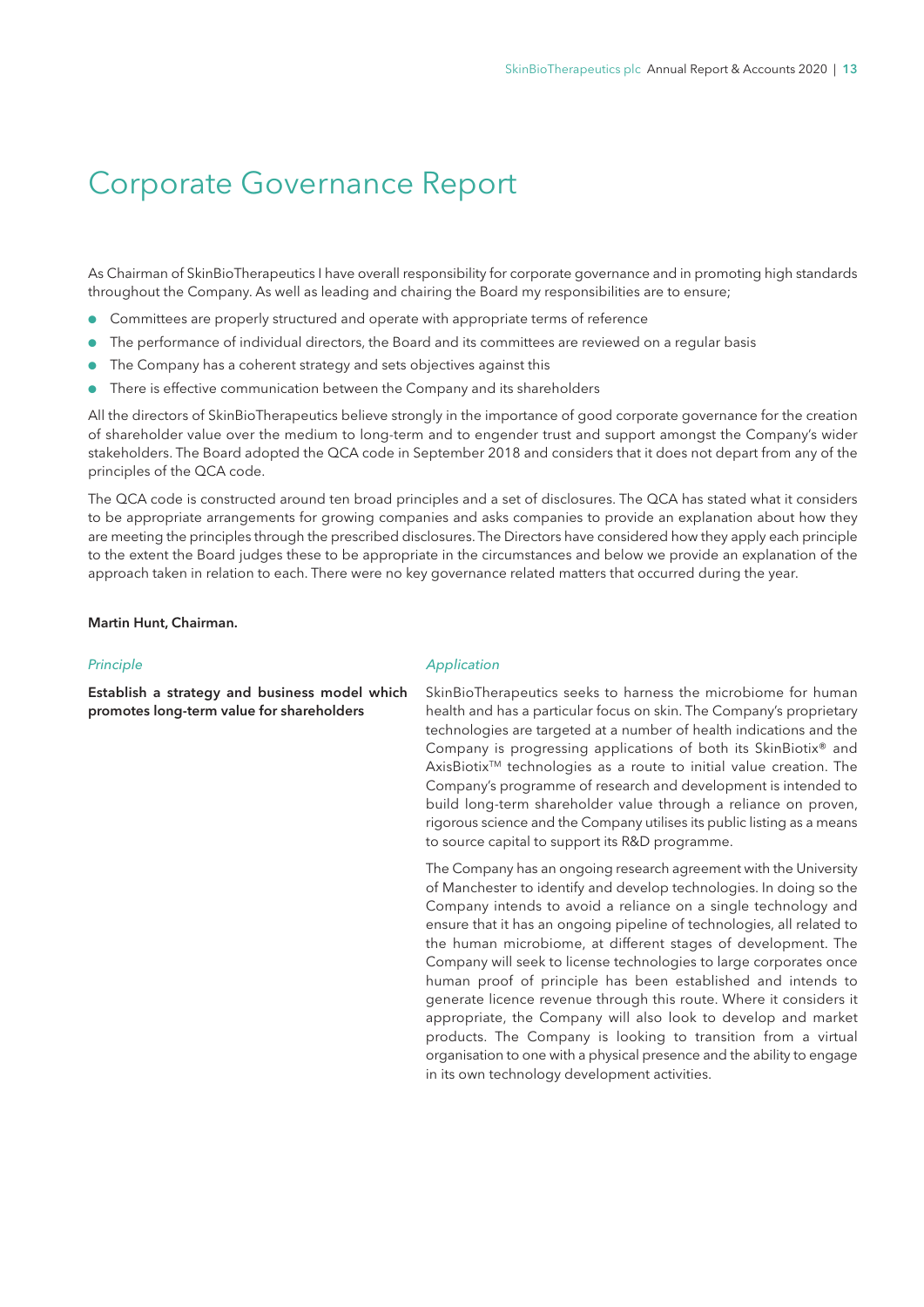# Corporate Governance Report (continued)

**Seek to understand and meet shareholder needs and expectations**

### **Principle Application** *Principle*

The Board is committed to communicating openly with shareholders to ensure that its strategy and performance are clearly understood. Between the Chairman and the executive directors an open and regular dialogue is maintained with the Company's major shareholders which comprise;

| Shareholder              | Holding 30 November 2020 |
|--------------------------|--------------------------|
| OptiBiotix Health Plc    | 24.5%                    |
| Seneca Partners Limited  | 15.9%                    |
| University of Manchester | 5.1%                     |
| Prof Catherine O'Neill   | 34%                      |

During the course of the year OptiBiotix sold 7.8m shares and Seneca Partners Limited sold 8.6m shares. In November 2020 Seneca acquired a further 3.1m shares through the placing and open offer. The Company maintains an active and positive dialogue with both these shareholders.

More generally the Board communicates with shareholders through the Annual Report and the Interim Statement, trading and other announcements made on RNS and at the Annual General Meeting where the Board encourages investors to participate. The Company also maintains a website, www.skinbiotherapeutics.com, which contains information on the Company's business and corporate information. Following the announcement of the Company's half year and full year results the Chief Executive & CFO, make presentations to institutional shareholders, private client brokers and investment analysts. Existing and prospective shareholders are able to separately contact the Chairman and Chief Executive via email as detailed on the Company's website. Periodic meetings are held with existing and prospective institutional and other investors and the Company presents at private investor investment events during the course of the year. The Company's broker also produces periodic research notes on the Company.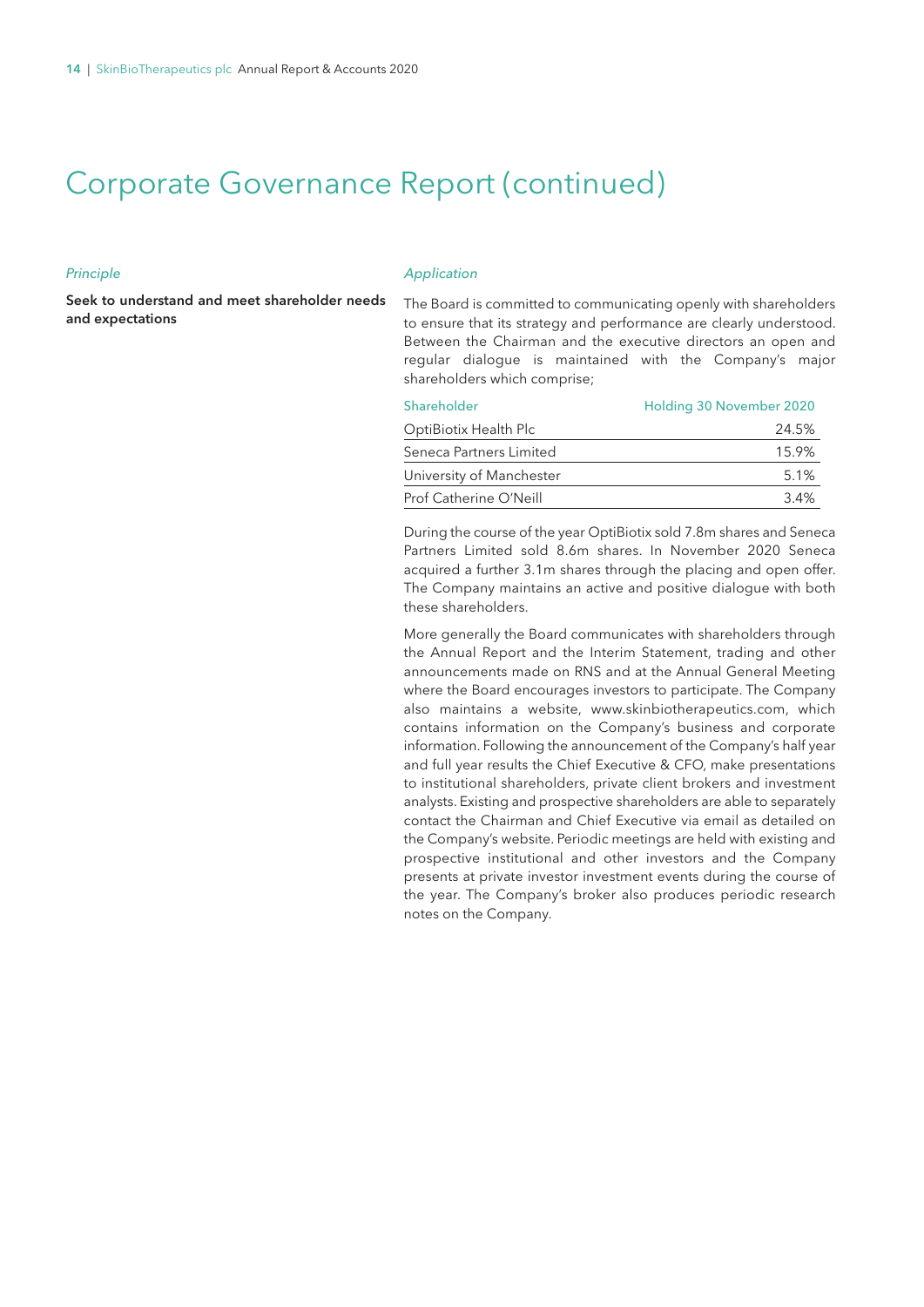**Take into account wider stakeholder and social responsibilities and their implications for longterm success**

### **Principle Application** *Application*

As a small company engaged in the early stages of technology development the Company has a limited but important number of stakeholders. Robust science is at the core of the Company's strategy and the Company has a number of key stakeholders, including its employees, involved in the different stages from research, through manufacture, formulation and testing. The Company assesses each of the companies it works with to ensure the requisite standards and values are in place. Ultimately the Company's technology will be used by consumers and ensuring the appropriate development, manufacture and marketing of products will be key to the long-term success of the Company. Throughout the various stages from initial technology identification to eventual product sales the Company is engaged in a continual process of feedback and improvement with its stakeholders, including eventual end users. In addition, the eventual licensees of aspects of its technology will be important stakeholders in the interface with consumers and the longer-term success of the Company.

**Embed effective risk management, considering both opportunities and threats, throughout the organisation**

Ultimate responsibility for the process by which risk in the business is managed rests with the Board. The Company's internal risk identification and management process is as follows:

- **•** The Executive Team prepares and reviews on a periodic basis the risk register for the Company. The risk register details specific risks to the Company, the quantification of those risks in terms of probability and impact, mitigating actions required to manage these risks and the control mechanisms that are in place to monitor the risks.
- **•** The risk register assigns responsibility for each risk and the mitigation plan to one or more members of the Executive Team.
- **•** The risk register is circulated to the Board in advance of each board meeting and specific risk items may be discussed at board meetings or otherwise as appropriate.
- **.** The risk register is reported to the Audit Committee at least biannually.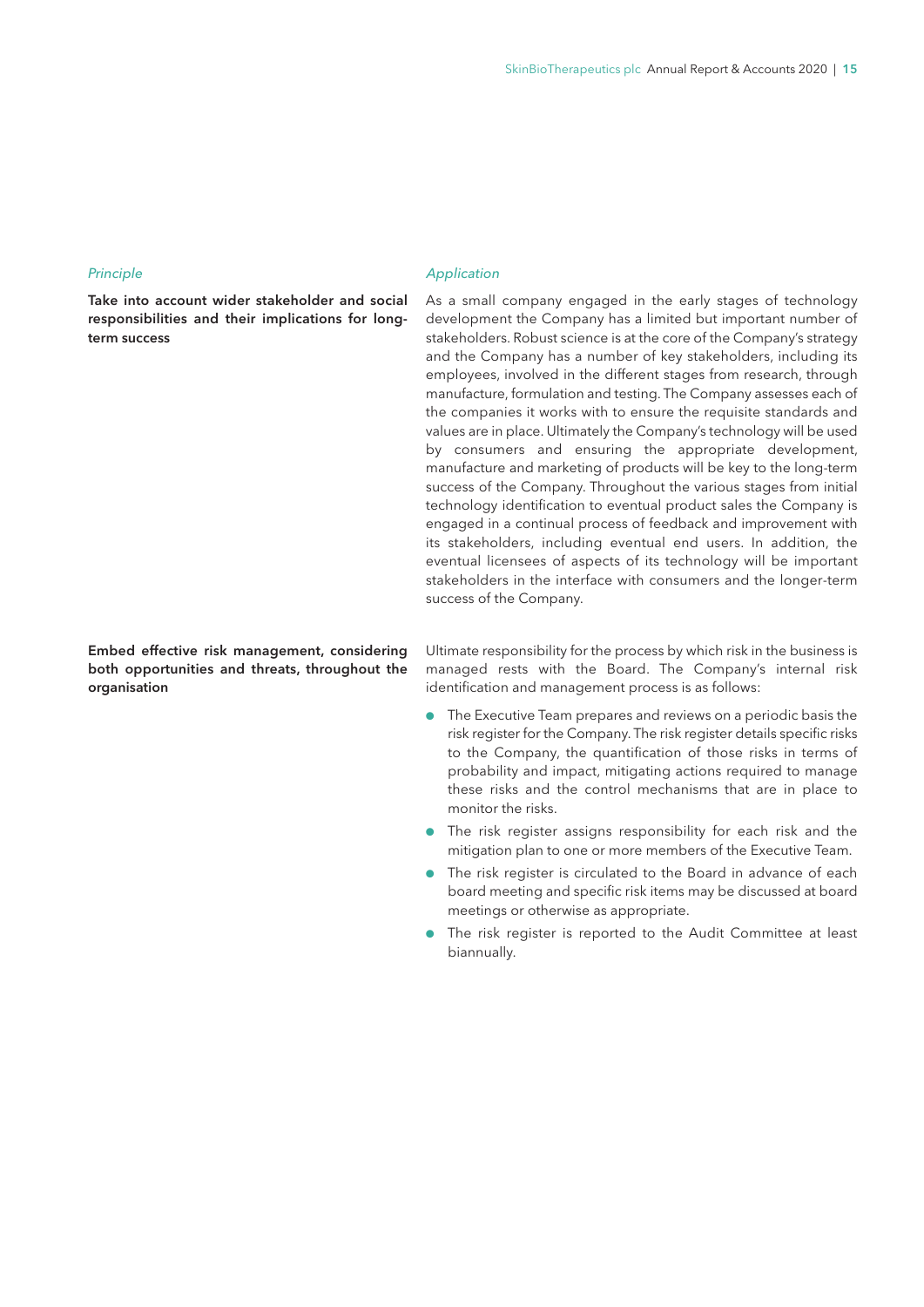# Corporate Governance Report (continued)

**Maintain the Board as a well-functioning, balanced team led by the chair**

### **Principle Application Application**

The Board's primary role is to enhance shareholders' long-term interests by:

- **•** determining the Company's overall strategy and direction
- establishing and maintaining controls, audit processes and risk management policies to ensure they counter identified risks and that the Company operates efficiently
- **e** ensuring effective corporate governance
- approving budgets and reviewing performance relative to those budgets
- **a** approving financial statements
- approving material agreements and non-recurring projects, and
- approving senior and Board appointments

Martin Hunt and Dr Cathy Prescott, both non-executive directors, are considered to be independent of the management and are free to exercise independence of judgement.

The Non-Executive Directors are required to commit sufficient time as is necessary, approximately two days per month, to fulfil their obligations. Routine commitments include preparation for and attendance at board and committee meetings. In addition, the Non-Executive Directors engage in ad-hoc dialogues with members of the Executive Team, shareholders and other stakeholders as required.

All directors are subject to reappointment by shareholders at the first Annual General Meeting following their appointment and at each AGM thereafter.

The table on page 22 details the attendance record of each director at board and committee meetings during the course of the year.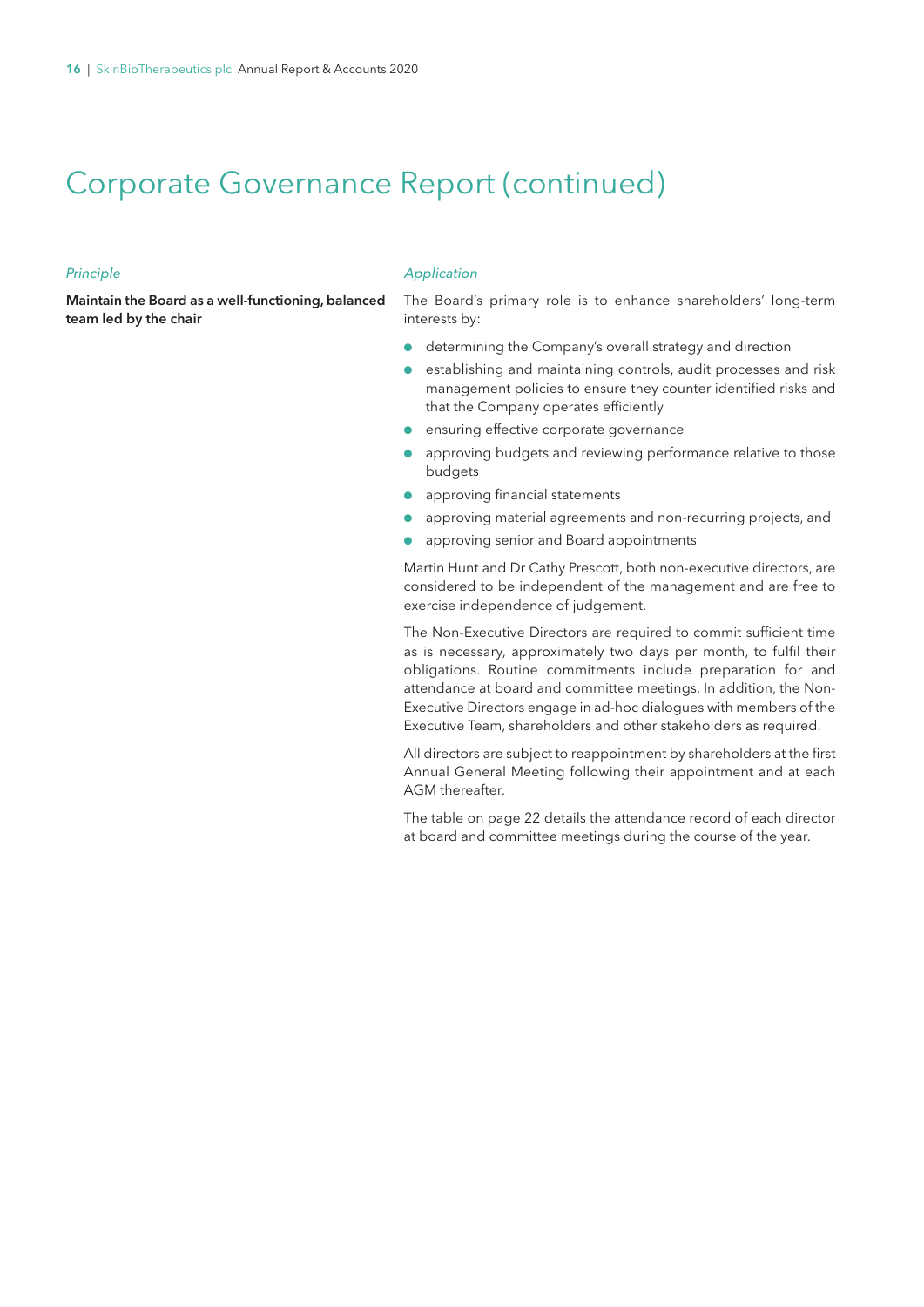**Ensure that between them the Directors have the necessary up-to-date experience, skills and capabilities**

### **Principle Application** *Application*

As at 1 November 2020 the Board comprised an independent nonexecutive chairman, the chief executive officer, the chief financial officer and an independent non-executive director. One director is female and three are male.

### *Martin Hunt, Independent Non-Executive Chairman*

### *Appointed as a director & Chairman in October 2016; Chair of the remuneration Committee and member of the Audit and Insider Committees.*

Martin has had a long executive career in the medtech and life science sectors including sales and general management roles with large corporations in Europe and the US. He was previously CEO of biomaterials company Tissue Science Laboratories plc taking it from start-up through an AIM listing and eventual sale to Covidien. More recently he has held a number of non-executive roles with both private and public companies. Martin is well versed in the early and growth stages of companies in the life science sector as well as bringing experience of corporate governance and shareholder communications.

Martin is the Programme Director of the NIHR translational funding programme Invention for Innovation (i4i) and a member of the NIHR strategy board. Martin is currently Non-Executive Chairman of Videregen Limited.

Time commitment of at least two days per month.

#### *Stuart Ashman, CEO*

#### *Appointed as a director in April 2019 and CEO in July 2019.*

Stuart is an experienced commercial chief executive with considerable experience in the medtech and life science sectors.

Prior to joining the Company, Stuart served as CEO of Onbone Oy ("Onbone"), a Finnish private equity-backed medical device company. In this role, he successfully established a global sales force and distribution network and led the growth of a multi-million pound business.

Prior to Onbone, Stuart was President/CEO of Andover Healthcare Inc., a US-based wound management manufacturer, and before then, was President/CEO of TI Group, a UK-based medical/engineering company. Stuart also served as Senior VP, Global Sales & Strategic Marketing, BSN Medical (Biersdorf, Smith and Nephew) and was Director of Sales & Marketing at Smith & Nephew Plc, in its Woundcare, Casting & Bandaging division. In these roles, Stuart gained extensive experience of both direct sales management across multiple geographies, and of business to business selling. He has also been involved in M&A transactions and has achieved considerable commercial success in both small and large companies.

Stuart is a full-time employee of the Company.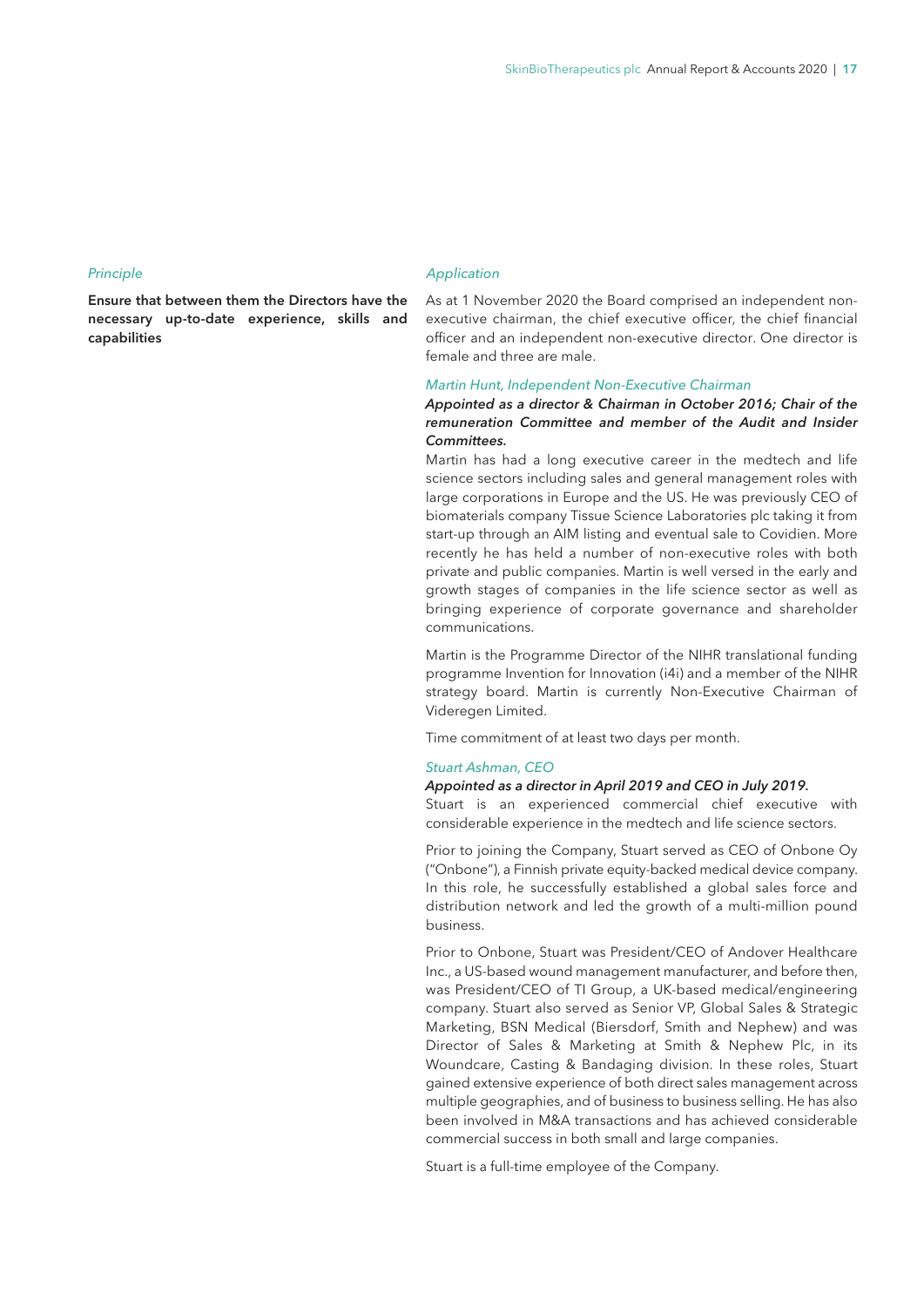# Corporate Governance Report (continued)

# **Principle Application** *Application*

### *Doug Quinn, CFO*

### *Appointed as a director and CFO in December 2016 and Company Secretary in January 2017; Member of the Audit Committee and Chair of the Insider Committee.*

Doug has been involved in early stage companies through a combination of investor, executive and non-executive director and CFO roles for over 18 years. He was CFO of Arthro Kinetics Limited, an early stage tissue engineering company and part of the team that floated the Company on AIM in 2006. A chartered management accountant, with a number of years of experience in the life science sector, he brings financial expertise gained through executive roles and corporate finance transactions.

Doug is a director and part-time CFO with the life science company Videregen Limited.

Time commitment of approximately 3 days per week.

### *Dr Catherine Prescott, Independent Non-Executive Director*

### *Appointed as a director in March 2017; Chair of the Audit Committee and member of the Remuneration Committee.*

Cathy has over two decades of experience in research and management in the biotech, pharmaceutical and venture capital sectors. Cathy is a visiting professor at Kings College London, teaching on the MSc programme 'Cellular Therapies from bench to market'. Cathy brings a broad range of scientific and strategic sector expertise and experience.

Cathy is a non-executive director of Videregen Limited.

Time commitment of two days per month.

The Board has not, at this stage in its development, established a Nominations Committee. The Board as a whole continues to review its structure in order to provide what it considers to be an appropriate balance of executive and non-executive experience and skills.

The Board believes that its blend of relevant experience, skills, personal qualities and capabilities is sufficient to enable it to successfully execute its strategy. The Board is additionally cognisant that with the recent changes to the Board and as the Company seeks to commercialise its technology, this may require additions to the Executive Team and wider board.

Directors attend seminars and other trade events to ensure that their knowledge remains current.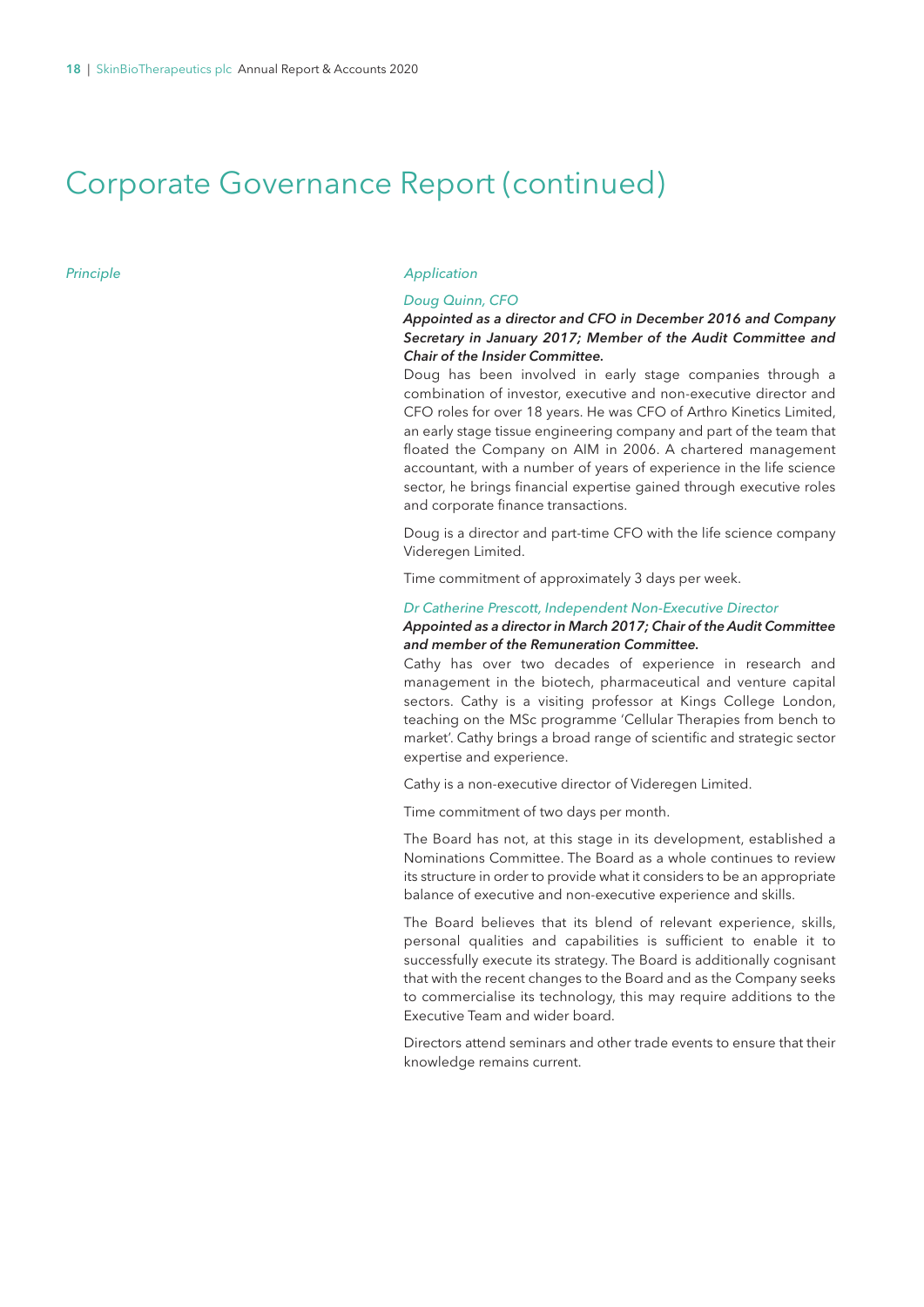| Principle                                                                                                        | Application                                                                                                                                                                                                                                                                                                                                                                                                                                                                                                                                                                                                                                                                                                                                                                                              |
|------------------------------------------------------------------------------------------------------------------|----------------------------------------------------------------------------------------------------------------------------------------------------------------------------------------------------------------------------------------------------------------------------------------------------------------------------------------------------------------------------------------------------------------------------------------------------------------------------------------------------------------------------------------------------------------------------------------------------------------------------------------------------------------------------------------------------------------------------------------------------------------------------------------------------------|
|                                                                                                                  | On the formation of the Board, the Directors considered the<br>composition of the Audit Committee. Doug Quinn is an executive<br>director and CFO but a member of the Committee due to his<br>experience in this area. Both independent directors have direct<br>access to the auditors with the exclusion of Doug and vice versa and<br>he is excused from any discussions where there is a potential conflict<br>of interest.                                                                                                                                                                                                                                                                                                                                                                          |
|                                                                                                                  | From time to time the Board may require third party advice on various<br>matters pertaining to its business, for example in relation to the<br>competitive landscape. Appropriate relationships to source such<br>advice have been established.                                                                                                                                                                                                                                                                                                                                                                                                                                                                                                                                                          |
|                                                                                                                  | The Directors also receive regular briefings from the Company's<br>NOMAD in respect of continuing compliance with the AIM Rules.                                                                                                                                                                                                                                                                                                                                                                                                                                                                                                                                                                                                                                                                         |
| Evaluate board performance based on clear and<br>relevant<br>objectives,<br>seeking<br>continuous<br>improvement | The Board designed and implemented an internal board evaluation<br>exercise during 2020. The exercise was led by the Chairman and<br>topics covered included the balance of skills, experience and<br>independence, understanding of the business and its strategy<br>together with engagement with shareholders. Each director<br>completed a questionnaire, and this formed the basis for a<br>subsequent discussion by the Board as a whole.                                                                                                                                                                                                                                                                                                                                                          |
|                                                                                                                  | Having completed its first evaluation exercise, it is the Board's<br>intention to repeat this process annually, acting on its findings as<br>appropriate.                                                                                                                                                                                                                                                                                                                                                                                                                                                                                                                                                                                                                                                |
|                                                                                                                  | The Board's approach to succession planning is based upon<br>identifying the medium to long term objectives of the Company and<br>matching these against the competence of directors and senior<br>managers. The Board will seek to identify potential gaps and recruit<br>to fill these allowing a sufficient lead time.                                                                                                                                                                                                                                                                                                                                                                                                                                                                                |
| Promote a corporate culture that is based on<br>ethical values and behaviours                                    | The Board believes that the promotion of a corporate culture based<br>on sound ethical values and behaviours is essential to maximise<br>shareholder value. The Board considers this particularly relevant to<br>the Company in light of the partners with which it works, for example<br>the University of Manchester, Croda Plc and Winclove Probiotics B.V.,<br>and recognising the intended end use of its technology in products<br>to be marketed to and purchased by consumers. The Executive team<br>engenders open and positive interactions with a key focus on;<br>scientific rigour, innovation, creative solutions and collective<br>responsibility. As the Company expands its human capability it will<br>look to formalise its culture through an agreed set of values and<br>standards. |
|                                                                                                                  | The Company's policies set out its zero-tolerance approach towards<br>any form of modern slavery, discrimination or unethical behaviour<br>relating to bribery, corruption or business conduct.                                                                                                                                                                                                                                                                                                                                                                                                                                                                                                                                                                                                          |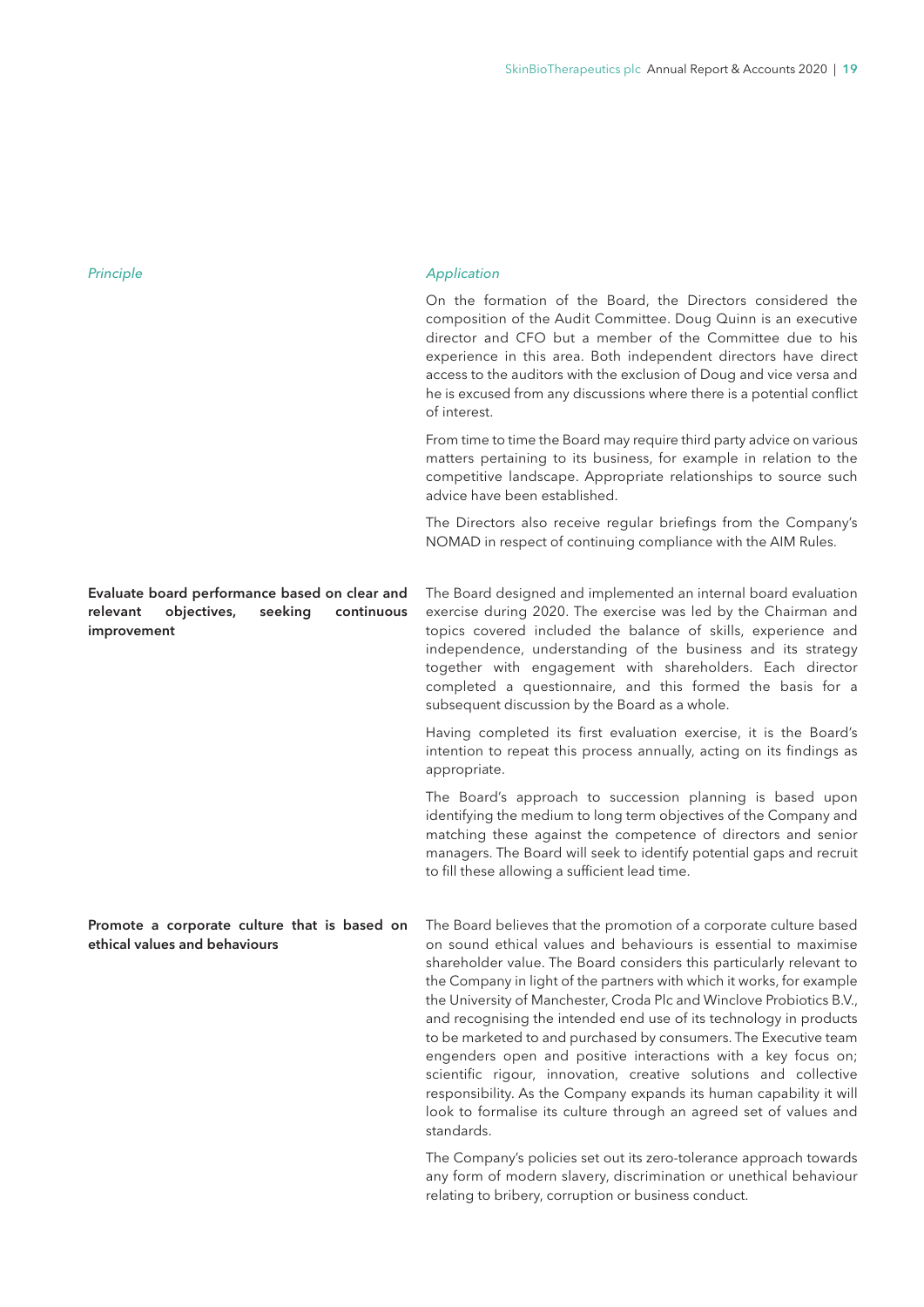# Corporate Governance Report (continued)

**Maintain governance structures and processes that are fit for purpose and support good decision-making by the Board**

#### **Principle Application Application**

Alongside setting the vision and strategy for the Company the Board is responsible to ensure that the business is managed for the longterm benefit of all shareholders whilst having regard for internal and external stakeholders, including employees, customers and suppliers.

The Board defines a series of matters reserved for its decision and has approved terms of reference for its Audit, Remuneration and Insiders Committees to which certain responsibilities are delegated. The chair of each committee reports to the Board on the activities of that committee.

The Audit Committee is responsible for:

- reviewing the annual financial statements and interim reports prior to approval
- reviewing and considering reports on internal financial controls, including reports from the auditors
- **•** considering the appointment of and reviewing the relationship with the auditors, including reviewing and monitoring of independence and objectivity
- reviewing the consistency of accounting policies
- l considering any proposed related party transaction

The Audit Committee can call for information from the Executive Team and consults with the external auditors directly when appropriate or when they are required to do so.

The Remuneration Committee reviews and determines on behalf of the Board the pay, benefits and other terms of service of the Executive Directors of the Company. In addition, the Committee oversees the creation and implementation of all employee share plans.

The Insider Committee is responsible for:

- monitoring and ensuring compliance with the Company's MAR dealing policy
- reviewing the classification of employees, directors and key consultants as regards clearance requirements
- reviewing and approving or rejecting as appropriate all requests for dealings in shares in the Company

Matters reserved for the Board are;

- **•** determining the Company's overall strategy and direction
- establishing and maintaining controls, audit processes and risk management policies to ensure they counter identified risks and that the Company operates efficiently
- **e** ensuring effective corporate governance
- approving budgets and reviewing performance relative to those budgets
- approving financial statements
- approving material agreements and non-recurring projects, and
- approving senior and board appointments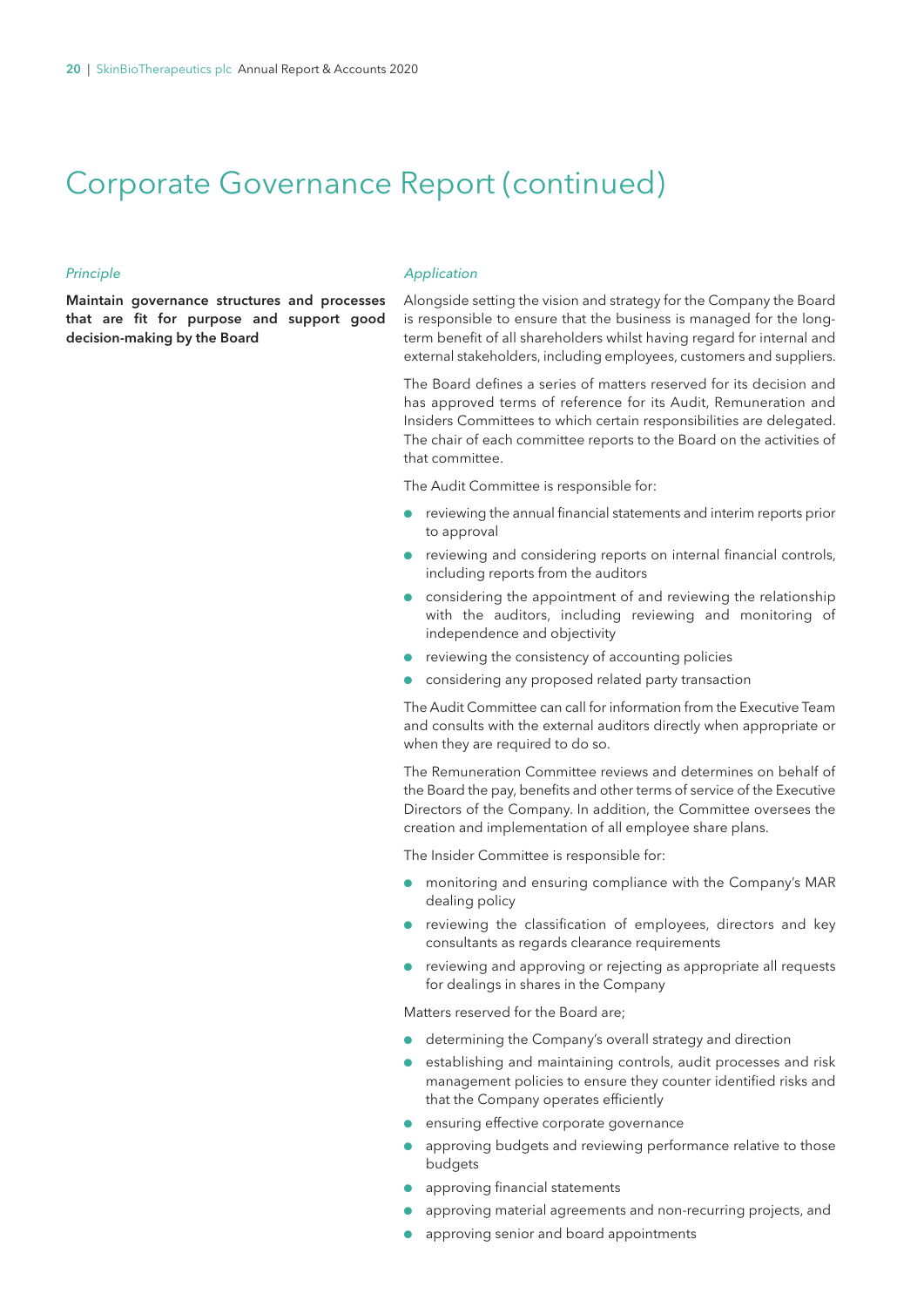### **Principle Application** *Application*

The Chairman has overall responsibility for corporate governance and in promoting high standards throughout the Company. As well as leading and chairing the Board, the Chairman's responsibilities are to ensure;

- committees are properly structured and operate with appropriate terms of reference
- **.** the performance of individual directors, the Board and its committees are reviewed on a regular basis
- $\bullet$  the Company has a coherent strategy and sets objectives against this
- there is effective communication between the Company and its shareholders

The CEO provides coherent leadership and management of the Company, leads the development of objectives, strategies and performance standards as agreed by the Board, ensures that the assets of the Company are maintained and safeguarded, leads on investor relations activities to ensure communications and the Company's standing with shareholders and financial institutions is maintained.

The Non-Executive Directors contribute independent thinking and judgement through the application of their external experience and knowledge, scrutinise the performance of management, provide constructive challenge to the executive directors and ensure that the Company is operating within the governance and risk framework approved by the Board.

The Company Secretary is responsible for providing clear and timely information flow to the Board and its committees and supports the Board on matters of corporate governance and risk. This role is currently filled by the Company's CFO. The Board acknowledges the QCA guidelines on this matter and consider the joint roles appropriate for the Company's size. The Company Secretary has direct access to the Chairman on matters of corporate governance.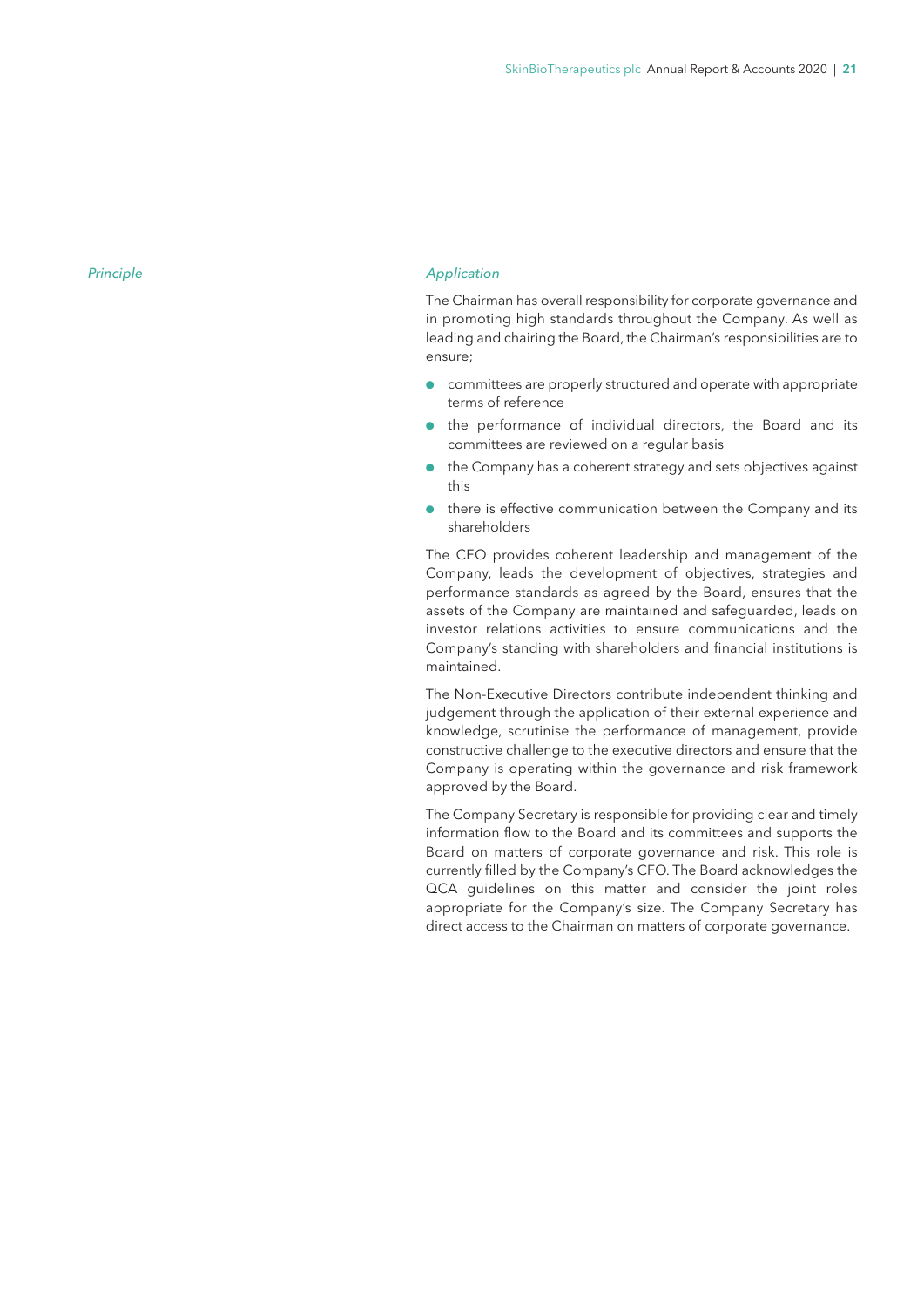**Communicate how the Company is governed and is performing by maintaining a dialogue with shareholders and other relevant stakeholders**

#### **Principle Application** *Application*

In addition to the investor relations activities described above the following committee reports are provided;

The Audit Committee, which comprises Dr Cathy Prescott (Chair), Martin Hunt and Doug Quinn, met three times during the course of the year. The Committee met with the external auditors prior to the approval of the annual accounts. Consideration was given to the auditors' pre and post audit reports and these provided opportunities to review the accounting policies, internal controls and the financial information contained within both the annual and interim reports. The Committee engaged the external auditors for a review of the interim statement prior to its release.

The Remuneration Committee, which comprises Martin Hunt (Chair) and Dr Cathy Prescott met five times during the course of the year.

Remuneration packages for the executive directors comprise a basic salary and performance related bonus. There is a defined pension contribution scheme in place for all directors and employees. In addition, executive directors and senior employees participate in a share option long term incentive plan.

The Committee reviewed the structure of remuneration packages for the executive directors and agreed they remained appropriate.

In setting remuneration, the committee took into consideration the compensation packages of comparable AIM listed companies. Share options were granted to Stuart Ashman and Professor Cath O'Neill in the year.

The Insiders Committee, comprised of Doug Quinn (Chair) and Martin Hunt, met twice during the course of the year to review the Company's insider lists and review and approve requests for dealing in shares in the Company.

For information regarding the voting of shareholders at general meetings of the Company please see the Shareholder Information section of the website.

| <b>PLC</b> board meetings |                       |          | Committee meetings    |          |                                |              |                       |               |
|---------------------------|-----------------------|----------|-----------------------|----------|--------------------------------|--------------|-----------------------|---------------|
|                           |                       |          |                       | Audit    |                                | Remuneration | Insider               |               |
| <b>Director</b>           | Eligible to<br>attend | Attended | Eligible to<br>attend | Attended | Eligible to Attended<br>attend |              | Eligible to<br>attend | Attended      |
| Stuart Ashman             |                       |          | -                     |          |                                |              |                       |               |
| Martin Hunt               |                       |          |                       |          |                                |              |                       |               |
| Dr Cathy Prescott         |                       |          |                       |          |                                |              |                       |               |
| Doug Quinn                |                       |          |                       |          |                                |              |                       | $\mathcal{P}$ |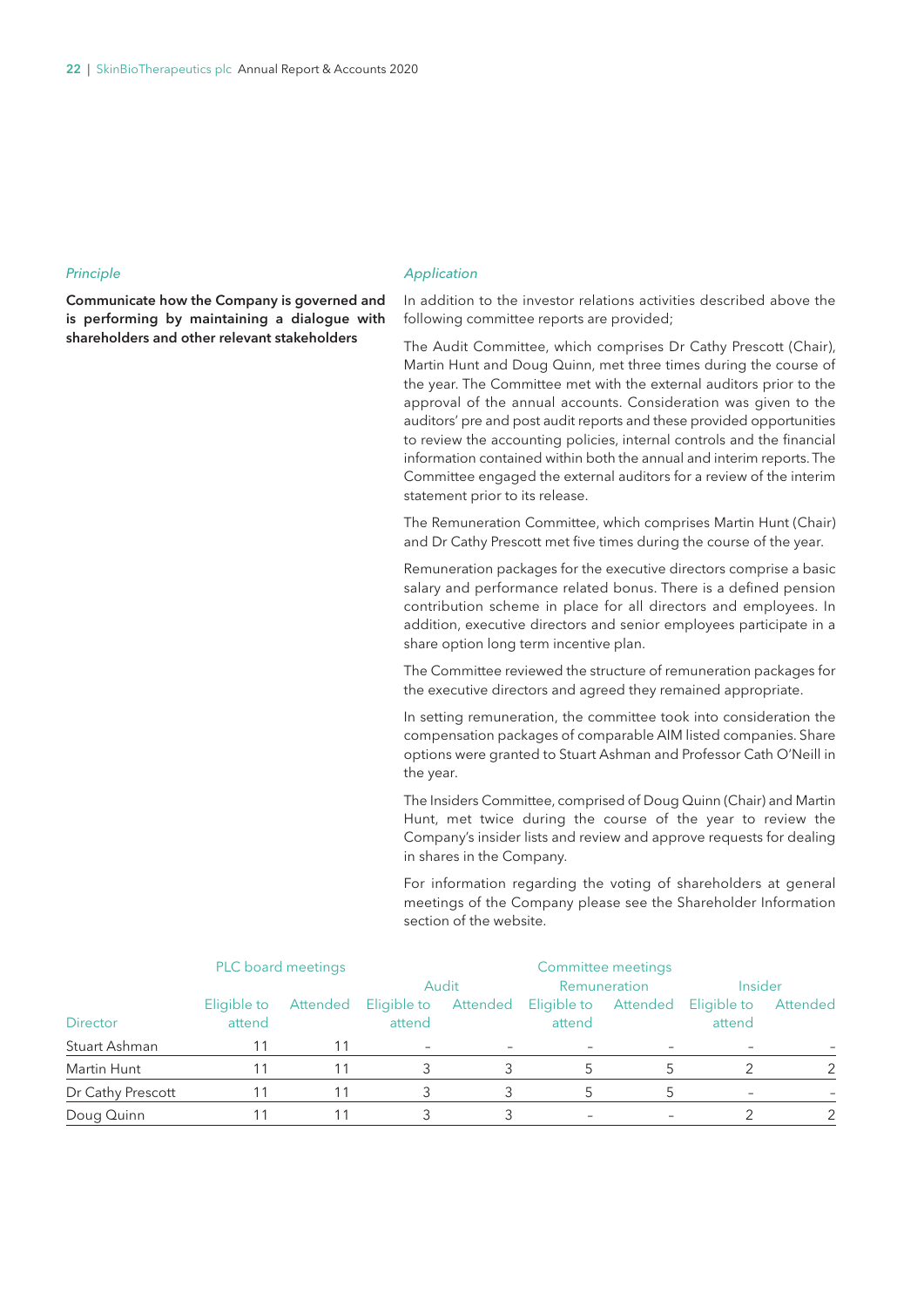# Independent Auditors' Report to the Members of SkinBioTherapeutics Plc

# **Opinion**

We have audited the financial statements of SkinBioTherapeutics Plc for the year ended 30 June 2020 which comprise the statement of comprehensive income, the statement of financial position, the statement of cash flows, the statement of changes in equity and notes to the financial statements, including a summary of significant accounting policies.

The financial reporting framework that has been applied in the preparation of the financial statements is applicable law and International Financial Reporting Standards (IFRSs) as adopted by the European Union.

In our opinion:

- the financial statements give a true and fair view of the state of the Company's affairs as at 30 June 2020 and of the Company's loss for the year then ended;
- l the financial statements have been properly prepared in accordance with IFRSs as adopted by the European Union;
- the financial statements have been prepared in accordance with the requirements of the Companies Act 2006.

### **Basis for opinion**

We conducted our audit in accordance with International Standards on Auditing (UK) (ISAs (UK)) and applicable law. Our responsibilities under those standards are further described in the Auditor's responsibilities for the audit of the financial statements section of our report. We are independent of the Company in accordance with the ethical requirements that are relevant to our audit of the financial statements in the UK, including the FRC's Ethical Standard, and we have fulfilled our other ethical responsibilities in accordance with these requirements.

We believe that the audit evidence we have obtained is sufficient and appropriate to provide a basis for our opinion.

# **Conclusions relating to going concern**

We have nothing to report in respect of the following matters in relation to which the ISAs (UK) require us to report to you where:

- the Directors' use of the going concern basis of accounting in the preparation of the financial statements is not appropriate; or
- **•** the Directors have not disclosed in the financial statements any identified material uncertainties that may cast significant doubt about the Company's ability to continue to adopt the going concern basis of accounting for a period of at least twelve months from the date when the financial statements are authorised for issue.

### **Key audit matters**

Key audit matters are those matters that, in our professional judgment, were of most significance in our audit of the financial statements of the current period and include the most significant assessed risks of material misstatement (whether or not due to fraud) we identified, including those which had the greatest effect on: the overall audit strategy, the allocation of resources in the audit; and directing the efforts of the engagement team. These matters were addressed in the context of our audit of the financial statements as a whole, and in forming our opinion thereon, and we do not provide a separate opinion on these matters. This is not a complete list of all risks identified by our audit.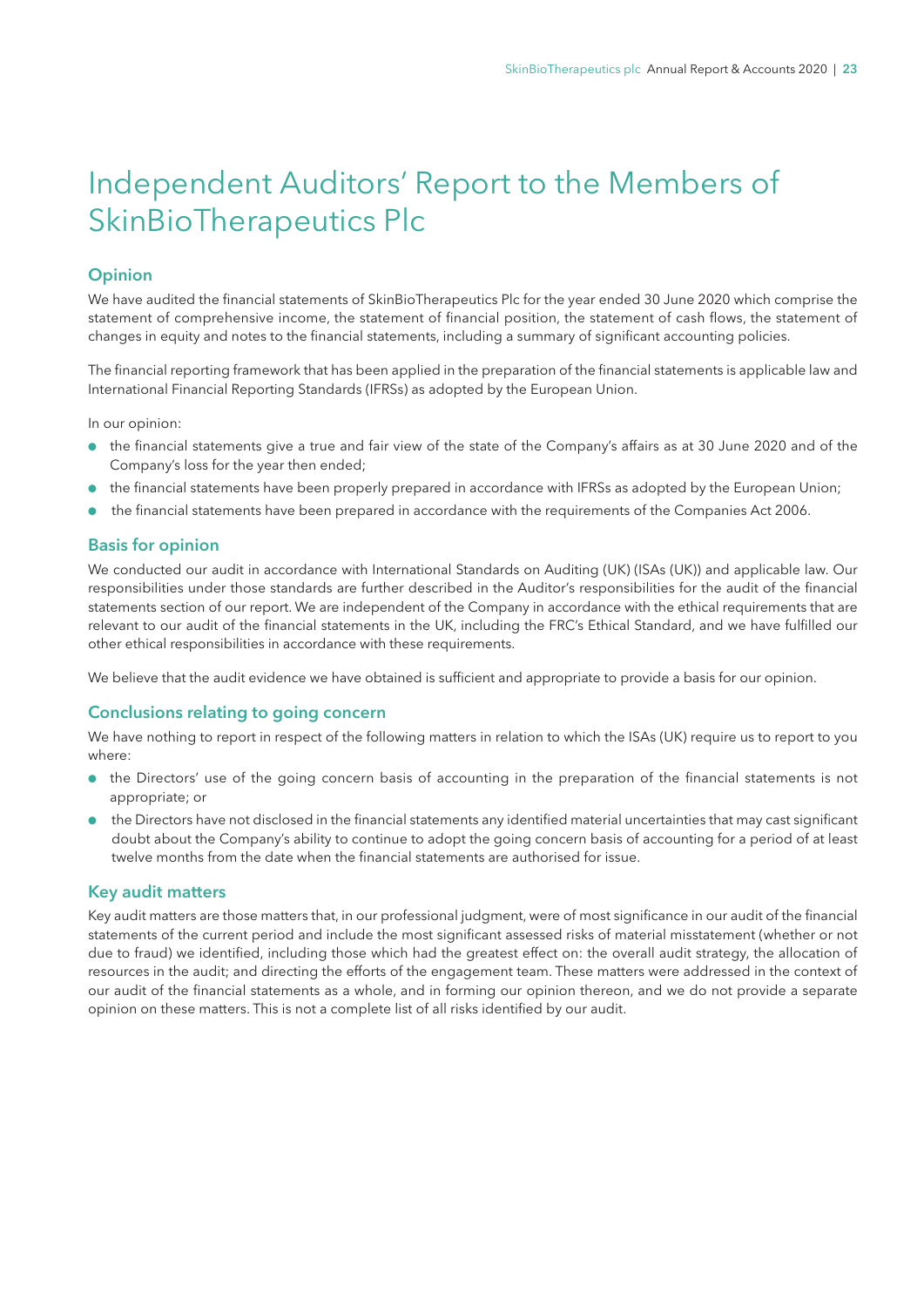# Independent Auditors' Report to the Members of SkinBioTherapeutics Plc (continued)

### **Intangible assets**

The Company had capitalised intellectual property costs amounting to £346,870 at 01 July 2019. During the year, the Company capitalised a further £73,668 (2019: £59,198) relating to intellectual property costs. These capitalised costs are not yet being amortised as the products are in development stage.

The Directors have assessed whether the costs meet the criteria for capitalisation and whether there are any indicators of impairment.

The risk is that the costs may not qualify for capitalisation or technological advancements may render the market value of the capitalised costs below its carrying value.

Profit after tax, which is considered by management to be a key metric, is directly impacted by the amount of costs capitalised.

#### Key audit matter **How our audit addressed the key audit matter** How our audit addressed the key audit matter

We have performed the following audit procedures:

- considered whether the nature of the costs met the necessary criteria under IAS 38 for the costs to be allowed for capitalisation;
- l vouched a sample of the costs capitalised to invoices, to confirm that they relate to intellectual property and have been accurately recorded;
- **.** considered whether the Directors' policy for the treatment of such costs was reasonable and assessed whether the costs included in the reconciliation were in line with the Directors' policy;
- **•** confirmed the directors' assessment that no amortisation is necessary is accurate;
- reviewed cash flow forecasts for the foreseeable future to assess the potential future economic benefit from ownership of the intangible assets.

Based on the audit work performed we are satisfied, that although there are inherent uncertainties associated with the forecast and estimation of useful economic life of intangible assets, the directors have made reasonable assumptions about the valuation and useful economic life of intangible assets, based on past experience and expected future revenues. We are also satisfied that all necessary disclosures have been made in the financial statements.

# **Our application of materiality**

The scope of our audit was influenced by our application of materiality. We set certain quantitative thresholds for materiality. These, together with qualitative considerations, helped us to determine the scope of our audit and the nature, timing and extent of our audit procedures on the individual financial statement line items and disclosures and in evaluating the effect of misstatements, both individually and in aggregate on the financial statements as a whole.

Based on our professional judgment, we determined materiality for the financial statements as a whole as follows:

| Overall materiality                | <b>Financial statements</b><br>£75,000 (2019: £57,000).                                                                                                                                            |
|------------------------------------|----------------------------------------------------------------------------------------------------------------------------------------------------------------------------------------------------|
| How we determined it               | Based on 5% of loss after tax                                                                                                                                                                      |
| Rationale for<br>benchmark applied | We believe that loss after tax is the primary measure used<br>by the shareholders in assessing the performance of the<br>Company. Results after tax are generally accepted auditing<br>benchmarks. |

We agreed with the Audit Committee that we would report to them misstatements identified during our audit above £3,750 (2019: £2,850) as well as misstatements below those amounts that, in our view, warranted reporting for qualitative reasons.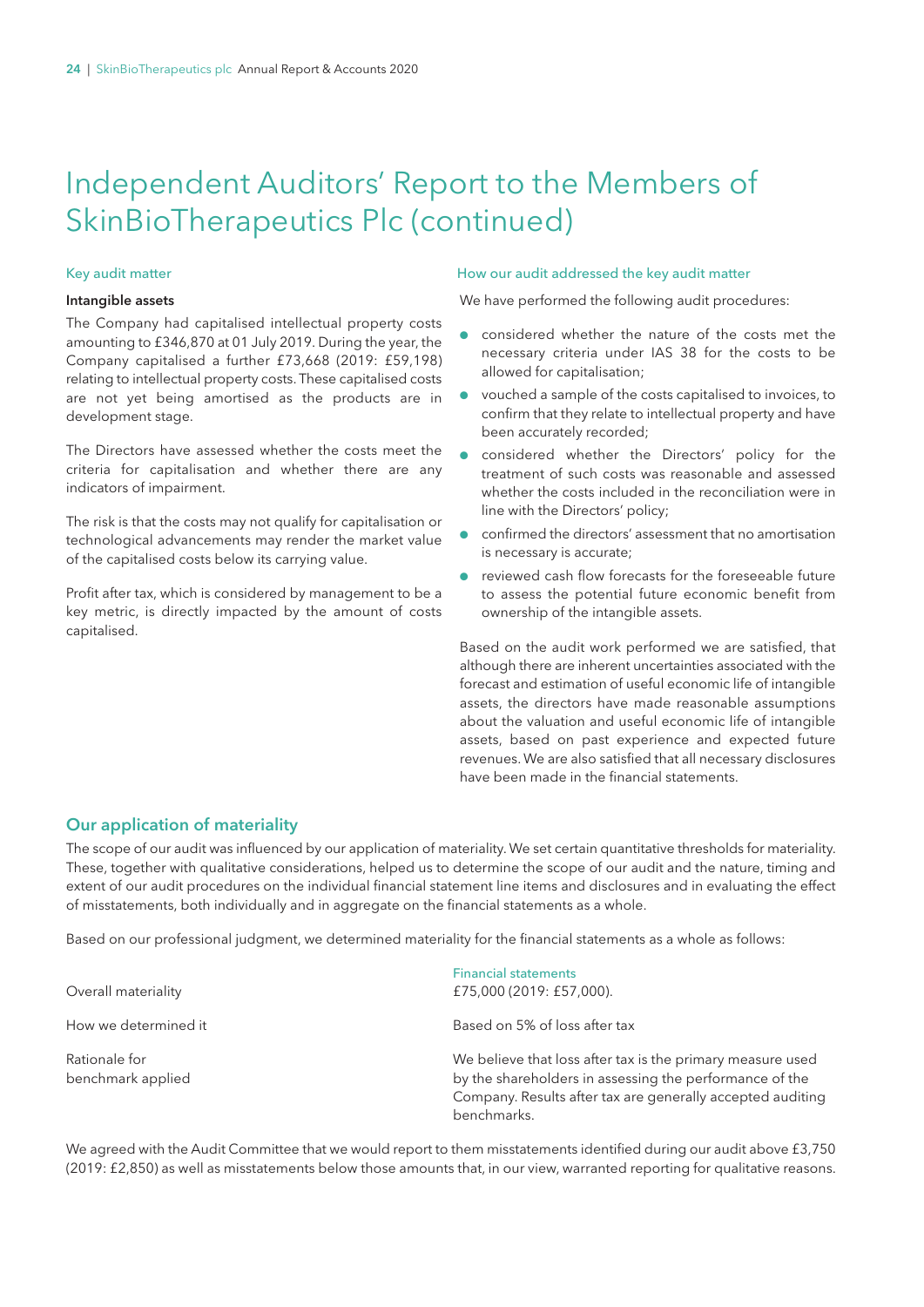### **An overview of the scope of our audit**

As part of designing our audit, we determined materiality and assessed the risks of material misstatement in the financial statements. In particular, we looked at where the Directors made subjective judgments, for example in respect of significant accounting estimates that involved making assumptions and considering future events that are inherently uncertain. As in all of our audits we also addressed the risk of management override of internal controls, including evaluating whether there was evidence of bias by the Directors that represented a risk of material misstatement due to fraud.

### **How we tailored the audit scope**

We tailored the scope of our audit to ensure that we performed enough work to be able to give an opinion on the financial statements as a whole, taking into account the accounting processes and controls, and the industry in which they operate.

### **Other information**

The Directors are responsible for the other information. The other information comprises the information included in the annual report, other than the financial statements and our auditor's report thereon. Our opinion on the financial statements does not cover the other information and, except to the extent otherwise explicitly stated in our report, we do not express any form of assurance conclusion thereon.

In connection with our audit of the financial statements, our responsibility is to read the other information and, in doing so, consider whether the other information is materially inconsistent with the financial statements or our knowledge obtained in the audit or otherwise appears to be materially misstated. If we identify such material inconsistencies or apparent material misstatements, we are required to determine whether there is a material misstatement in the financial statements or a material misstatement of the other information. If, based on the work we have performed, we conclude that there is a material misstatement of this other information, we are required to report that fact. We have nothing to report in this regard.

### **Opinions on other matters prescribed by the Companies Act 2006**

In our opinion, based on the work undertaken in the course of the audit:

- l the information given in the strategic report and the Directors' report for the financial year for which the financial statements are prepared is consistent with the financial statements; and
- l the strategic report and the Directors' report have been prepared in accordance with applicable legal requirements.

### **Matters on which we are required to report by exception**

In the light of the knowledge and understanding of the Company and its environment obtained in the course of the audit, we have not identified material misstatements in the Directors' report.

We have nothing to report in respect of the following matters in relation to which the Companies Act 2006 requires us to report to you if, in our opinion:

- adequate accounting records have not been kept by the Company, or returns adequate for our audit have not been received from branches not visited by us; or
- the financial statements are not in agreement with the accounting records and returns; or
- certain disclosures of Directors' remuneration specified by law are not made; or
- we have not received all the information and explanations we require for our audit.

### **Responsibilities of Directors**

As explained more fully in the Directors' responsibilities statement set out on page 10, the Directors are responsible for the preparation of the financial statements and for being satisfied that they give a true and fair view, and for such internal control as the Directors determine is necessary to enable the preparation of financial statements that are free from material misstatement, whether due to fraud or error.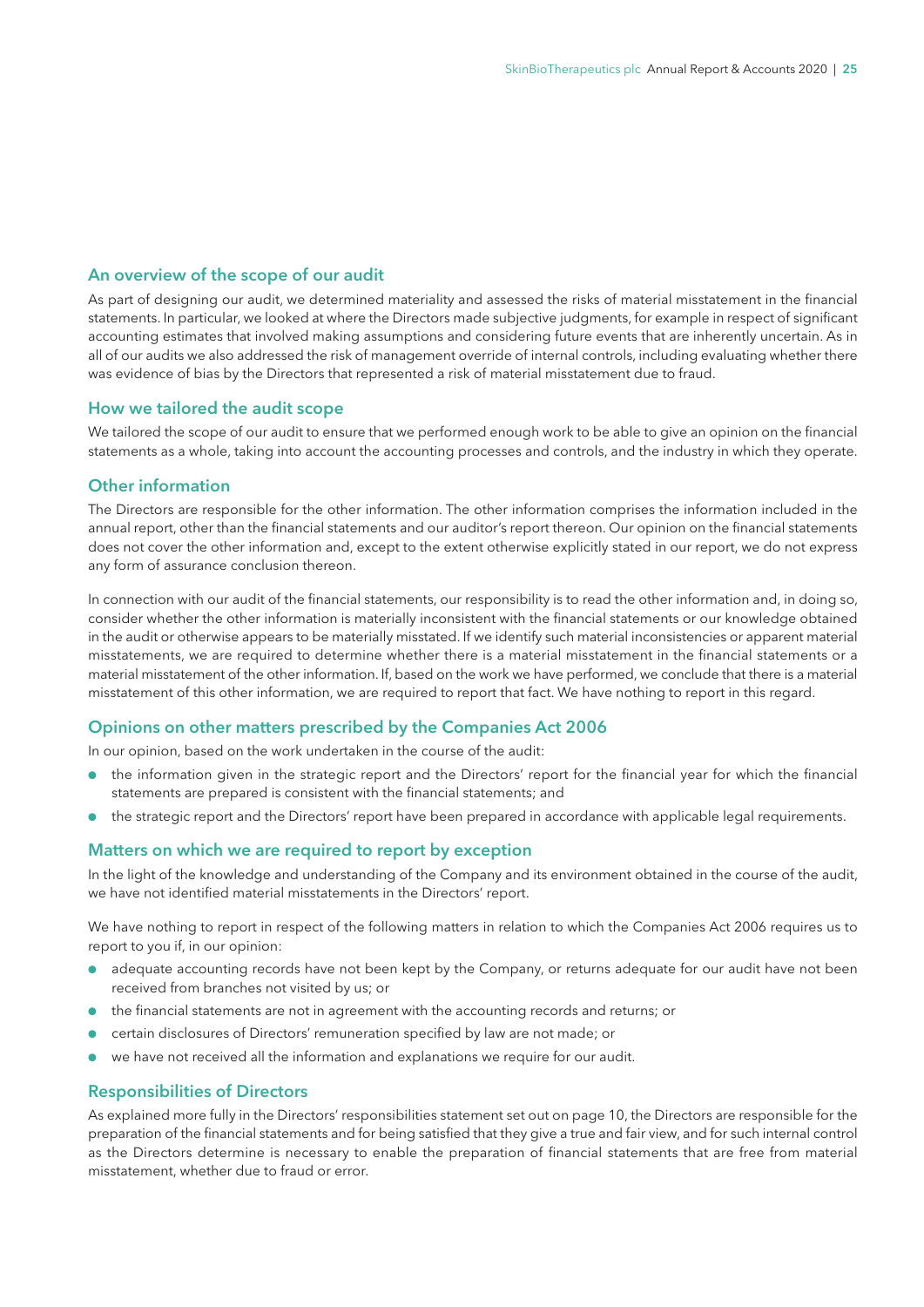# Independent Auditors' Report to the Members of SkinBioTherapeutics Plc (continued)

In preparing the financial statements, the Directors are responsible for assessing the Company's ability to continue as a going concern, disclosing, as applicable, matters related to going concern and using the going concern basis of accounting unless the Directors either intend to liquidate the Company or to cease operations, or have no realistic alternative but to do so.

# **Auditor's responsibilities for the audit of the financial statements**

Our objectives are to obtain reasonable assurance about whether the financial statements as a whole are free from material misstatement, whether due to fraud or error, and to issue an auditor's report that includes our opinion. Reasonable assurance is a high level of assurance, but is not a guarantee that an audit conducted in accordance with ISAs (UK) will always detect a material misstatement when it exists. Misstatements can arise from fraud or error and are considered material if, individually or in the aggregate, they could reasonably be expected to influence the economic decisions of users taken on the basis of these financial statements.

A further description of our responsibilities for the audit of the financial statements is located on the Financial Reporting Council's website at: www.frc.org.uk/auditorsresponsibilities.

This description forms part of our auditor's report.

# **Use of this report**

This report is made solely to the Company's members, as a body, in accordance with Chapter 3 of Part 16 of the Companies Act 2006. Our audit work has been undertaken so that we might state to the Company's members those matters we are required to state to them in an auditor's report and for no other purpose. To the fullest extent permitted by law, we do not accept or assume responsibility to anyone other than the Company and the Company's members as a body, for our audit work, for this report, or for the opinions we have formed.

Sanjay Parmar (Senior Statutory Auditor) For and on behalf of Jeffreys Henry LLP, Statutory Auditor Finsgate 5-7 Cranwood Street London EC1V 9EE 03 December 2020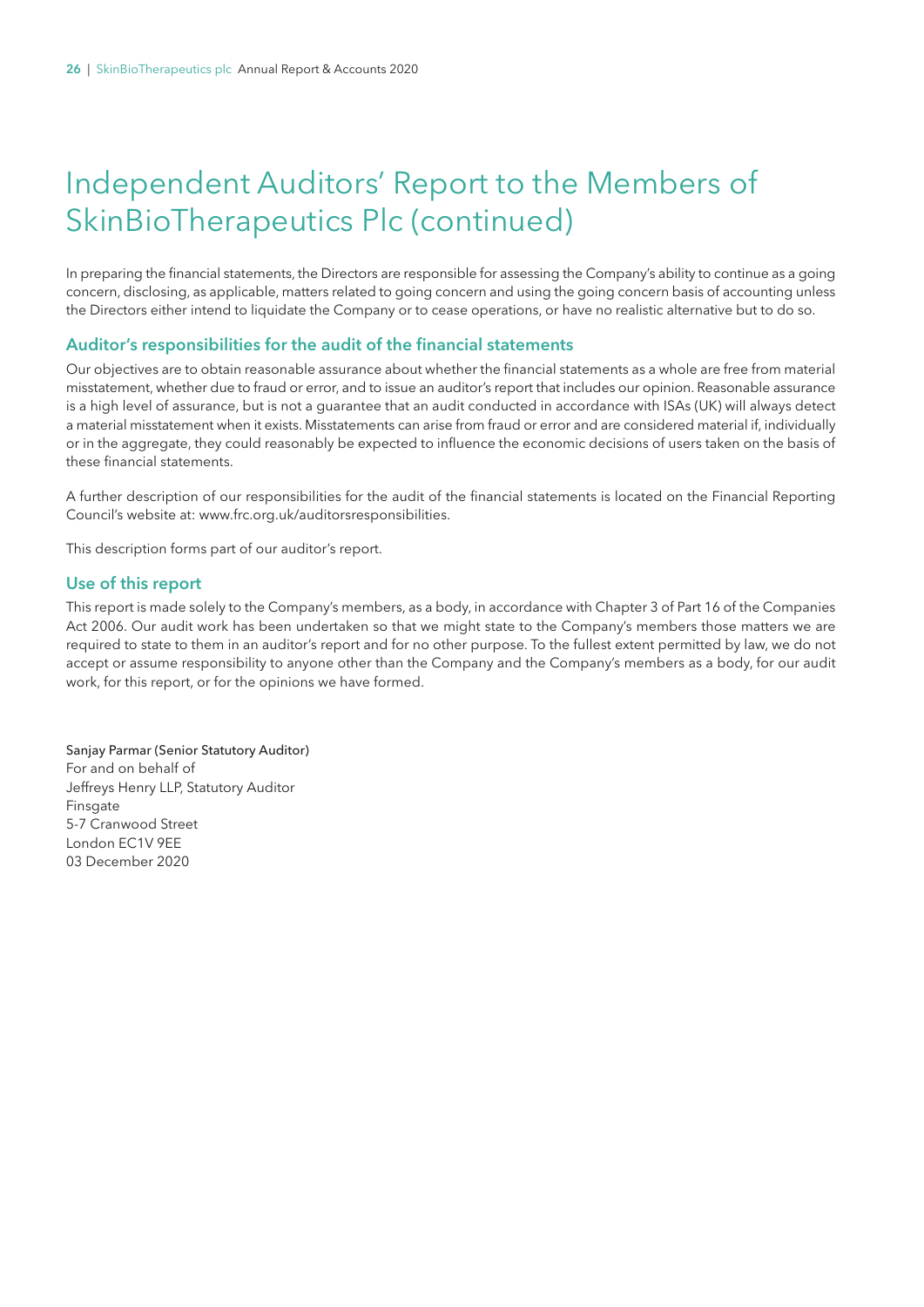# Statement of Comprehensive Income

For the Year Ended 30 June 2020

|                                          |              |             | 2019          |
|------------------------------------------|--------------|-------------|---------------|
|                                          | <b>Notes</b> | £           | £             |
| <b>Continuing operations</b>             |              |             |               |
| Research and development                 |              | (635, 226)  | (708, 081)    |
| Operating expenses                       |              | (984, 816)  | (652, 400)    |
| Loss from operations                     | 3            | (1,620,042) | (1,360,481)   |
| Finance costs                            |              |             |               |
| Loss before taxation                     |              | (1,620,042) | (1,360,481)   |
| Taxation                                 | 5            | 119,956     | 212,388       |
| Loss for the year                        |              | (1,500,086) | (1, 148, 093) |
| Other comprehensive income               |              |             |               |
| Total comprehensive loss for the year    |              | (1,500,086) | (1, 148, 093) |
| Basic and diluted loss per share (pence) | 15           | (1.17)      | (0.94)        |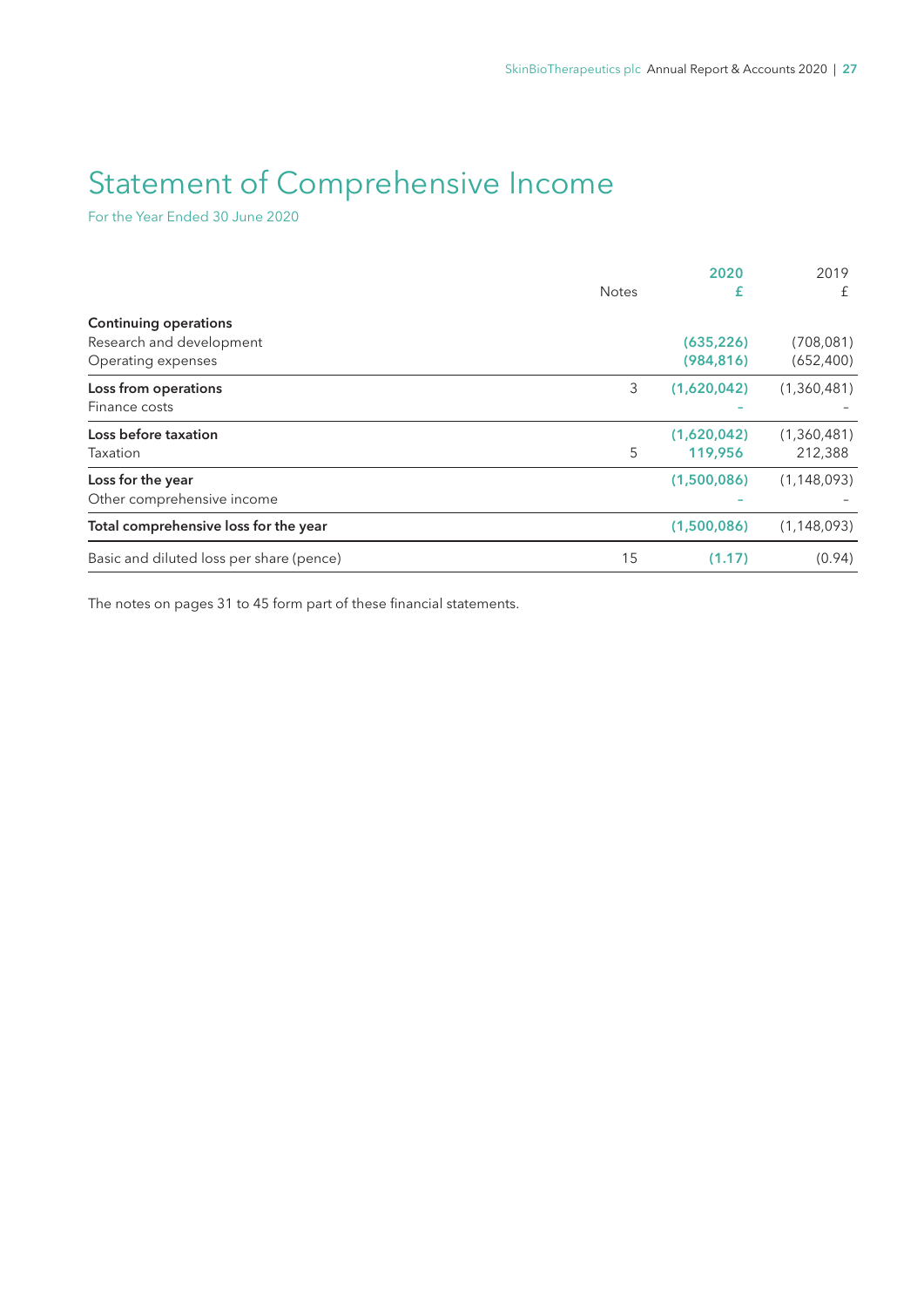# Statement of Financial Position

As at 30 June 2020

|                                     |              | 2020          | 2019        |
|-------------------------------------|--------------|---------------|-------------|
|                                     | <b>Notes</b> | £             | £           |
| <b>ASSETS</b>                       |              |               |             |
| Non-current assets                  |              |               |             |
| Property, plant and equipment       | 6            | 1,700         | 6,800       |
| Intangible assets                   | 7            | 420,538       | 346,870     |
| Investments                         | 8            | 5             |             |
| Total non-current assets            |              | 422,243       | 353,670     |
| <b>Current assets</b>               |              |               |             |
| Other receivables                   | 9            | 70,622        | 242,580     |
| Corporation tax receivable          | 5, 9         | 118,763       | 210,351     |
| Cash and cash equivalents           |              | 2,159,054     | 3,124,864   |
| Total current assets                |              | 2,348,439     | 3,577,795   |
| Total assets                        |              | 2,770,682     | 3,931,465   |
| <b>EQUITY AND LIABILITIES</b>       |              |               |             |
| Equity                              |              |               |             |
| <b>Capital and reserves</b>         |              |               |             |
| Called up share capital             | 12           | 1,280,835     | 1,280,835   |
| Share premium                       | 12           | 4,923,890     | 4,923,890   |
| Other reserves                      | 14           | 403,483       | 247,672     |
| Accumulated deficit                 | 14           | (4, 142, 352) | (2,642,266) |
| Total equity                        |              | 2,465,856     | 3,810,131   |
| <b>Liabilities</b>                  |              |               |             |
| <b>Current liabilities</b>          |              |               |             |
| Trade and other payables            | 10           | 304,826       | 121,334     |
| Total current liabilities           |              | 304,826       | 121,334     |
| <b>Total liabilities</b>            |              | 304,826       | 121,334     |
| <b>Total equity and liabilities</b> |              | 2,770,682     | 3,931,465   |

These financial statements were approved and authorised for issue by the Board of Directors on 3 December 2020 and were signed on its behalf by:

# **Doug Quinn**

**Director** 

Company Registration No. 09632164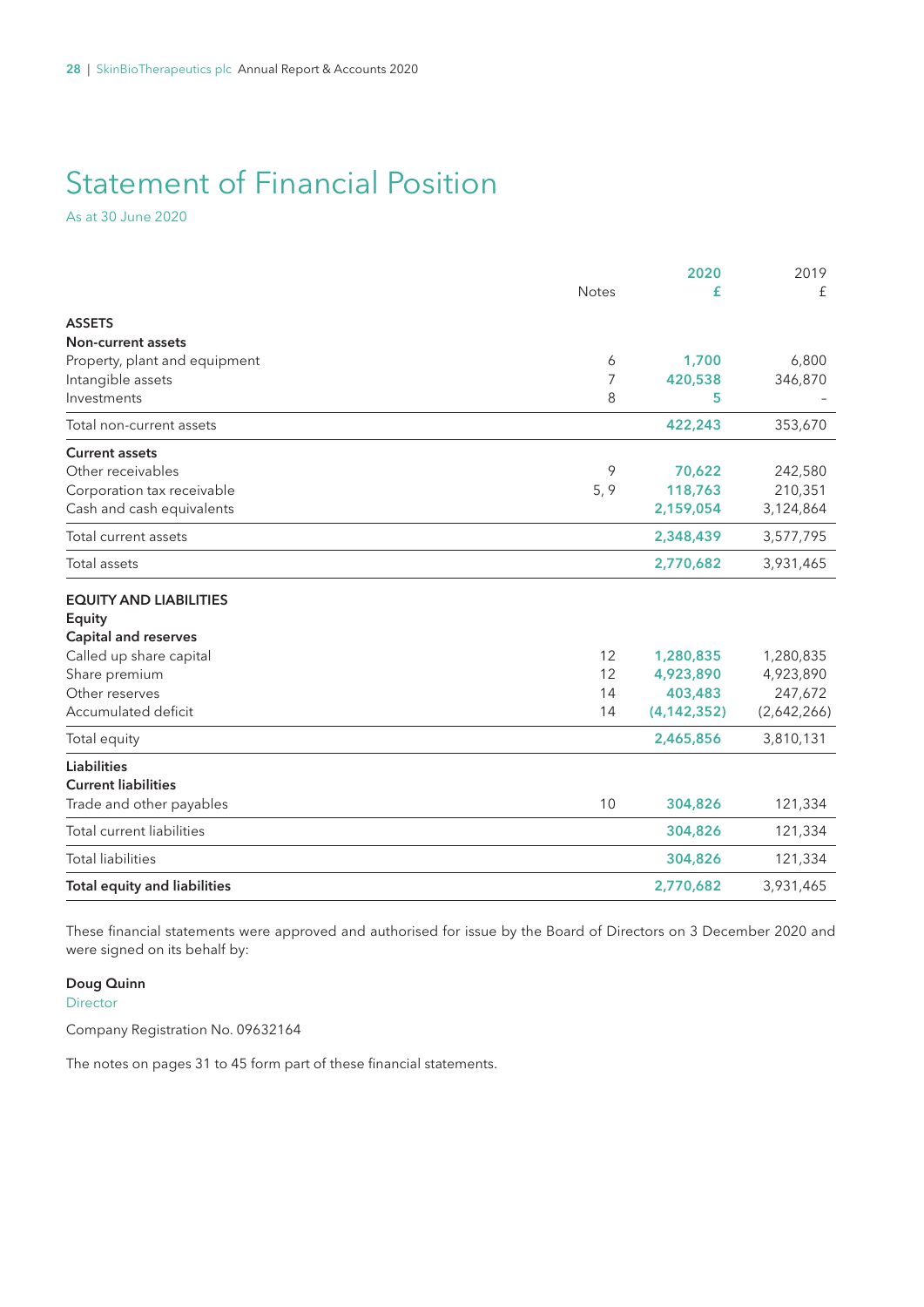# Statement of Cash Flows

For the Year Ended 30 June 2020

|                                                          | 2020        | 2019          |
|----------------------------------------------------------|-------------|---------------|
|                                                          | £           | £             |
| Cash flows from operating activities                     |             |               |
| Loss before tax for the period                           | (1,620,042) | (1,360,481)   |
| Depreciation of property, plant and equipment            | 5,100       | 3,400         |
| Share option expenses                                    | 155,811     | 77,254        |
|                                                          | (1,459,131) | (1, 279, 827) |
| Changes in working capital                               |             |               |
| (Increase)/decrease in trade and other receivables       | 171,958     | (146, 159)    |
| Increase/(decrease) in trade and other payables          | 183,492     | (90, 959)     |
| Cash generated by/(used in) operations                   | 355,450     | (237, 118)    |
| Taxation received                                        | 211,544     | 88,309        |
| Net cash used in operating activities                    | (892, 137)  | (1,428,636)   |
| Cash flows from investing activities                     |             |               |
| Payments for property, plant and equipment               |             | (10, 200)     |
| Payments for intangible assets                           | (73,668)    | (59, 198)     |
| Investment in subsidiaries                               | (5)         |               |
| Net cash used in investing activities                    | (73, 673)   | (69, 398)     |
| Cash flows from financing activities                     |             |               |
| Net proceeds from issue of shares                        |             | 1,440,000     |
| Net cash generated by financing activities               |             | 1,440,000     |
| Net (decrease) in cash and cash equivalents              | (965, 810)  | (58, 034)     |
| Cash and cash equivalents at the beginning of the period | 3,124,864   | 3,182,898     |
| Cash and cash equivalents at the end of the period       | 2,159,054   | 3,124,864     |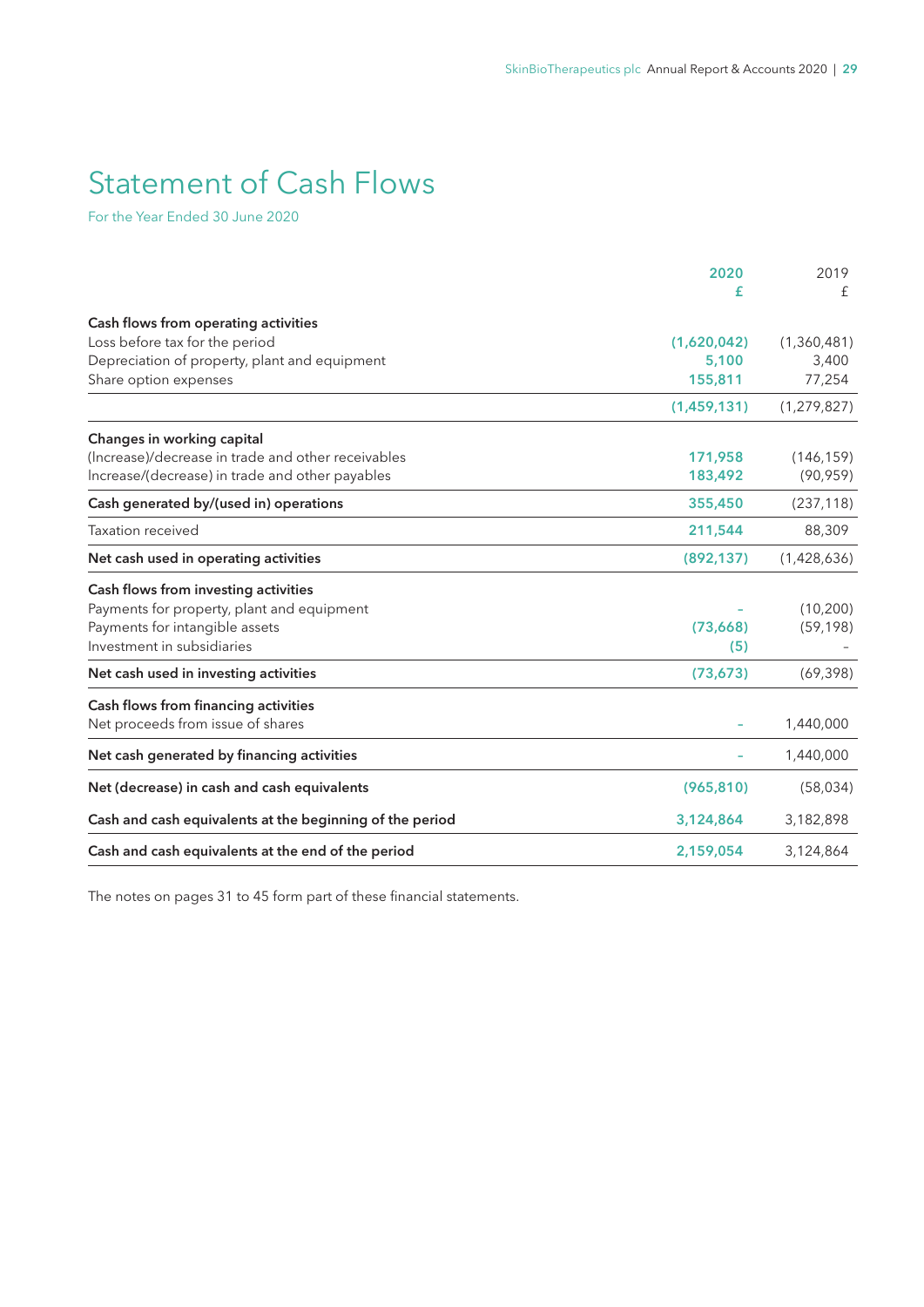# Statement of Changes in Equity

For the Year Ended 30 June 2020

|                                                                                                              | <b>Share</b><br>capital<br>£ | <b>Share</b><br>premium<br>£ | <b>Other</b><br><b>reserves</b><br>£           | <b>Retained</b><br>earnings     | <b>Total</b><br>£                   |
|--------------------------------------------------------------------------------------------------------------|------------------------------|------------------------------|------------------------------------------------|---------------------------------|-------------------------------------|
| As at 1 July 2018<br>Loss for the period                                                                     | 1,187,085                    | 3,577,640                    | 170,418<br>$\qquad \qquad -$                   | (1,494,173)<br>(1, 148, 093)    | 3,440,970<br>(1, 148, 093)          |
| Issue of shares<br>Costs of share issue<br>Share-based payments                                              | 93,750                       | 1,406,250<br>(60,000)        | 77,254                                         |                                 | 1,500,000<br>(60,000)<br>77,254     |
| As at 30 June 2019<br>Loss for the period<br>Issue of shares<br>Costs of share issue<br>Share-based payments | 1,280,835<br>-               | 4,923,890                    | 247,672<br>$\overline{\phantom{a}}$<br>155,811 | (2,642,266)<br>(1,500,086)<br>- | 3,810,131<br>(1,500,086)<br>155,811 |
| As at 30 June 2020                                                                                           | 1,280,835                    | 4,923,890                    | 403,483                                        | (4, 142, 352)                   | 2,465,856                           |

Share capital is the amount subscribed for shares at nominal value.

Share premium is the amount subscribed for share capital in excess of nominal value.

Other reserves arise from the equity element of a convertible loan issued and converted in the period to 30 June 2017, and from share options granted.

Retained earnings represents accumulated profit or losses to date.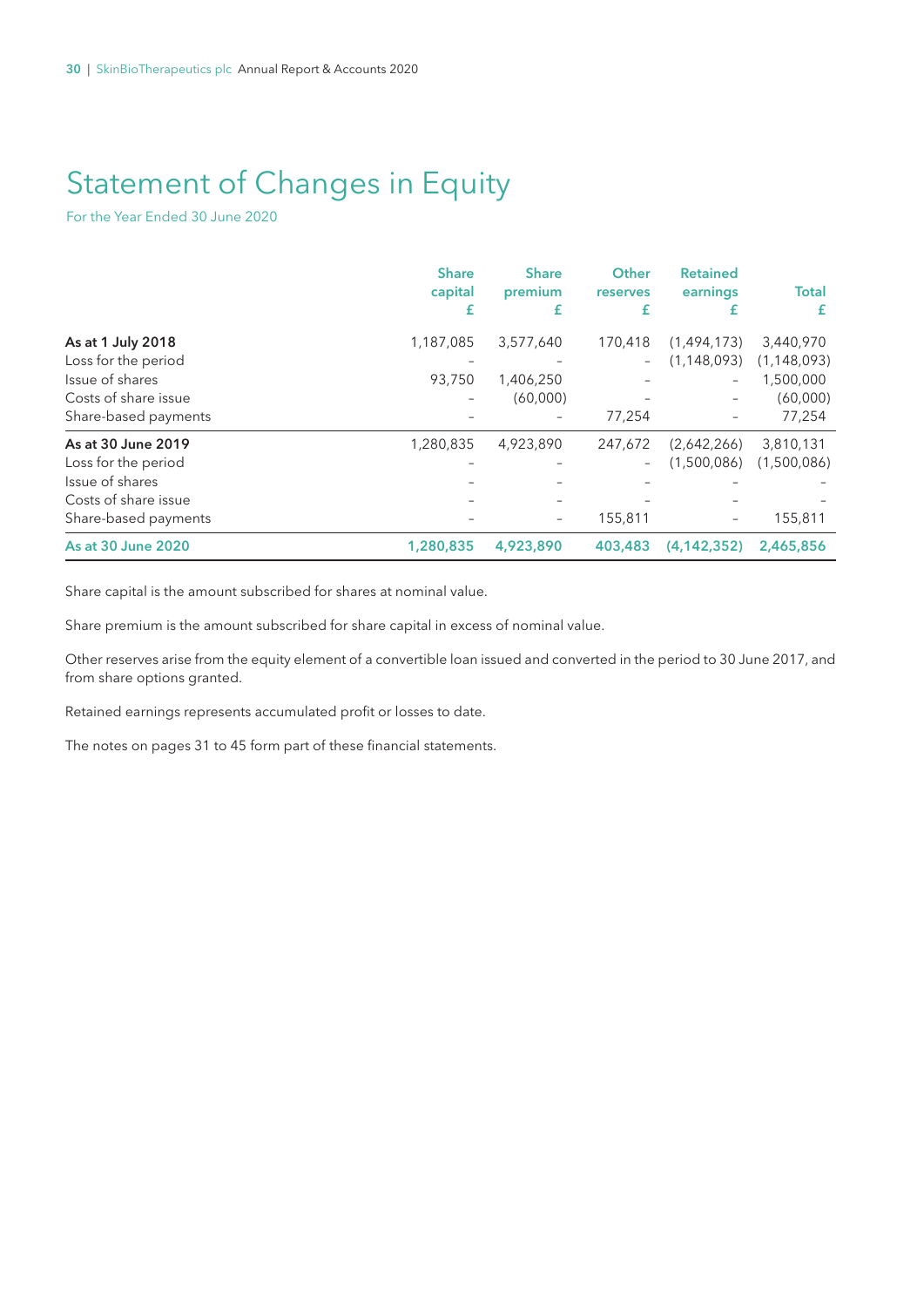# Notes to the Financial Statements

For the Year Ended 30 June 2020

# **1 General information**

SkinBioTherapeutics plc is a public limited company incorporated in England under the Companies Act and quoted on the AIM market of the London Stock Exchange (AIM: SBTX). The address of its registered office is given on page 1.

The principal activity of the Company is the identification and development of technology that harnesses the human microbiome to improve health.

# **2 Significant accounting policies and basis of preparation**

### a) Statement of compliance

The Financial statements of SkinBioTherapeutics plc have been prepared in accordance with International Financial Reporting Standards ('IFRS') as adopted by the European Union, IFRS Interpretations Committee (IFRIC) and the Companies Act 2006 applicable to companies reporting under IFRS.

### b) Basis of preparation

The financial statements have been prepared under the historical cost convention modified by the revaluation of certain financial instruments. The accounting policies have been applied consistently in all material respects.

The financial statements have been presented in Pounds Sterling ('Sterling') as this is the currency of the primary economic environment in which the Company operates.

### c) Going concern

These financial statements have been prepared on a going concern basis. In considering the appropriateness of this assumption, the Board has considered the Company's projections for the twelve months from the date of approval of this financial information, including cash flow forecasts, and taking account of the cash raised on 2 November 2020 by way of a fundraise. The directors believe that the Company has adequate resources to continue in operational existence for the foreseeable future and therefore adopt the going concern basis of accounting in preparing these financial statements.

### d) Estimates and judgements

The preparation of financial statements requires the Board to make judgements, estimates and assumptions that may affect the application of accounting policies and reported amounts of assets and liabilities as at each balance sheet date and the reported amounts of revenues and expenses during each reporting period. Any estimates and assumptions are based on experience and any other factors that are believed to be relevant under the circumstances and which the Board considers to be reasonable. Actual outcomes may differ from these estimates. Any revisions to accounting estimates will be recognised in the period in which the estimate is revised if the revision affects only that period. If the revision affects both current and future periods, the change will be recognised over those periods.

Certain accounting policies which have a significant bearing on the reported financial condition and results of the Company require subjective or complex judgements. Examples of such areas of judgement is the estimation of the lifetime of intangible assets, the capitalisation of development costs and share based payments.

### *Estimation of the lifetime of intangible assets*

Intangible assets recognised are reviewed against the criteria for capitalisation with useful life determined by reference to the underlying product being developed. Management believes that the assigned values and useful lives, as well as the underlying assumptions, are reasonable, though different assumptions and assigned lives could have a significant impact on the reported amounts.

### *Capitalisation of development costs*

During the year £73,667 (2019: £59,198) of development costs were capitalised, bringing the total amount of development costs capitalised, as intangible assets, as at 30 June 2020, to £420,538 (2019: £346,870), net of amortisation. Management has reviewed the balances by project, compared the carrying amount to expected future revenues and is satisfied that no impairment exists and that the costs capitalised will be fully recovered as the products are launched to market. New product projects are monitored regularly and should the technical or market feasibility of a new product be in question, the project would be cancelled and capitalised costs to date will be removed from the balance sheet and charged to the statement of comprehensive income.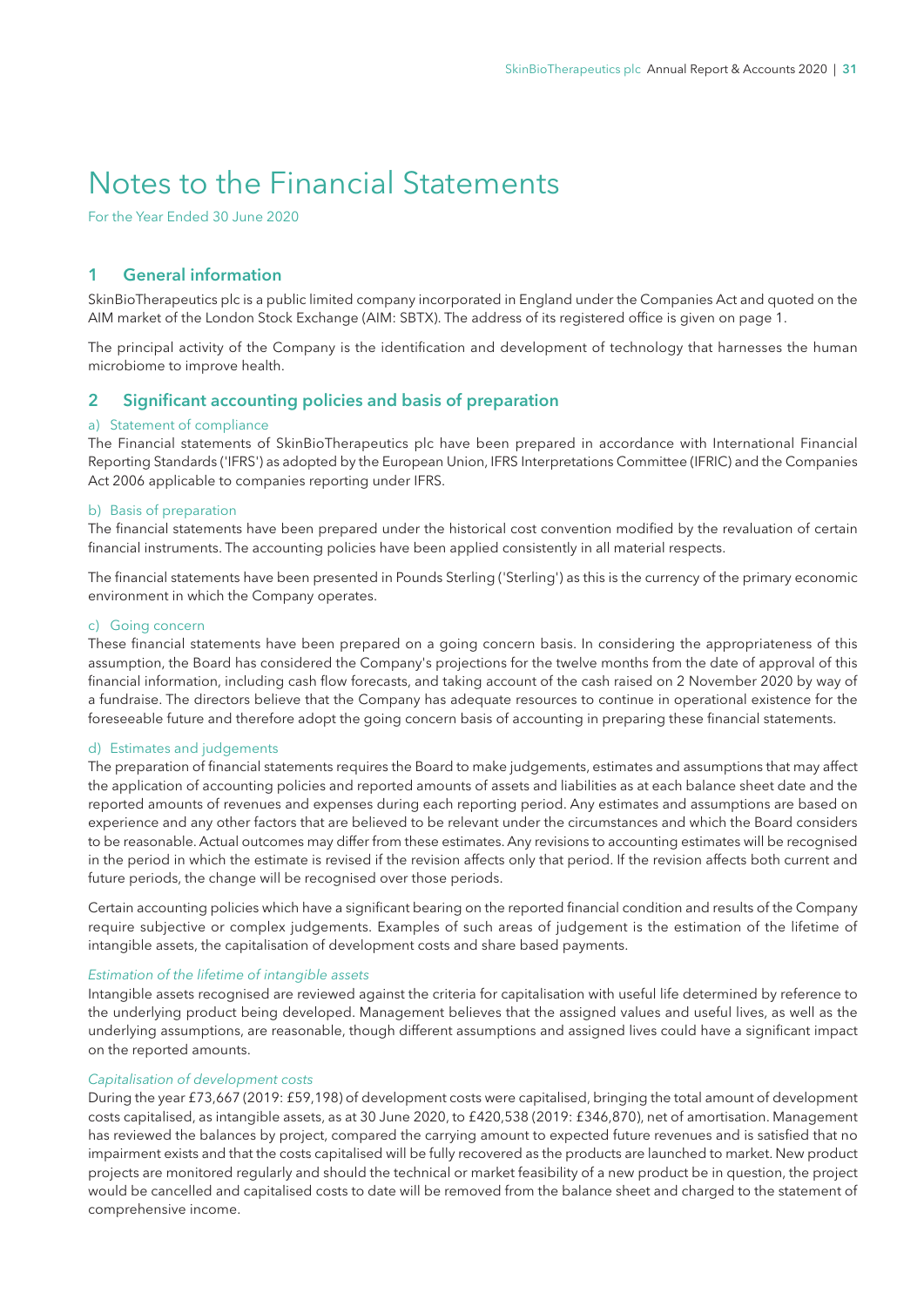# Notes to the Financial Statements (continued)

For the Year Ended 30 June 2020

### **2 Significant accounting policies and basis of preparation continued**

## d) Estimates and judgements continued

### *Share based payments*

The Company measures the cost of equity-settled transactions with employees by reference to the fair value of the equity instruments at the date at which they are granted. The fair value is determined by using the Black-Scholes model taking into account the terms and conditions upon which the instruments were granted. The accounting estimates and assumptions relating to equity-settled share-based payments would have no impact on the carrying amounts of assets and liabilities within the next annual reporting period but may impact profit or loss and equity. The judgments made and the model used are further specified in note 13.

### e) Application of new and revised International Financial Reporting Standards (IFRSs)

No new standards or interpretations issued by the International Accounting Standards Board ('IASB') or the IFRS Interpretations Committee ('IFRIC') have led to any material changes in the Company's accounting policies or disclosures during each reporting period.

### *New and revised IFRSs in issue but not yet effective*

There are a number of new and revised IFRSs that have been issued but are not yet effective that the Company has decided not to adopt early. The most significant of these are as follows:

| Reference        | Title                                                                        | <b>Summary</b>                                                                                                                            | Application date of<br>standard (Periods<br>commencing on or after) |
|------------------|------------------------------------------------------------------------------|-------------------------------------------------------------------------------------------------------------------------------------------|---------------------------------------------------------------------|
| IFRS3            | <b>Business Combinations</b>                                                 | Amendments to clarify the definition<br>of a business                                                                                     | 1 January 2020                                                      |
|                  |                                                                              | Amendments updating a reference<br>to the Conceptual Framework                                                                            | 1 January 2022                                                      |
| IFRS16           | Leases                                                                       | Amendment to provide lessees with an<br>exemption from assessing whether a<br>COVID-19-related rent concession is a<br>lease modification | 1 January 2020                                                      |
| IFRS17           | Insurance contracts                                                          | Principles for the recognition, measurement,<br>presentation and disclosure of insurance<br>contracts                                     | 1 January 2023                                                      |
|                  |                                                                              | Amendments to address concerns and<br>implementation challenges that were<br>identified after IFRS 17 was published                       | 1 January 2023                                                      |
| IAS1             | Presentation of<br><b>Financial Statements</b>                               | Amendments regarding the definition of<br>material                                                                                        | 1 January 2020                                                      |
|                  |                                                                              | Amendments regarding the classification<br>of liabilities                                                                                 | 1 January 2023                                                      |
|                  |                                                                              | Amendment to defer the effective date of the<br>January 2020 amendments                                                                   | 1 January 2023                                                      |
| IAS <sub>8</sub> | Accounting Policies,<br>Changes in Accounting<br><b>Estimates and Errors</b> | Amendments regarding the definition<br>of material                                                                                        | 1 January 2020                                                      |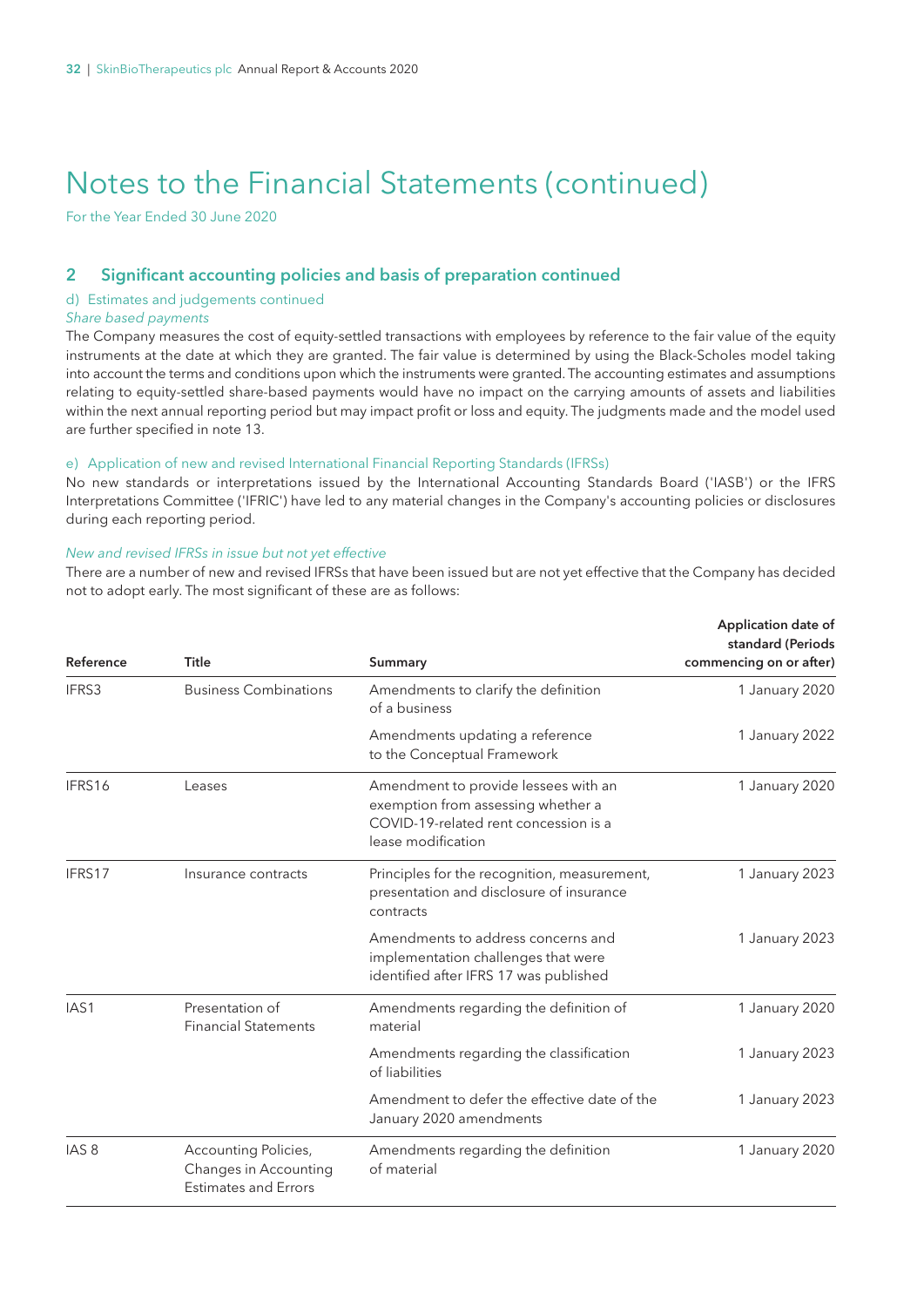## **2 Significant accounting policies and basis of preparation continued**

e) Application of new and revised International Financial Reporting Standards (IFRSs) continued The adoption of these Standards and Interpretations is not expected to have a material impact on the financial information of the Company in the period of initial application when they come into effect.

### f) Foreign currencies

Transactions in foreign currencies are translated at the exchange rate ruling at the date of the transaction. Monetary assets and liabilities denominated in foreign currencies at the balance sheet date are translated at the exchange rate ruling at that date. Foreign exchange differences on translation are recognised in the income statement. Non-monetary assets and liabilities that are measured in terms of historical cost in a foreign currency are translated using the exchange rate at the date of the transaction. Non-monetary assets and liabilities denominated in foreign currencies that are stated at fair value are translated at foreign exchange rates ruling at the dates the fair value was determined.

### g) Research and development

Research expenditure is written off to the statement of comprehensive income in the year in which it is incurred. Development expenditure is written off in the same way unless the directors are satisfied as to the technical, commercial and financial viability of individual projects. In this situation, the expenditure is deferred and amortised over the period during which the Company is expected to benefit.

### h) Property, plant and equipment

Property, plant and equipment are stated at historical cost less subsequent accumulated depreciation and accumulated impairment losses, if any. Historical cost includes expenditure that is directly attributable to the acquisition of the items.

Subsequent costs are included in the asset's carrying amount or recognised as a separate asset, as appropriate, only when it is probable that future economic benefits associated with the item will flow to the Company and the cost of the item can be measured reliably. All other repairs and maintenance are charged to profit or loss during the financial period in which they are incurred.

Depreciation on property, plant and equipment is calculated using the straight-line method to write off their cost over their estimated useful lives at the following annual rates:

Plant & machinery 50%

Useful lives and depreciation method are reviewed and adjusted if appropriate, at the end of each reporting period.

An item of property, plant and equipment is derecognised upon disposal or when no future economic benefits are expected to arise from the continued use of the asset. Any gain or loss arising on the disposal or retirement of an item of property, plant and equipment is determined as the difference between the sales proceeds and the carrying amount of the relevant asset, and is recognised in profit or loss in the year in which the asset is derecognised.

### i) Impairment testing of intangible assets

At the end of each reporting period, the Company reviews the carrying amounts of its intangible assets to determine whether there is any indication that those assets have suffered an impairment loss. If any such indication exists, the recoverable amount of the asset is estimated to determine the extent of the impairment loss (if any).

Intangible assets with indefinite useful lives are tested for impairment at least annually, and whenever there is an indication that the assets may be impaired.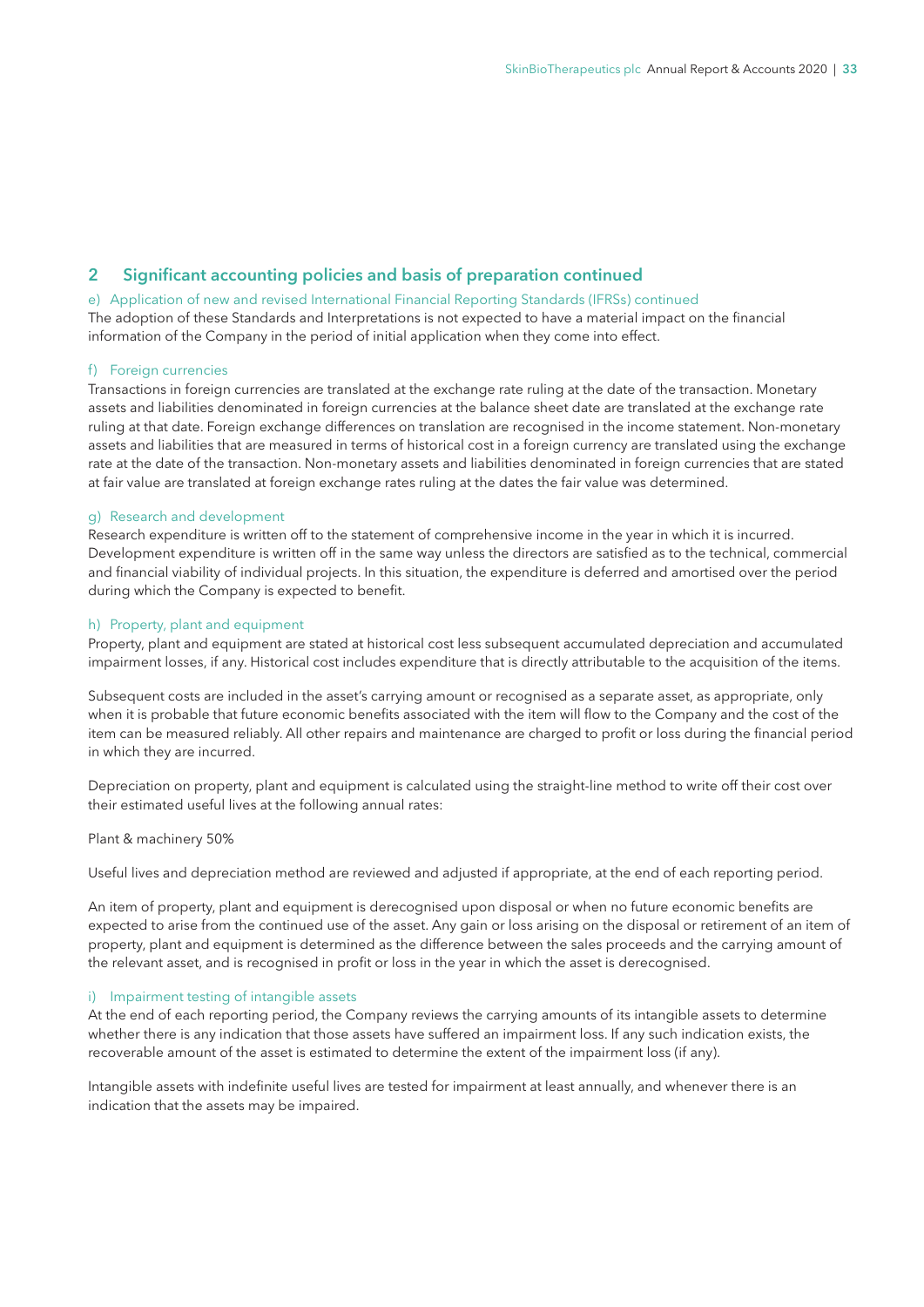# Notes to the Financial Statements (continued)

For the Year Ended 30 June 2020

### **2 Significant accounting policies and basis of preparation continued**

### j) Tax

### *Current tax*

The tax currently payable is based on taxable profit for the period. Taxable profit differs from 'profit before tax' as reported in the income statement because of items of income or expense that are taxable or deductible in other periods and items that are never taxable or deductible. The Company's current tax is calculated using rates that have been enacted during the reporting period.

### *Deferred tax*

Deferred tax is provided using the balance sheet liability method, providing for temporary differences between the carrying amounts of assets and liabilities for financial reporting purposes and the amounts used for tax purposes. The amount of deferred tax provided is based on the expected manner of realisation or settlement of the carrying amount of assets and liabilities, using tax rates enacted or substantively enacted at the balance sheet date.

A deferred tax asset is recognised only if it can be regarded as more likely than not that there will be suitable taxable profits from which the future reversal of the underlying temporary differences can be deducted.

### k) Payroll expense and related contributions

Wages, salaries, payroll tax, paid annual leave and sick leave, bonuses, and non-monetary benefits are accrued in the period in which the associated services are rendered.

### l) Share-based compensation

The Company issues share based payments to certain directors and others providing similar services. The fair value of the employee and suppliers services received in exchange for the grant of the options is recognised as an expense. The total amount to be expensed over the vesting year is determined by reference to the fair value of the options granted, excluding the impact of any non-market vesting conditions (for example, profitability and sales growth targets). Nonmarket vesting conditions are included in assumptions about the number of options that are expected to vest. At each statement of financial position date, the entity revises its estimates of the number of options that are expected to vest. It recognises the impact of the revision to original estimates, if any, in the income statement, with a corresponding adjustment to equity.

The proceeds received net of any directly attributable transaction costs are credited to share capital (nominal value) and share premium when the options are exercised.

The fair value of share-based payments recognised in the income statement is measured by use of the Black Scholes model, which takes into account conditions attached to the vesting and exercise of the equity instruments. The expected life used in the model is adjusted; based on management's best estimate, for the effects of non-transferability, exercise restrictions and behavioural considerations. The share price volatility percentage factor used in the calculation is based on management's best estimate of future share price behaviour and is selected based on past experience, future expectations and benchmarked against peer companies in the industry.

### m) Financial assets and liabilities

Financial assets and liabilities are recognised when the Company unconditionally becomes a party to the contractual terms of the instrument. Unless otherwise indicated, the carrying amounts of financial assets and liabilities are considered by the directors to be a reasonable estimate of their fair values at each balance sheet date.

Financial assets include trade and other receivable; these are classified as loans and receivables. Financial liabilities include trade and other payables, convertible loan notes and borrowings; these are classified as other financial liabilities carried at amortised cost.

### *Classification as debt or equity*

Debt and equity instruments issued by the Company are classified as either financial liabilities or as equity in accordance with the substance of the contractual arrangements and the definitions of a financial liability and an equity instrument.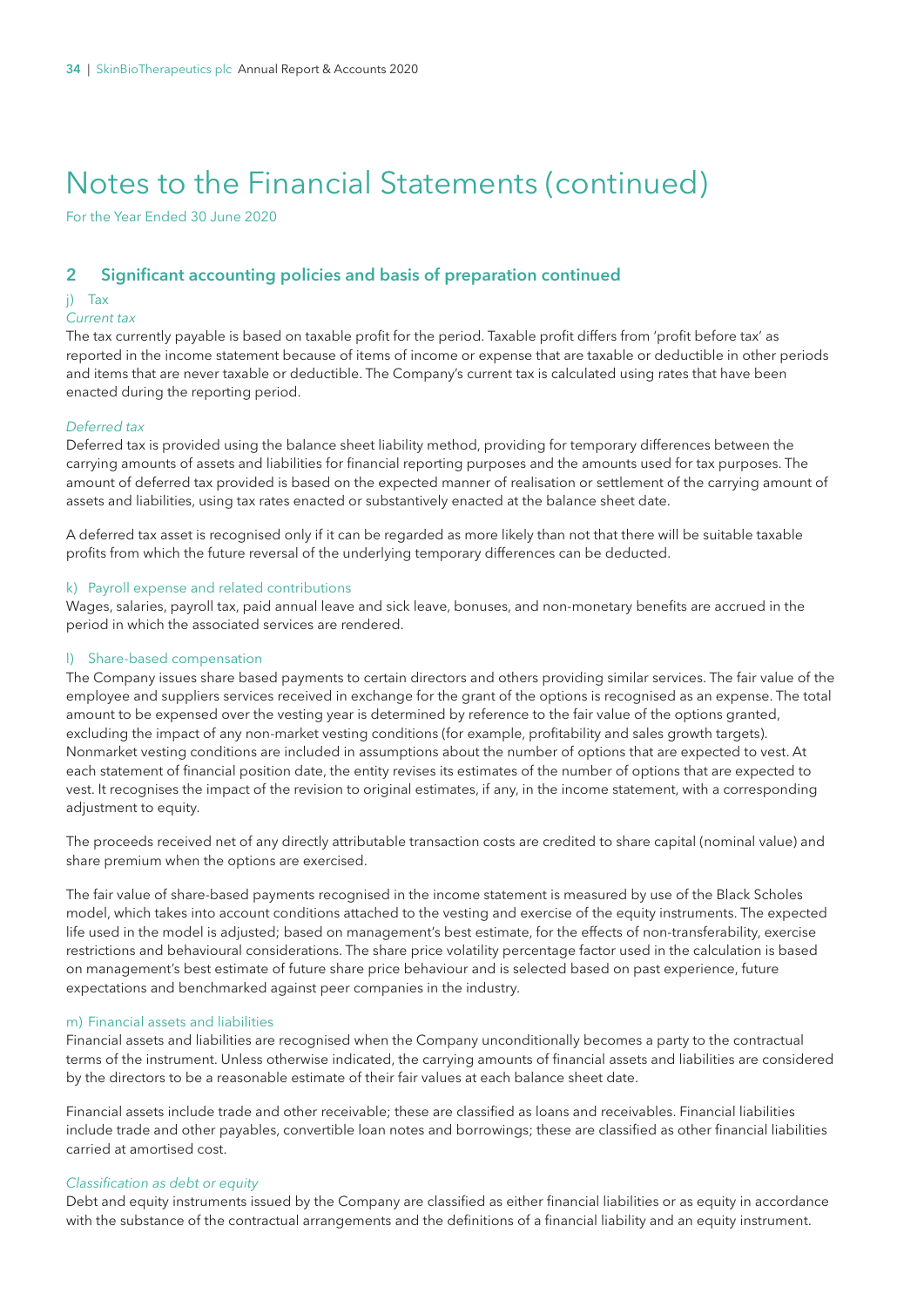## **2 Significant accounting policies and basis of preparation continued**

# m) Financial assets and liabilities continued

### *Equity instruments*

An equity instrument is any contract that evidences a residual interest in the assets of an entity after deducting all of its liabilities. Equity instruments issued by the Company are recognised as the proceeds received, net of direct issue costs.

### *Compound instruments*

The component parts of compound instruments (convertible notes) issued by the Company are classified separately as financial liabilities and equity in accordance with the substance of the contractual arrangements and the definitions of a financial liability and an equity instrument.

At the date of issue, the fair value of the liability component is estimated using the prevailing market interest rate for similar non-convertible instruments. The amount is recorded as a liability on an amortised cost basis using the effective interest method until extinguished upon conversion or at the instrument's maturity date.

The conversion option classified as equity is determined by deducting the amount of the liability component from the fair value of the compound instrument as a whole. This is recognised and included in equity, net of income tax effects, and is not subsequently remeasured. In addition, the conversion option classified as equity will remain in equity until the conversion option is exercised, in which case, the balance recognised in equity will be transferred to share premium. When the conversion option remains unexercised at the maturity date of the convertible notes, the balance recognised in equity will be transferred directly to retained earnings. No gain or loss is recognised in profit or loss upon conversion or expiration of the conversion option.

Transaction costs that relate to the issue of the convertible notes are allocated to the liability and equity components in proportion to the allocation of gross proceeds. Transaction costs relating to the equity component are recognised directly in equity. Transaction costs relating to the liability component are included in the carrying amount of the liability component and are amortised over the lives of the convertible notes using the effective interest method

### *Derecognition*

Financial assets are derecognised when rights to receive cash flows from the assets expire or, the financial assets are transferred and the Company has transferred substantially all the risks and rewards of ownership of the financial assets. On derecognition of a financial asset, the difference between the asset's carrying amount and the sum of the consideration received and receivable and the cumulative gain or loss that had been recognised in other comprehensive income and accumulated in equity is recognised in profit or loss.

Financial liabilities are derecognised when the obligation specified in the relevant contract is discharged, cancelled or expires. The difference between the carrying amount of the financial liability derecognised and the consideration paid and payable is recognised in profit or loss.

When the terms of a financial liability are renegotiated and result in the Company issuing equity instruments to a creditor of the Company to extinguish all or part of the financial liability, the Company recognises the issue of equity instruments at their fair values. Any difference between the fair value of the equity instruments and the carrying amount of the financial liability to be extinguished is recognised in the income statement.

#### *Trade and other receivables*

Trade and other receivables are recognised initially at their fair value and subsequently at their amortised cost using the effective interest method, less provision for impairment. If there is objective evidence that the recoverability of the asset is at risk, appropriate allowances for any estimated irrecoverably amounts are recognised in the income statement.

#### *Trade and other payables*

Trade and other payables are recognised initially at their fair value, net of transaction costs, and subsequently at their amortised cost using the effective interest method.

### *Cash and cash equivalents*

Cash and cash equivalents comprise cash in hand.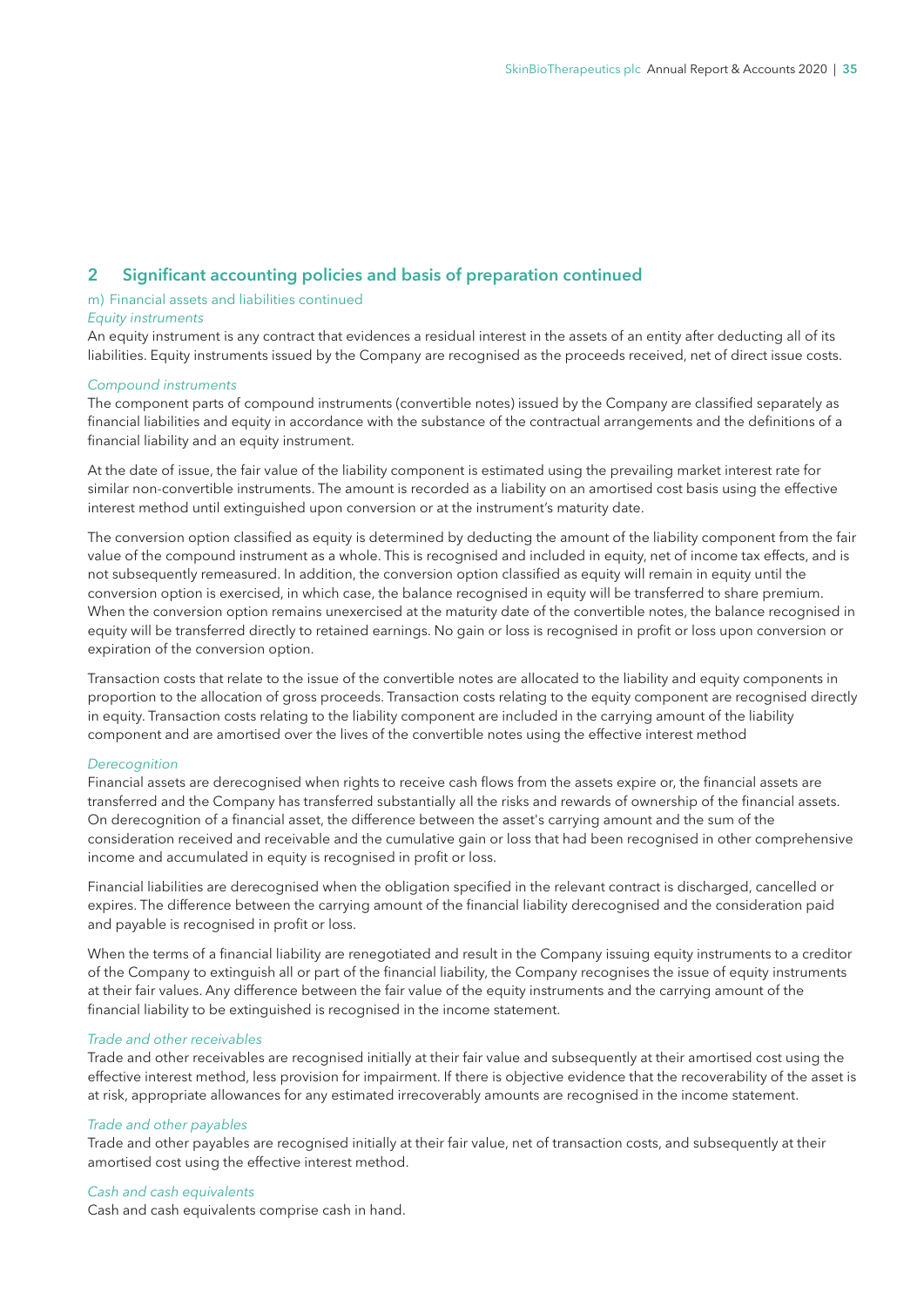# Notes to the Financial Statements (continued)

For the Year Ended 30 June 2020

### **2 Significant accounting policies and basis of preparation continued**

### m) Financial assets and liabilities continued

### *Borrowing and finance charges*

Bank borrowings are initially recognised at their fair value, net of any transaction cost directly attributable to their issue. Subsequently bank borrowings are carried at their amortised carrying value using the effective interest method.

### n) Financial risk management

### *Risk management objectives*

Management identify and evaluate financial risks on an on-going basis. The principal risks to which the Company is exposed are market risk (including interest rate risk, and cash flow risk), credit risk, and liquidity risk.

### *Market risk*

Market risk is defined as the risk that the fair value of future cash flows of a financial instrument will fluctuate because of changes in market prices. The Company's market risks arise from open positions in (a) interest-bearing assets and liabilities, and (b) foreign currencies; to the extent that these are exposed to general and specific market movements (see details below).

### *Interest rate risk*

The Company's interest-bearing assets comprise of only cash and cash equivalents. As the Company's interest-bearing assets do not generate significant amounts of interest; changes in market interest rates do not have any significant direct effect on the Company's income.

### *Currency risk*

The Company is exposed to movement in foreign currency exchange rates arising from normal trading transactions that are denominated in currencies other than the respective functional currencies of the Company. The Company does not have a policy to hedge its exposure to foreign currency exchange risk as currently overseas transactions are only a small percentage of total transactions and fluctuations in foreign currencies are not expected to significantly affect the Company's total transactions. In future the Company may consider hedging its exposure to foreign currency exchange risk.

### *Credit risk*

Credit risk refers to the risk that a counterparty will default on its contractual obligations resulting in financial loss to the Company. Credit risk arises from cash balances (including bank deposits, cash and cash equivalents) and credit exposures to trade receivables. The Company's maximum exposure to credit risk is represented by the carrying value of cash and cash equivalents and trade receivables. Credit risk is managed by monitoring clients and performing credit checks before accepting any customers.

### *Liquidity risk*

Liquidity risk is the risk that the Company may encounter difficulty in meeting its obligations associated with financial liabilities that are settled by delivering cash or other financial assets.

The Company seeks to manage its liquidity risk by ensuring that sufficient liquidity is available to meet its foreseeable needs.

### o) Capital management

The Company manages its capital to ensure that it will be able to continue as a going concern while maximising the return to stakeholders. The Company's overall strategy remained unchanged during the period.

The capital structure of the Company consists of cash and cash equivalents, issued capital, the share premium account, the share-based compensation reserve resulting from the grant of equity-settled share options to selected directors and others providing similar services, and retained earnings.

The Company is not subject to any externally imposed capital requirements.

As part of the Company's management of capital structure, consideration is given to the cost of capital.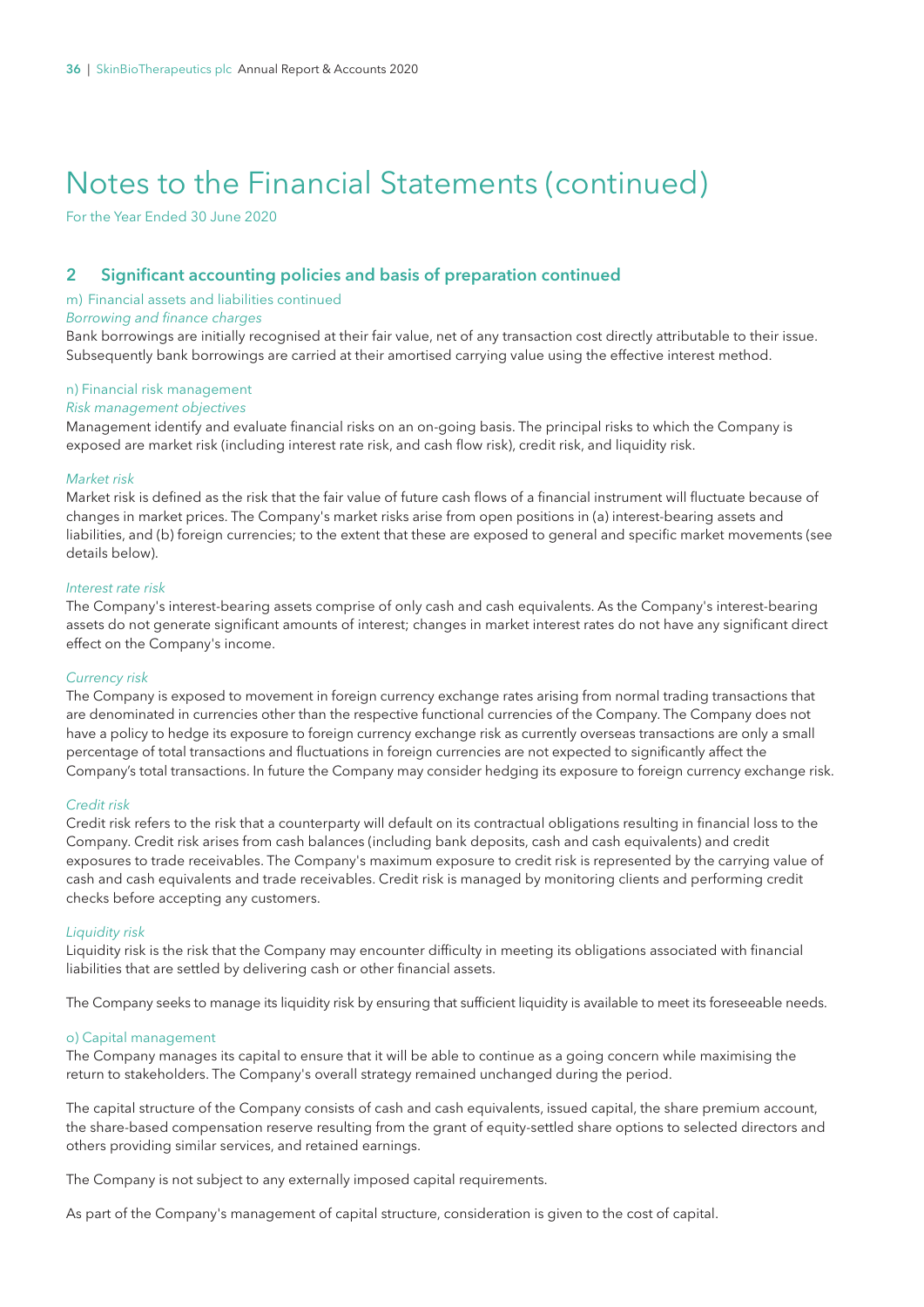# **3 Operating loss**

|                                                                                             | 2020<br>£ | 2019<br>£ |
|---------------------------------------------------------------------------------------------|-----------|-----------|
| An analysis of the Company's operating loss has been arrived at after charging/(crediting): |           |           |
| Other income                                                                                | (52)      | (42)      |
| Research and development                                                                    | 635,226   | 708,081   |
| Directors remuneration (including share-based compensation)                                 | 507,467   | 294,412   |
| Auditors remuneration                                                                       |           |           |
| - audit fees                                                                                | 11,100    | 9,500     |
| - other services                                                                            | 1,850     | 1,750     |
| Foreign exchange differences                                                                | (3)       | 1,745     |
| Other operating costs                                                                       | 464,455   | 345,035   |
| Total operating expenses                                                                    | 1,620,042 | 1,360,481 |

The Company has one reportable segment, namely that of identifying and developing formulations that harness the human microbiome, all within the United Kingdom.

# **4 Employees and Directors**

The average monthly number of employees and senior management was:

|                                | 2020<br><b>Number</b> | 2019<br>Number |
|--------------------------------|-----------------------|----------------|
| Executive directors            |                       |                |
| Non-executive directors        |                       |                |
| Employees                      |                       |                |
| Average total persons employed |                       |                |

As at 30 June 2020 the Company had 7 employees (2019 : 8).

Staff costs in respect of these employees were:

|                                    | 2020    | 2019    |
|------------------------------------|---------|---------|
|                                    |         |         |
| Wages and salaries                 | 450,863 | 190,613 |
| Social security costs              | 52,250  | 15,022  |
| Defined contribution pensions      | 6.140   | 2,286   |
| Share-based payments (see note 13) | 155,811 | 77.254  |
| Total remuneration                 | 665,064 | 285,175 |

Some of these staff costs are included within research and development.

All the directors above can be considered to be key management and have the responsibility for planning, directing and controlling, directly or indirectly, the activities of the Company.

The remuneration of directors and key executives is determined by the remuneration committee having regard to the performance of individuals and market trends.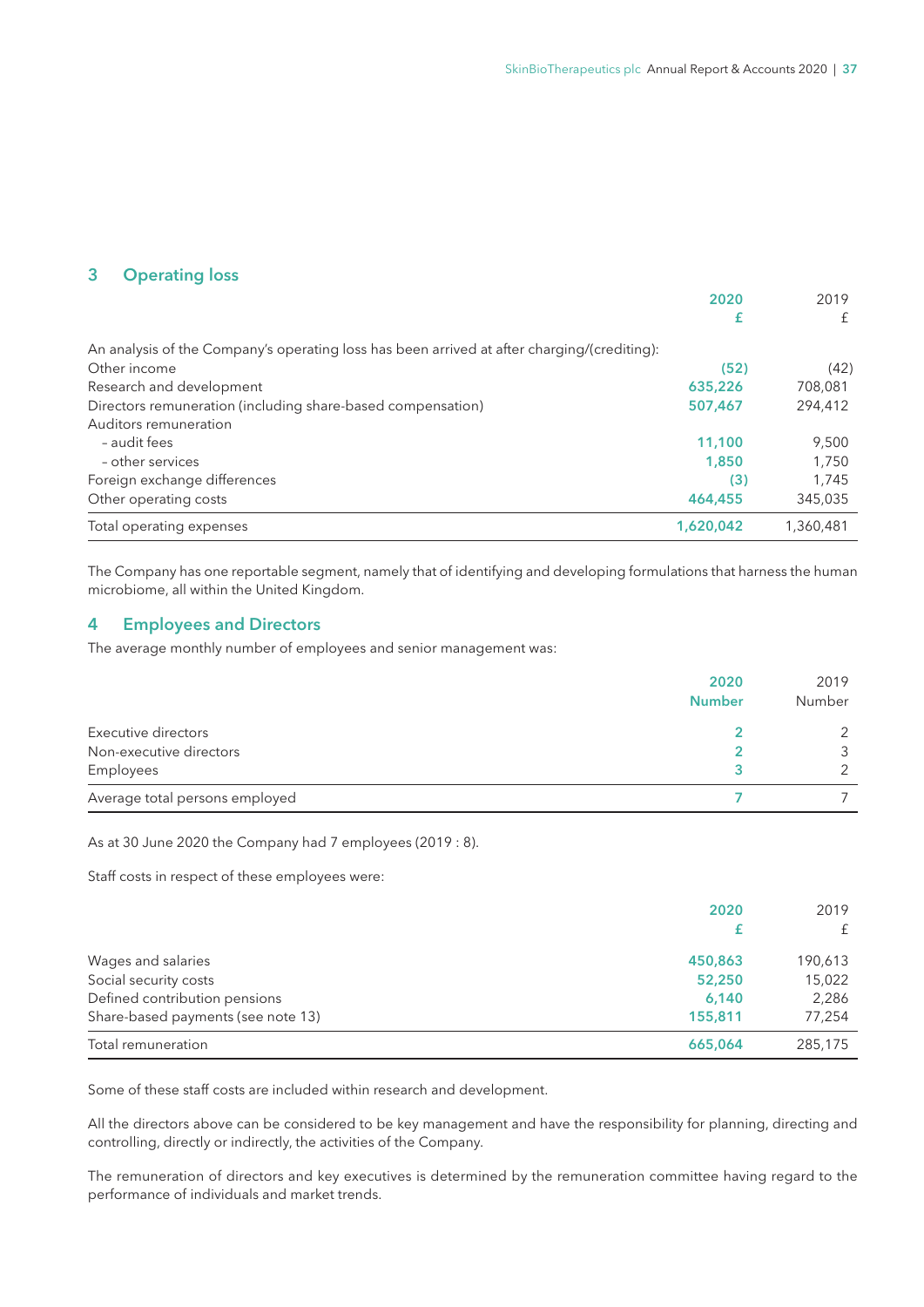# Notes to the Financial Statements (continued)

For the Year Ended 30 June 2020

# **4 Employees and Directors (continued)**

The Company operates a defined contribution pension scheme for employees and directors. The assets of the scheme are held separately from those of the Company in independently administered funds. The amounts outstanding at 30 June 2020 are £3,559 (2019: £1,359).

| Directors remuneration:    | 2020                     |         |
|----------------------------|--------------------------|---------|
|                            |                          |         |
| Stuart J. Ashman           | 276,294                  | 60,154  |
| Doug Quinn                 | 130,986                  | 103,775 |
| Martin Hunt                | 72,537                   | 55,620  |
| Dr Cathy Prescott          | 27,650                   | 21,000  |
| Prof Catherine O'Neill (*) |                          | 66,415  |
| Stephen O'Hara (*)         | $\overline{\phantom{a}}$ | 21,000  |
| Total remuneration         | 507,467                  | 327,964 |

The highest paid director received total emoluments of £276,294 during the year.

(\*) Prof Catherine O'Neill and Stephen O'Hara resigned as directors on 4 July 2019. Prof Catherine O'Neill remains an employee of the Company.

### **5 Taxation**

Income taxes recognised in profit or loss

|                                     | 2020    | 2019    |
|-------------------------------------|---------|---------|
| Current tax                         |         |         |
| Current period - UK corporation tax |         |         |
| R&D tax credit                      | 118,763 | 210,350 |
| R&D tax credit - prior year         | 1.193   | 2,038   |
| Tax credit for the year             | 119,956 | 212,388 |

The tax charge for each period can be reconciled to the loss per the statement of comprehensive income as follows:

| Loss on ordinary activities before tax                       | (1,620,042) | (1,360,481) |
|--------------------------------------------------------------|-------------|-------------|
| Normal applicable rate of tax                                | 19.00%      | 19.00%      |
| Loss on ordinary activities multiplied by normal rate of tax | (307, 807)  | (258, 491)  |
| Effects of:                                                  |             |             |
| <b>Disallowables</b>                                         | 30,231      | 14,846      |
| Capital allowances                                           |             | (1,938)     |
| R&D enhanced deductions                                      | (87,959)    | (155, 793)  |
| R&D tax credit                                               | (119, 956)  | (212, 388)  |
| Losses surrendered                                           | 155,621     | 275,633     |
| Unused tax losses carried forward                            | 209,915     | 125,743     |
| UK tax charge/(credit)                                       | (119, 956)  | (212, 388)  |

The Company has an unrecognised deferred tax asset of £507,162 at the period end, which has not been recognised in the financial statements due to uncertainty of future profits. The Company has an estimated tax loss of £2,669,276 available to be carried forward against future profits.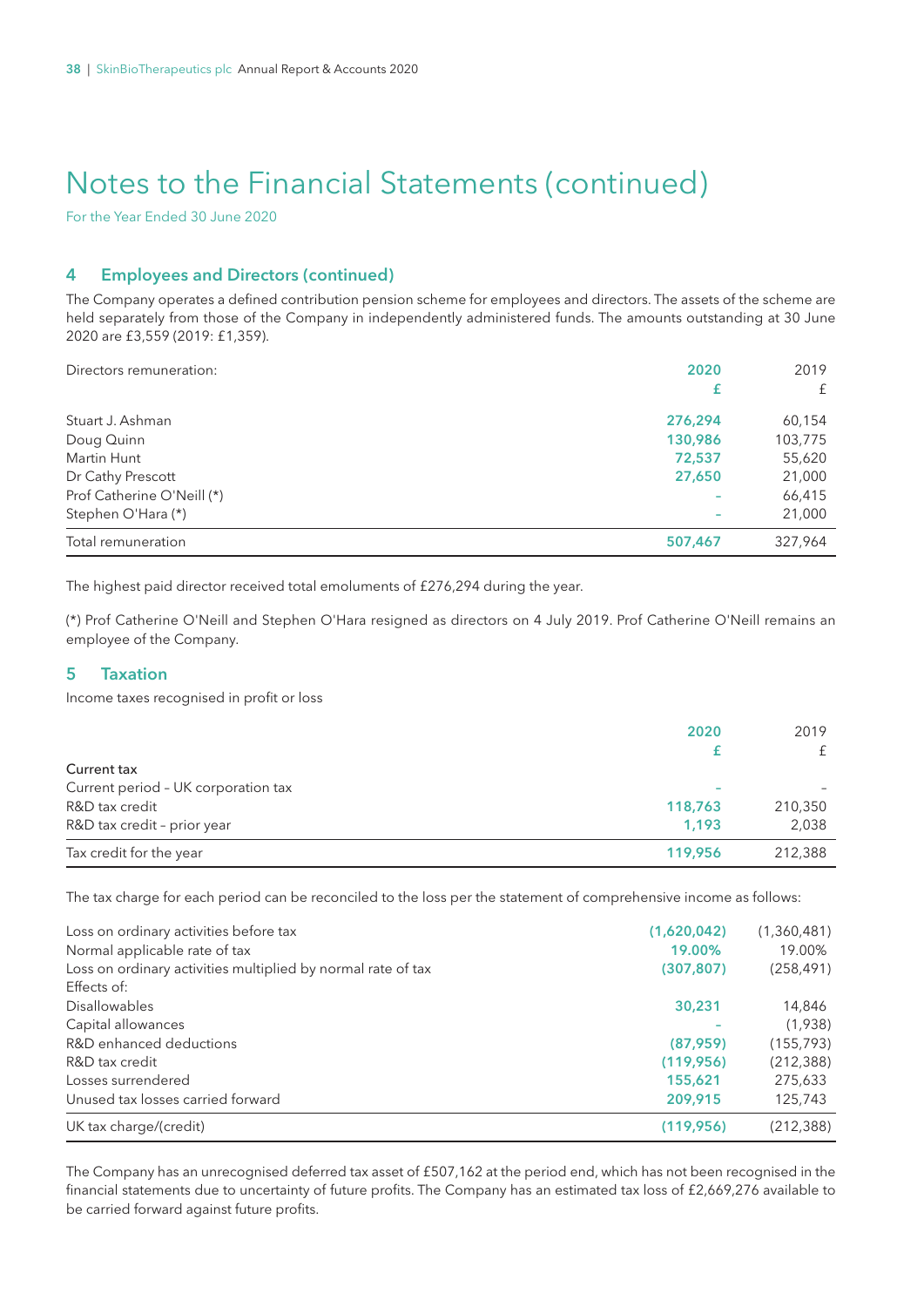# **6 Property, plant and equipment**

|                                 | Plant &               |                   |
|---------------------------------|-----------------------|-------------------|
|                                 | <b>Machinery</b><br>£ | <b>Total</b><br>£ |
| Cost                            |                       |                   |
| At 1 July 2018                  |                       |                   |
| Additions                       | 10,200                | 10,200            |
| At 30 June 2019                 | 10,200                | 10,200            |
| Additions                       |                       |                   |
| At 30 June 2020                 | 10,200                | 10,200            |
| <b>Accumulated amortisation</b> |                       |                   |
| At 1 July 2018                  |                       |                   |
| Charge for the period           | 3,400                 | 3,400             |
| At 30 June 2019                 | 3,400                 | 3,400             |
| Charge for the period           | 5,100                 | 5,100             |
| At 30 June 2020                 | 8,500                 | 8,500             |
| Net book value                  |                       |                   |
| At 1 July 2018                  |                       |                   |
| At 30 June 2019                 | 6,800                 | 6,800             |
| At 30 June 2020                 | 1,700                 | 1,700             |

# **7 Intangible assets**

|                          | <b>Intellectual</b> |              |
|--------------------------|---------------------|--------------|
|                          | property            | <b>Total</b> |
|                          | £                   | £            |
| Cost                     |                     |              |
| At 1 July 2018           | 287,672             | 287,672      |
| Additions                | 59,198              | 59,198       |
| At 30 June 2019          | 346,870             | 346,870      |
| Additions                | 73,668              | 73,668       |
| At 30 June 2020          | 420,538             | 420,538      |
| Accumulated amortisation |                     |              |
| At 1 July 2018           |                     |              |
| Charge for the period    |                     |              |
| At 30 June 2019          |                     |              |
| Charge for the period    |                     |              |
| At 30 June 2020          |                     |              |
| Net book value           |                     |              |
| At 1 July 2018           | 287,672             | 287,672      |
| At 30 June 2019          | 346,870             | 346,870      |
| At 30 June 2020          | 420,538             | 420,538      |

Intellectual property is to be amortised over the expected period that the asset generates income.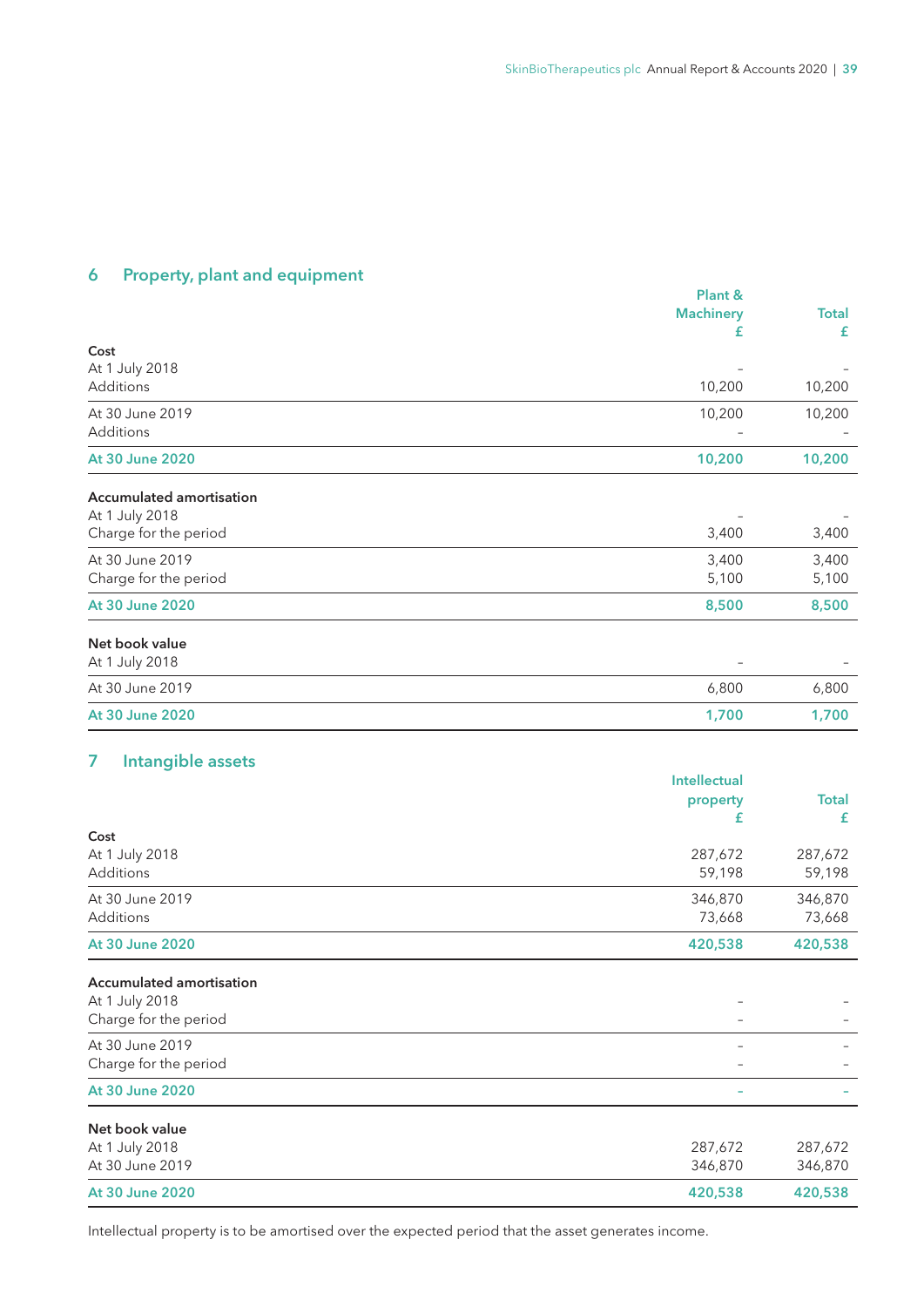# Notes to the Financial Statements (continued)

For the Year Ended 30 June 2020

### **8 Investments**

|                 | <b>Subsidiary</b>        |              |
|-----------------|--------------------------|--------------|
|                 | undertakings             | <b>Total</b> |
|                 |                          |              |
| Cost            |                          |              |
| At 1 July 2018  | -                        | -            |
| At 30 June 2019 | $\overline{\phantom{a}}$ | -            |
| Additions       | 5                        | 5            |
| At 30 June 2020 |                          | 5            |

As at 30 June 2020, the Company directly owned the following subsidiaries:

| Name of company      | <b>Country of incorporation</b> | <b>Proportion of equity interest</b> |
|----------------------|---------------------------------|--------------------------------------|
| SkinBiotix Limited   | United Kingdom                  | 100% of ordinary shares              |
| AxisBiotix Limited   | United Kingdom                  | 100% of ordinary shares              |
| CleanBiotix Limited  | United Kingdom                  | 100% of ordinary shares              |
| MediBiotix Limited   | United Kingdom                  | 100% of ordinary shares              |
| PharmaBiotix Limited | United Kingdom                  | 100% of ordinary shares              |

All subsidiary companies were dormant as at 30 June 2020 and consequently consolidated statements have not been prepared.

# **9 Trade and other receivables**

|                   | 2020    | 2019    |
|-------------------|---------|---------|
|                   |         |         |
| Corporation tax   | 118,763 | 210,351 |
| VAT recoverable   | 22,462  | 72,359  |
| Other receivables | 150     | 3,149   |
| Prepayments       | 48,010  | 167,072 |
|                   | 189,385 | 452,931 |

The fair values of the Company's trade and other receivables are considered to equate to their carrying amounts. The maximum exposure to credit risk for trade receivables is represented by their carrying amount. There are no financial assets which are past due but not impaired. No financial assets are impaired.

## **10 Trade and other payables**

|                 | 2020    | 2019    |
|-----------------|---------|---------|
|                 |         | £       |
| Current         |         |         |
| Trade creditors | 138,571 | 59,279  |
| Accruals        | 147,019 | 45,217  |
| Other taxes     | 15,548  | 15,479  |
| Intercompany    | 5       |         |
| Other payables  | 3,683   | 1,359   |
|                 | 304,826 | 121,334 |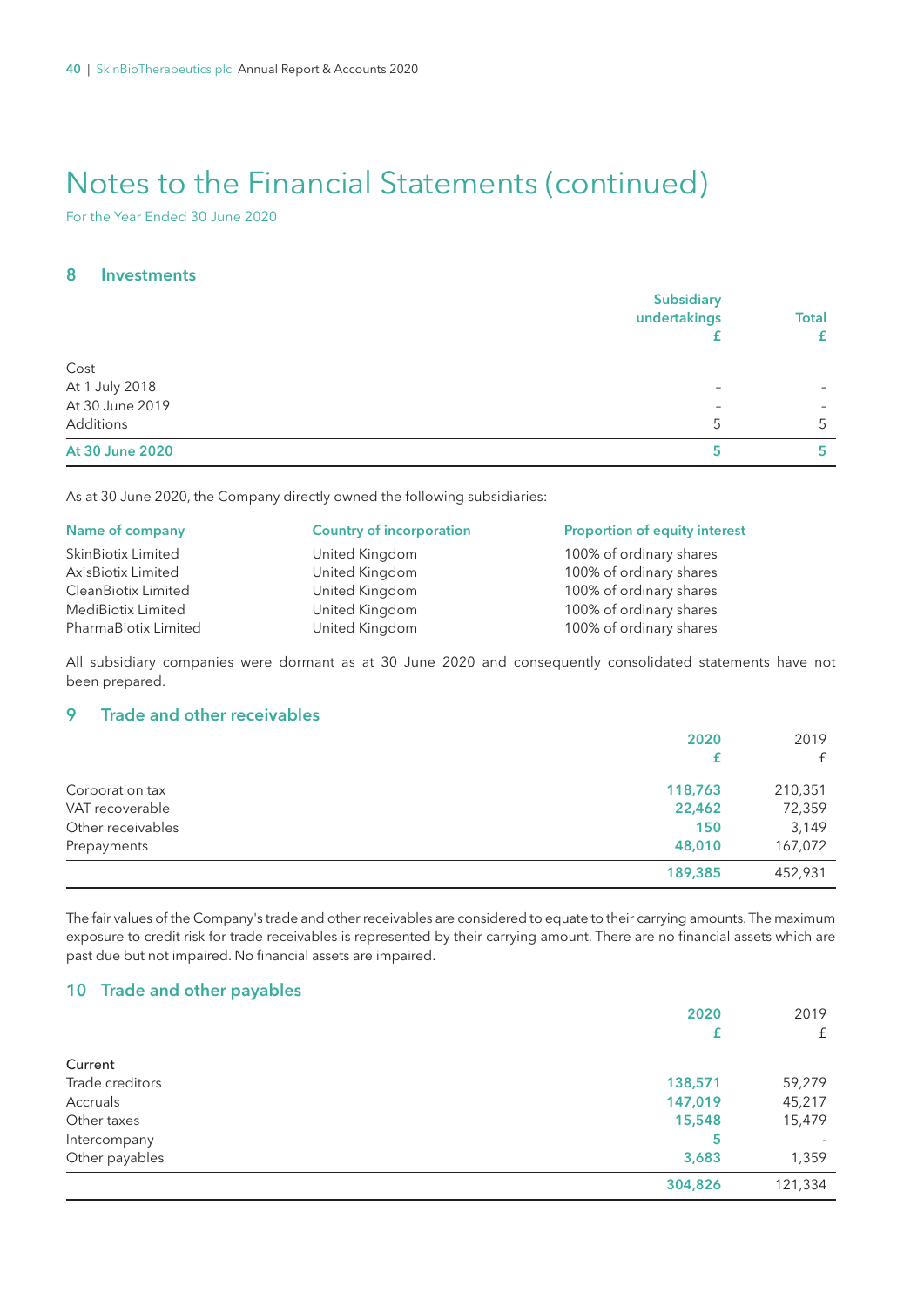# **10 Trade and other payables continued**

Trade and other payables principally consist of amounts outstanding for trade purchases and ongoing costs. They are noninterest bearing and are normally settled on 30-day terms. The directors consider that the carrying value of trade and other payables approximates to their fair value. All trade and other payables are denominated in Sterling. The Company has financial risk management policies in place to ensure that all payables are paid within the credit timeframe and no interest has been charged by any suppliers as a result of late payment of invoices during the period.

The fair value of trade and other payables approximates their current book values.

### **11 Financial instruments**

### Maturity analysis

A summary table with maturity of financial assets and liabilities presented below is used by management to manage liquidity risks. The amounts disclosed in the following tables are the contractual undiscounted cash flows. Undiscounted cash flows in respect of balances due within 12 months generally equal their carrying amounts in the statement of financial position, as the impact of discounting is not material.

The maturity analysis of financial instruments at 30 June 2020 is as follows:

|                             | <b>Carrying</b><br>amount<br>£ | On demand<br>and less than<br>3 months<br>£ | 3 to 12<br>£ | months 1 to 2 years<br>£ | 2 to 5 years<br>£ |
|-----------------------------|--------------------------------|---------------------------------------------|--------------|--------------------------|-------------------|
| Assets                      |                                |                                             |              |                          |                   |
| Cash and cash equivalents   | 2,159,054                      | 2,159,054                                   |              |                          |                   |
| Trade and other receivables | 189,385                        | 189,385                                     |              |                          |                   |
|                             | 2,348,439                      | 2,348,439                                   |              |                          |                   |
| <b>Liabilities</b>          |                                |                                             |              |                          |                   |
| Trade and other payables    | 304,826                        | 304,826                                     |              |                          |                   |
| <b>Borrowings</b>           |                                |                                             |              |                          |                   |
|                             | 304,826                        | 304,826                                     |              |                          |                   |

The maturity analysis of financial instruments at 30 June 2019 is as follows:

|                             | <b>Carrying</b><br>amount<br>£ | On demand<br>and less than<br>3 months<br>£ | 3 to 12<br>£ | months 1 to 2 years<br>£ | 2 to 5 years<br>£ |
|-----------------------------|--------------------------------|---------------------------------------------|--------------|--------------------------|-------------------|
| Assets                      |                                |                                             |              |                          |                   |
| Cash and cash equivalents   | 3,124,864                      | 3,124,864                                   |              |                          |                   |
| Trade and other receivables | 452,931                        | 452,931                                     |              |                          |                   |
|                             | 3,577,795                      | 3,577,795                                   |              |                          |                   |
| <b>Liabilities</b>          |                                |                                             |              |                          |                   |
| Trade and other payables    | 121,334                        | 121,334                                     |              |                          |                   |
| <b>Borrowings</b>           |                                |                                             |              |                          |                   |
|                             | 121,334                        | 121,334                                     |              |                          |                   |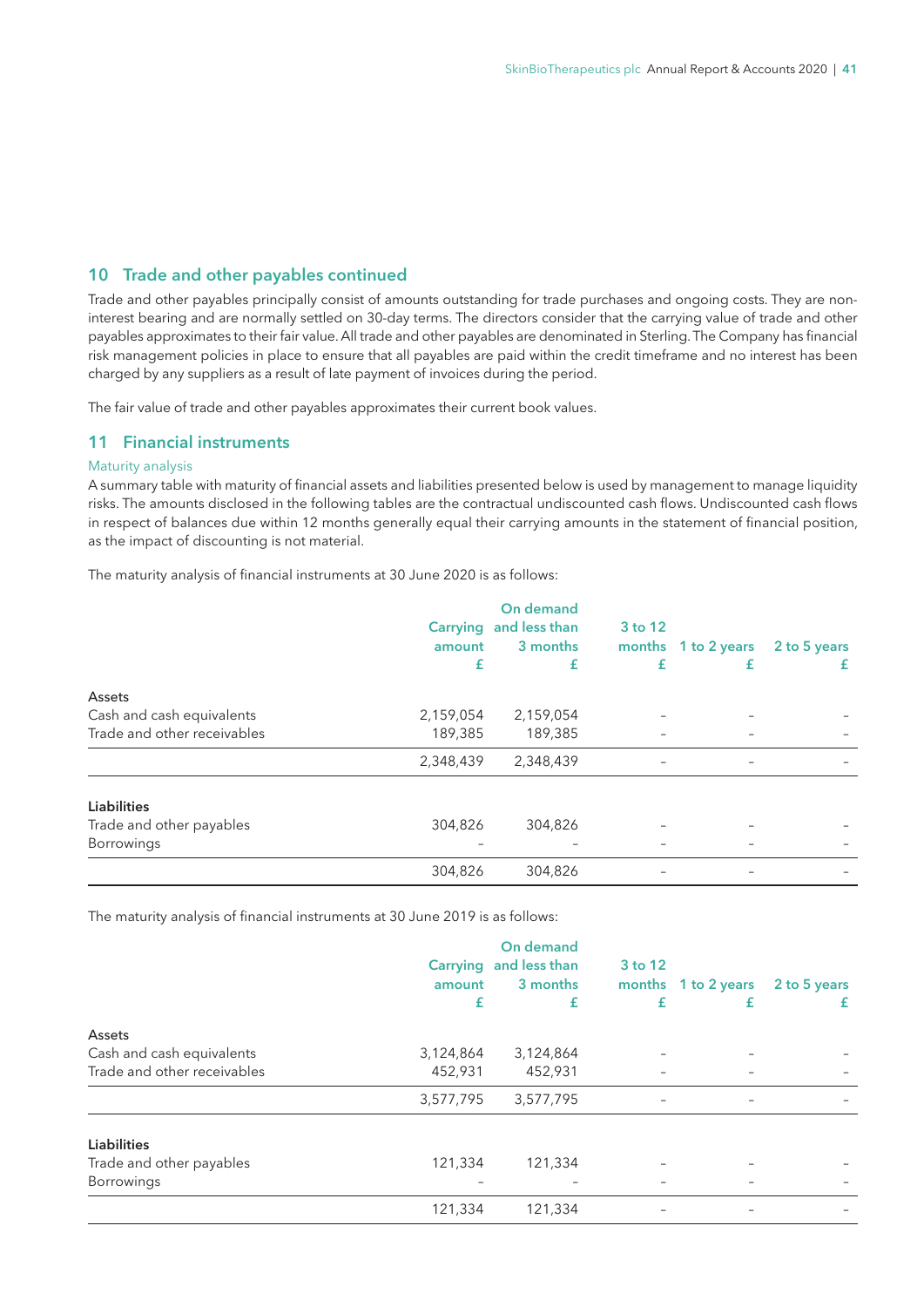# Notes to the Financial Statements (continued)

For the Year Ended 30 June 2020

# **12 Share capital**

|                                                    | <b>Number</b> |           | Share capital Share premium |
|----------------------------------------------------|---------------|-----------|-----------------------------|
| Issued and fully paid                              |               |           |                             |
| As at 30 June 2018                                 | 118,708,494   | 1,187,085 | 3,577,640                   |
| Ordinary shares of 1p each issued at 16p per share | 9,375,000     | 93,750    | 1,406,250                   |
| Costs related to shares issued                     |               |           | (60,000)                    |
| As at 30 June 2019                                 | 128,083,494   | 1,280,835 | 4,923,890                   |
| As at 30 June 2020                                 | 128,083,494   | 1,280,835 | 4,923,890                   |

On 21st February 2019 the Company issued 9,375,000 ordinary shares at 16 pence each by way of a placing of ordinary shares to raise finance.

Share capital is the amount subscribed for shares at nominal value, issued and fully paid.

Share premium is the amount subscribed for share capital in excess of nominal value.

The issued ordinary shares carry one voting right per share and do not carry any rights to fixed income.

# **13 Share-based payments**

### Share Options

The Company operates share-based payment arrangements to remunerate directors and others providing similar services in the form of a share option scheme. The exercise price of the option is normally equal to the market price of an ordinary share in the Company at the date of grant. Each share option converts into one ordinary share of the Company on exercise. No amounts are paid or payable by the recipient on receipt of the option. The options carry neither rights to dividends nor voting rights.

Movements in the number of share options outstanding and their related weighted average exercise prices are as follows:

|                                     | 2020       |          | 2019       |          |  |
|-------------------------------------|------------|----------|------------|----------|--|
|                                     | Weighted   |          |            | Weighted |  |
|                                     |            | average  |            | average  |  |
|                                     | Number of  | exercise | Number of  | exercise |  |
|                                     | options    | price    | options    | price    |  |
|                                     |            | £        |            | £        |  |
| Outstanding at 1 July               | 14,919,648 | 0.11     | 11,027,565 | 0.09     |  |
| Granted during the year             | 1,809,695  | 0.09     | 3,892,083  | 0.18     |  |
| Forfeited/cancelled during the year |            |          |            |          |  |
| Outstanding at 30 June              | 16,729,343 | 0.11     | 14,919,648 | 0.11     |  |

On 18 April 2019, 3,892,083 options were granted at an exercise price of £0.18 per share and are exercisable based upon achieving three performance conditions, with a third of the options being granted for each condition. The performance conditions are based on the achievement of an 40p share price for more than a 30-day continuous period, the achievement of an 80p share price for more than a 30-day continuous period, and on the commercial viability of developed products, or the entering into of joint ventures, partnerships, collaborations or agreements for the sale or licensing of products.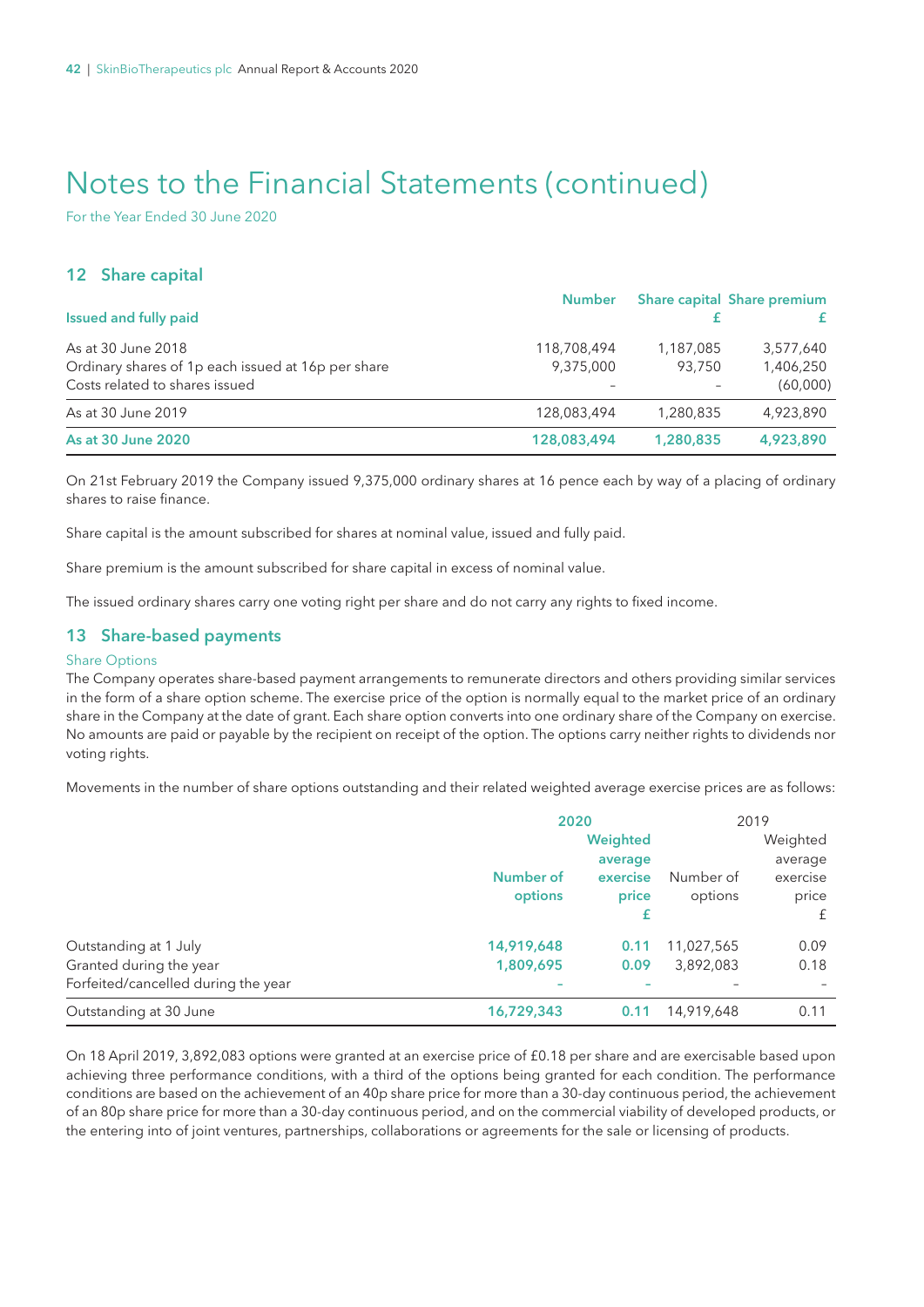## **13 Share-based payments continued**

On 3 March 2020, 512,334 options were granted at an exercise price of £0.095 per share and are exercisable based upon achieving either of two market conditions. These market conditions are based on the signing of a joint development agreement between the Company and Winclove Probiotics B.V. or a qualifying exit with a share price of not less than 18p. The first condition has been met so the share options are exercisable immediately, although none have yet been exercised. The fair value of these share options have been estimated at cost as the share options are available immediately. The total charge recognised for the year ended 30 June 2020 for these share options is the entire fair value of £48,672 (2019: nil).

On 8 April 2020, 1,297,361 options were granted at an exercise price of £0.09 per share and are exercisable based upon achieving one of three performance conditions. The performance conditions are based on the commercial viability of developed products, or the entering into of joint ventures, partnerships, collaborations or agreements for the sale or licensing of products. The total charge recognised for the year ended 30 June 2020 for these share options is the entire fair value of £1,296 (2019: nil).

The fair values of the share options issued in the year were derived using the Black Scholes model. The total charge recognised for the year ended 30 June 2020 for share options is £155,811 (2019: £77,254). The following assumptions were used in the calculations:

| Deed pool                 |           | 2                 | 3a                | 3b                | 3c         |
|---------------------------|-----------|-------------------|-------------------|-------------------|------------|
| Grant date                | 05/04/17  | 05/04/17          | 05/04/17          | 05/04/17          | 05/04/17   |
| Exercise price            | 9p        | 9p                | 9p                | 9p                | 9p         |
| Share price at grant date | 9p        | 9p                | 9p                | 9p                | 9p         |
| Risk-free rate            | 0.24%     | 0.24%             | 0.16%             | 0.16%             | 0.16%      |
| Volatility                | 60%       | 60%               | 60%               | 60%               | 60%        |
| Expected life             | 3.5 years | 3.5 years         | 2.75 years        | 2.75 years        | 2.75 years |
| Fair value                | 2.58p     | 1.85p             | 2.30 <sub>p</sub> | 2.30 <sub>p</sub> | 2.30p      |
| Deed pool                 | 4         | 5                 | 6                 |                   | 8          |
| Grant date                | 18/04/19  | 18/04/19          | 18/04/19          | 03/03/20          | 08/04/20   |
| Exercise price            | 18p       | 18p               | 18p               | 9.5p              | 9p         |
| Share price at grant date | 18p       | 18p               | 18p               | 9.5p              | 7p         |
| Risk-free rate            | 0.75%     | 0.75%             | 0.75%             | 0.29%             | 0.12%      |
| Volatility                | 60%       | 60%               | 60%               | 80%               | 80%        |
| Expected life             | 3.5 years | 3.5 years         | 3.5 years         | 0 years           | 2 years    |
| Fair value                | 2.85p     | 3.99 <sub>p</sub> | 3.48p             | 9.50 <sub>p</sub> | 0.87p      |

The closing share price per share at 30 June 2020 was 17.13p (30 June 2019: 20.00p).

Expected volatility is based on a conservative estimate for an AIM listed entity. The expected life used in the model has been adjusted, based on management's best estimate, for the effects of non-transferability, exercise restrictions and behavioural considerations.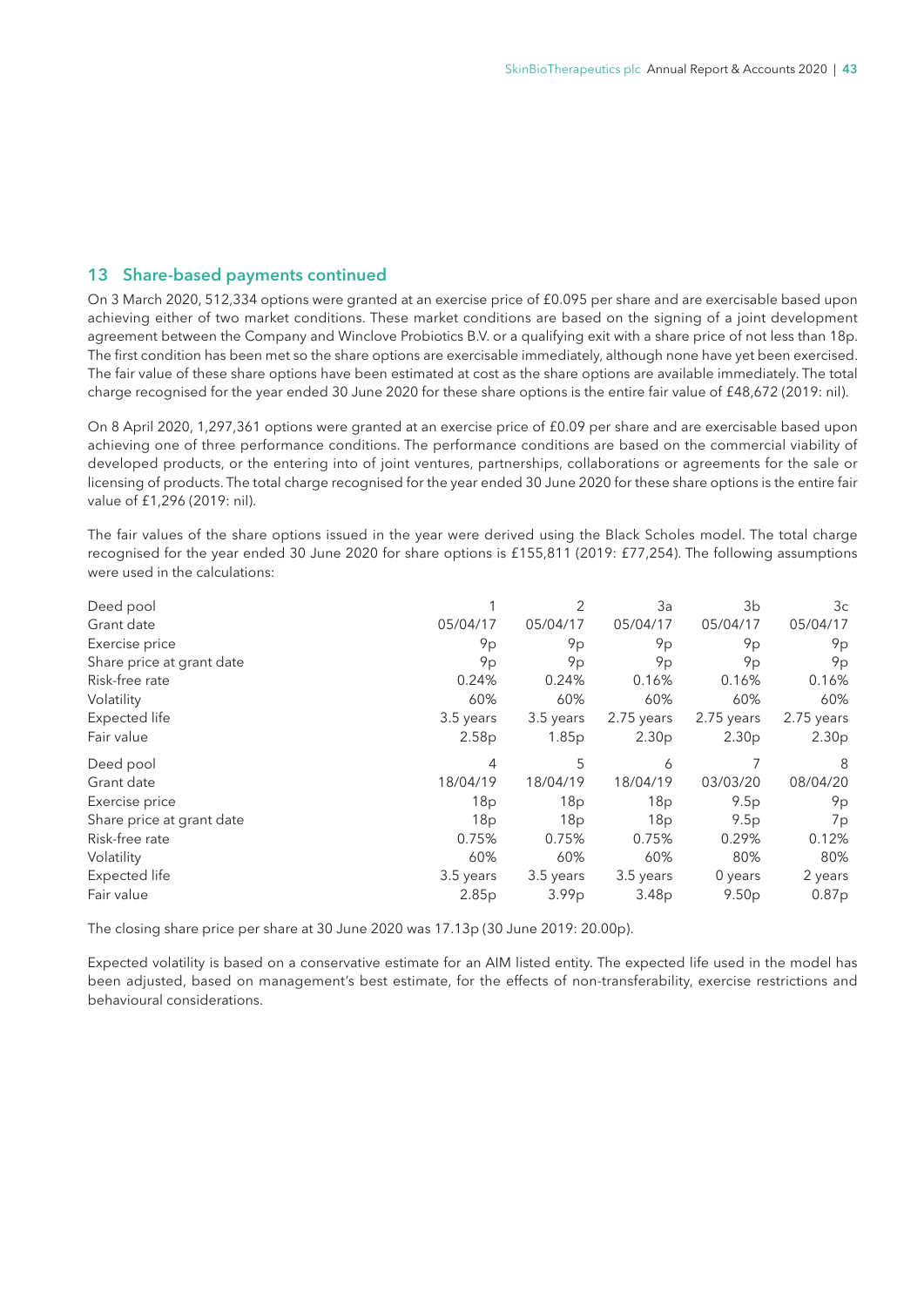# Notes to the Financial Statements (continued)

For the Year Ended 30 June 2020

### **14 Reserves**

|                        | Other<br>reserves | <b>Retained</b><br>earnings | <b>Total</b>  |
|------------------------|-------------------|-----------------------------|---------------|
| As at 1 July 2018      | 170,418           | (1,494,173)                 | (1,323,755)   |
| Issue of share options | 77.254            |                             | 77,254        |
| Loss for the period    |                   | (1, 148, 093)               | (1, 148, 093) |
| As at 30 June 2019     | 247,672           | (2,642,266)                 | (2,394,594)   |
| Issue of share options | 155,811           |                             | 155,811       |
| Loss for the period    |                   | (1,500,086)                 | (1,500,086)   |
| As at 30 June 2020     | 403,483           | (4, 142, 352)               | (3,738,869)   |

Other reserves arise from the equity element of a convertible loan that was both issued and converted in the year ended 30 June 2016, and share-based payments (see note 13).

Retained earnings represents accumulated profit or losses to date.

## **15 Loss per share**

|                                          | 2020        | 2019          |
|------------------------------------------|-------------|---------------|
|                                          |             |               |
| Basic and diluted loss per share         |             |               |
| Loss after tax $(f)$                     | (1,500,086) | (1, 148, 093) |
| Weighted average number of shares        | 128,083,494 | 122,047,535   |
| Basic and diluted loss per share (pence) | (1.17)      | (0.94)        |

As the Company is reporting a loss from continuing operations for the year then, in accordance with IAS 33, the share options are not considered dilutive because the exercise of the share options would have an anti-dilutive effect. The basic and diluted earnings per share as presented on the face of the income statement are therefore identical.

### **16 Related party transactions**

| Key management personnel compensation |  |
|---------------------------------------|--|
|                                       |  |

|                              | 2020    | 2019    |
|------------------------------|---------|---------|
|                              |         |         |
| Short-term employee benefits | 375,263 | 127,728 |
| Post-employment benefits     | 4.072   | 1,240   |
| Share-based payments         | 153,890 | 73,412  |
|                              | 533,225 | 202,380 |

Detailed remuneration disclosures are provided in the employees and directors note on pages 34 and 35, and in the Directors Report.

### Transactions with other related parties

During the period ended 30 June 2020, the Company was charged fees of £101,652 (2019: £76,940) by Quinn Corporate Services Ltd, a company in which Doug Quinn, a director of the Company, is also a director. These fees relate to Doug Quinn's consultancy services to the Company. As at 30 June 2020 £8,265 (2019: £26,764) was outstanding.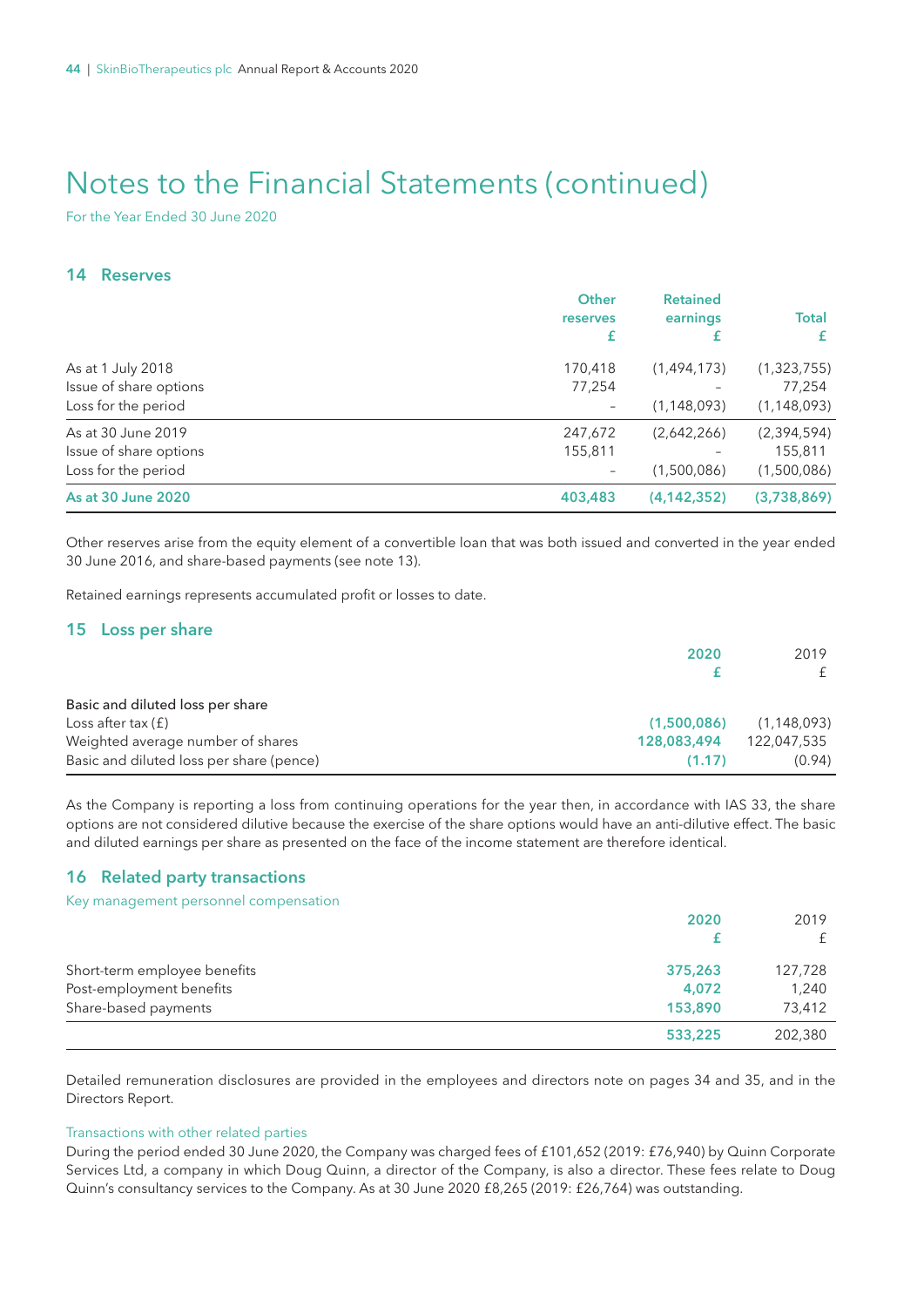## **16 Related party transactions continued**

During the period ended 30 June 2020, the Company was charged fees of £38,342 (2019: £25,277) by Invictus Management Ltd, a company in which Martin Hunt, a director of the Company, is also a director. These fees relate to Martin Hunt's consultancy services to the Company. As at 30 June 2020 £4,800 (2019: £2,703) was outstanding.

During the period ended 30 June 2020, the Company was charged fees of £22,400 (2019: £17,426) by Biolatris Ltd, a company in which Dr Cathy Prescott, a director of the Company, is also a director. These fees relate to Dr Cathy Prescott's consultancy services to the Company. As at 30 June 2020 nil (2019: nil) was outstanding.

## **17 Ultimate controlling party**

No one shareholder has control of the Company.

## **18 Events after the reporting date**

The Company has evaluated all events and transactions that occurred after 30 June 2020 up to the date of signing of the financial statements.

On 2 November 2020 the Company completed a placing and open offer to new and existing shareholders raising a total of £4.45m.

No other material subsequent events have occurred that would require adjustment to or disclosure in the financial statements.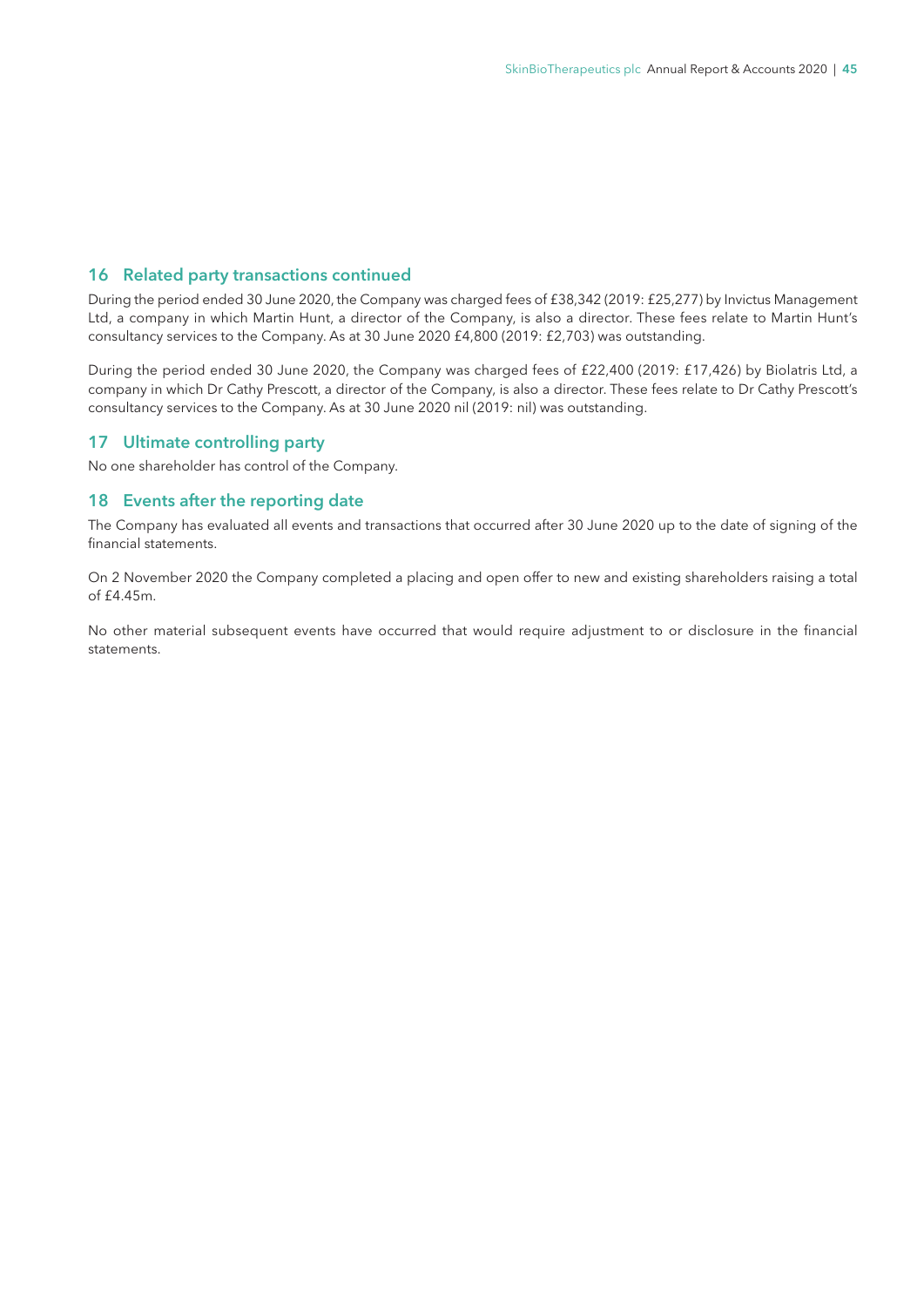# Notice of Annual General Meeting

### **SKINBIOTHERAPEUTICS PLC (the "Company")**

(Registered in England and Wales with company number 09632164)

**NOTICE IS HEREBY GIVEN THAT** the Annual General Meeting of the above named Company will be held at the offices of Penningtons Manches Cooper LLP, 125 Wood Street, London, EC2V 7AW on 29 December 2020 at 11:00 AM for the transaction of the following business:

### Ordinary Resolutions

To consider, and if thought fit, to pass the following resolutions 1 to 7 as ordinary resolutions:

- 1. **THAT** the Directors' and Auditors' reports and the financial statements for the financial year ended 30 June 2020 be received and adopted.
- 2. **THAT** Jeffreys Henry be re-appointed as the auditors of the Company until the next Annual General Meeting and the Directors be authorised to fix their remuneration.
- 3. **THAT** Stuart Ashman, be re-elected as a Director of the Company.
- 4. **THAT** Martin Hunt, be re-elected as a Director of the Company.
- 5. **THAT** Dr Cathy Prescott, be re-elected as a Director of the Company.
- 6. **THAT** Doug Quinn, be re-elected as a Director of the Company.
- 7. **THAT** in substitution for all existing authorities the Directors be given power under Section 551 of the Companies Act 2006 ("the Act") to exercise all the powers of the Company to allot shares in the Company and to grant rights to subscribe for, or to convert any security into, shares in the Company ("Rights"):
	- (i) up to an aggregate nominal amount of £519,633.07 being equivalent to one-third of the Company's issued share capital; and,
	- (ii) up to a further aggregate nominal amount of £519,633.07 provided that (a) they are equity securities (within the meaning of section 560(1) of the Act) and (b) they are offered by way of a rights issue to holders of ordinary shares in the Company at such record dates as the directors may determine where the equity securities attributable to the interests of the ordinary shareholders are proportionate (as nearly as may be practicable) to the respective numbers of ordinary shares held by them on any such record date, subject to such exclusions or other arrangements as the directors may deem necessary or expedient to deal with fractional entitlements or legal or practical problems arising under the laws of any overseas territory or the requirements of any regulatory body or stock exchange or any other matter whatsoever, provided that this authority shall, unless renewed, varied or revoked by the Company, expire twelve months after the date of passing of this Resolution or, if earlier, the date of the next AGM of the Company unless any offer or agreement is made before the end of that period in which case the Directors may allot shares and grant Rights pursuant to such offer or agreement as if the power granted by this resolution had not expired.

### Special Resolutions

- 8. **THAT**, subject to the passing of Resolution 7 and in accordance with Sections 570 and 573 of the Act, the Directors be and are hereby authorised to allot equity securities (as defined in section 560 of the Act) for cash under the authority conferred by Resolution 7and/or to sell ordinary shares held by the Company as treasury shares as if section 561 of the Act did not apply to any such allotment or sale, provided that such authority shall be limited to:
	- the allotment of equity securities in connection with rights issues, open offers or other pre-emptive offers in favour of holders of equity securities in proportion (as nearly as may be practicable) to their respective holdings or in accordance with the rights attaching thereto (but with such exclusions or other arrangements as the Directors may deem necessary or expedient to deal with fractional entitlements, record dates or other legal or practical problems in or under the laws of, or any requirements of, any recognised regulatory body or stock exchange, in any territory or as regards shares held by an approved depositary or in issue in uncertified form or otherwise however); and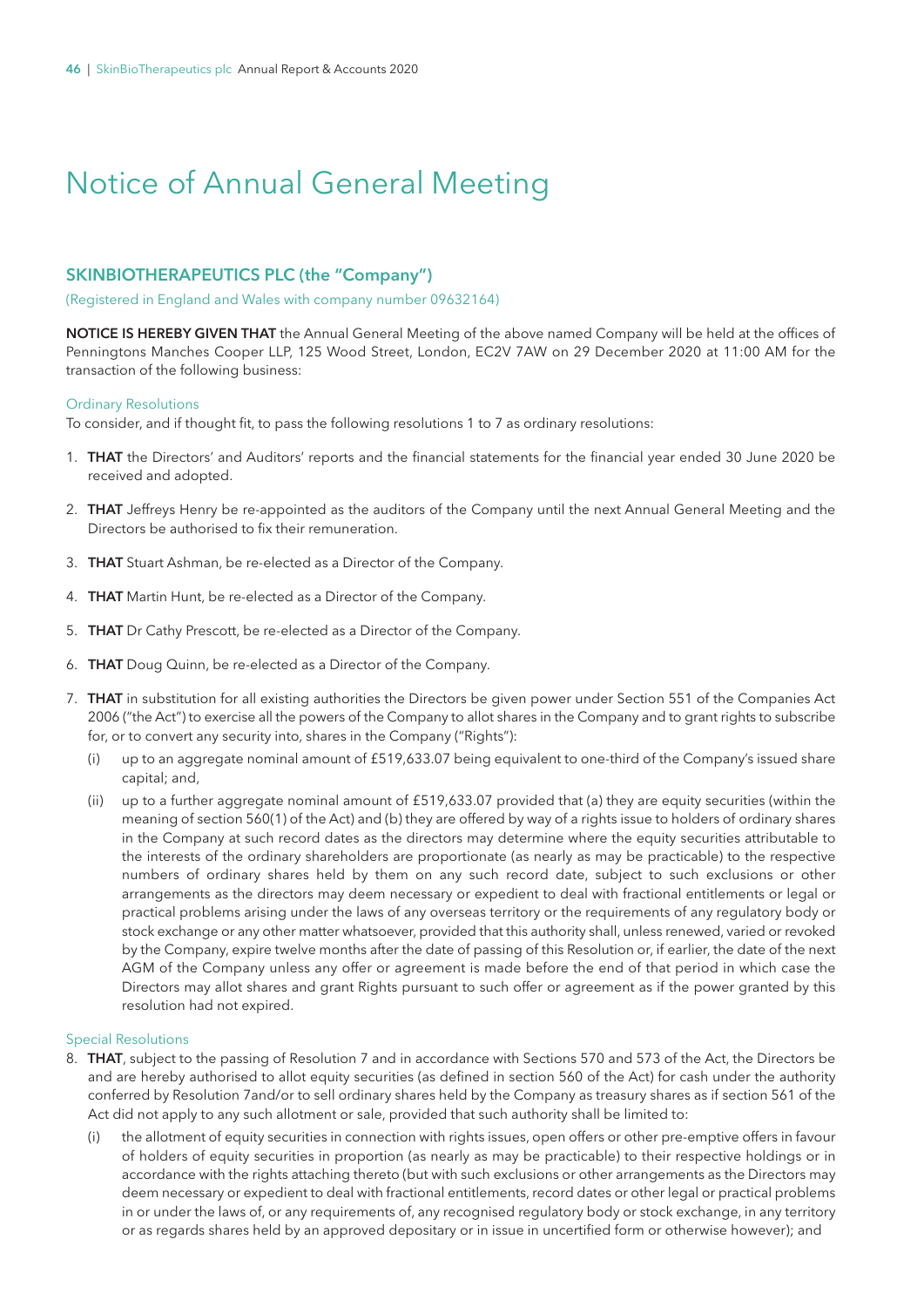- (ii) the allotment of equity securities or sale of treasury shares (otherwise than pursuant to sub-paragraph (i) above) to a maximum aggregate nominal value of £77,944.96; such power shall expire at the end of the next Annual General Meeting of the Company or 30 December 2021 (whichever is the sooner) unless any offer or agreement is made which would, or might require equity securities to be allotted (and treasury shares sold) before expiry of this power in which case the Directors may allot securities pursuant to such offer or agreement as if the power granted by this resolution had not expired.
- 9. **THAT**, subject to the passing of Resolution 7, and in addition to the power contained in Resolution 8 above, the Directors be and are hereby authorised, pursuant to sections 570 and 573 of the Act to allot equity securities (as defined in section 560 of the Act) for cash, either under the authority conferred by Resolution 7 and/or to sell ordinary shares held by the Company as treasury shares as if section 561(1) of the Act did not apply to any such allotment or sale, provided that such authority shall be limited to:
	- (i) the allotment of equity securities or sale of treasury shares, up to a maximum aggregate of £77,944.96; and
	- (ii) used only for the purposes of financing (or refinancing, if the power is to be exercised within six months after the date of the original transaction) a transaction which the Directors determine to be an acquisition or other capital investment of a kind contemplated by the Statement of Principles on Disapplying Pre-Emption Rights most recently published by the Pre-Emption Group prior to the date of this Notice of Annual General Meeting, such power shall expire at the end of the next Annual General Meeting of the Company or 30 December 2021 (whichever is the sooner) unless any offer or agreement is made which would, or might require equity securities to be allotted (and treasury shares sold) before expiry of this power in which case the Directors may allot securities pursuant to such offer or agreement as if the power granted by this resolution had not expired.

By Order of the Board

Dated 04 December 2020 England

**Doug Quinn** Registered Office **Contract Contract Contract Contract Contract Contract Contract Contract Contract Contract Contract Contract Contract Contract Contract Contract Contract Contract Contract Contract Contract C** Company Secretary 15 Silk House Park Green Macclesfield SK11 7QJ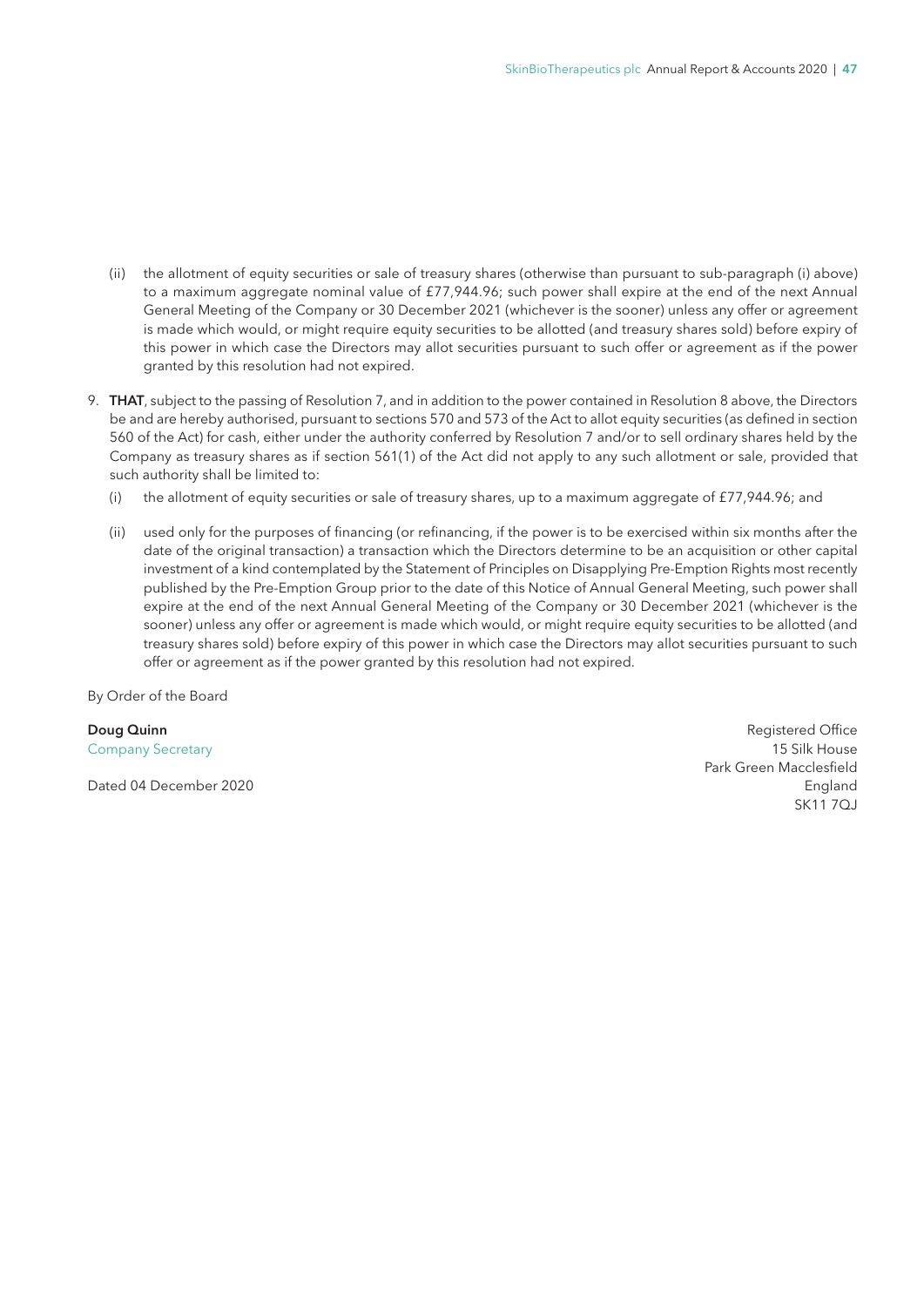# Notes to the AGM notice

In light of the COVID-19 pandemic Shareholders are urged to exercise their votes by submitting their Form of Proxy and appointing the Chairman of the Annual General Meeting as their proxy. Shareholders and their proxies will not be allowed to attend the meeting in person, as to do so would be inconsistent with current government guidelines relating to COVID-19 (as published as at the date of this document), in particular the advice for people to avoid public gatherings, all non-essential travel and social contact. Any Shareholder seeking to attend the AGM in person will be refused entry. The Company is actively following developments and will issue further information through a Regulatory Information Service and/or on its website if it becomes necessary or appropriate to make any alternative arrangements for the AGM. The AGM will be purely functional in format to comply with the relevant legal requirements.

Should Shareholders wish to ask any questions which they may have asked at the meeting had they been in attendance, they are encouraged to contact the Company prior to the meeting by email to investorrelations@skinbiotherapeutics.com. Where relevant, the answers to questions received will also be made available on the Company's website https://www.skinbiotherapeutics.com.

#### Resolution 1 – To receive the Annual Report and Financial Statements

The Directors are required to present the financial statements, Directors' Report and Auditor's Report to the meeting. These are contained in the Company's Annual Report for the year ended 30 June 2020 (the "Annual Report"). A resolution to receive the Annual Report is proposed as an ordinary resolution.

### Resolution 2 – Re-appointment and remuneration of Auditor

At each meeting at which the Company's financial statements are presented to its shareholders, the Company is required to appoint an auditor to serve until the next such meeting. The Board, on the recommendation of the Audit Committee, recommends the re-appointment of Jeffreys Henry. The Resolution also authorises the directors to fix the auditor's remuneration.

#### Resolutions 3-6 – Re-election of Directors

The Company's Articles of Association require that any director that has not been re-elected at either of the preceding three annual general meetings shall retire and offer themselves for re-election by shareholders. Notwithstanding this requirement, the Directors have determined that each of them will stand for re-election on an annual basis in accordance with recommended best practice and in line with the principles of the UK Corporate Governance Code.

#### Resolution 7 – Authority to allot shares

The authority sought by this resolution is for the Directors to be authorised to allot Ordinary Shares up to two-thirds of the Company's current issued share capital at the date of this notice. Paragraph (i) of the resolution will give the Directors a general authority to allot up to an aggregate nominal value of £519,633.07 being the equivalent of one-third of the Company's issued ordinary share capital at the date of this notice. This is in accordance with the Investment Association Share Capital Management Guidelines. In addition, the guidelines permit the authority to extend to a further third of the issued share capital, where any such shares allotted using this additional authority are in connection with a rights issue. Paragraph (ii) of the resolution proposes this additional authority be granted to the Directors.

The Directors are seeking the annual renewal of this authority in accordance with best practice and to ensure the Company has maximum flexibility in managing its capital resources. The authorities in this Resolution will lapse at the conclusion of the next AGM or twelve months after the passing of the Resolution if earlier save for conditions set out in the Resolution.

#### Resolutions 8 and 9 – Authority to disapply pre-emption rights

Resolutions 8 and 9 are special resolutions which, if passed, will enable the Directors to allot shares in the Company, or to sell any shares out of treasury, for cash, without first offering those shares to existing shareholders in proportion to their existing shareholdings. In March 2015, the Pre-Emption Group published a revision of its Statement of Principles. In addition to restating the customary 5% limit on the issuance of shares for cash on a non-pre-emptive basis, the 2015 Statement of Principles introduced greater flexibility for companies to undertake non pre-emptive issues for cash in connection with acquisitions and specified capital investments. This relaxation allows companies the opportunity to finance expansion opportunities as and when they arise. The 2015 Statement of Principles provides that a company may now seek power to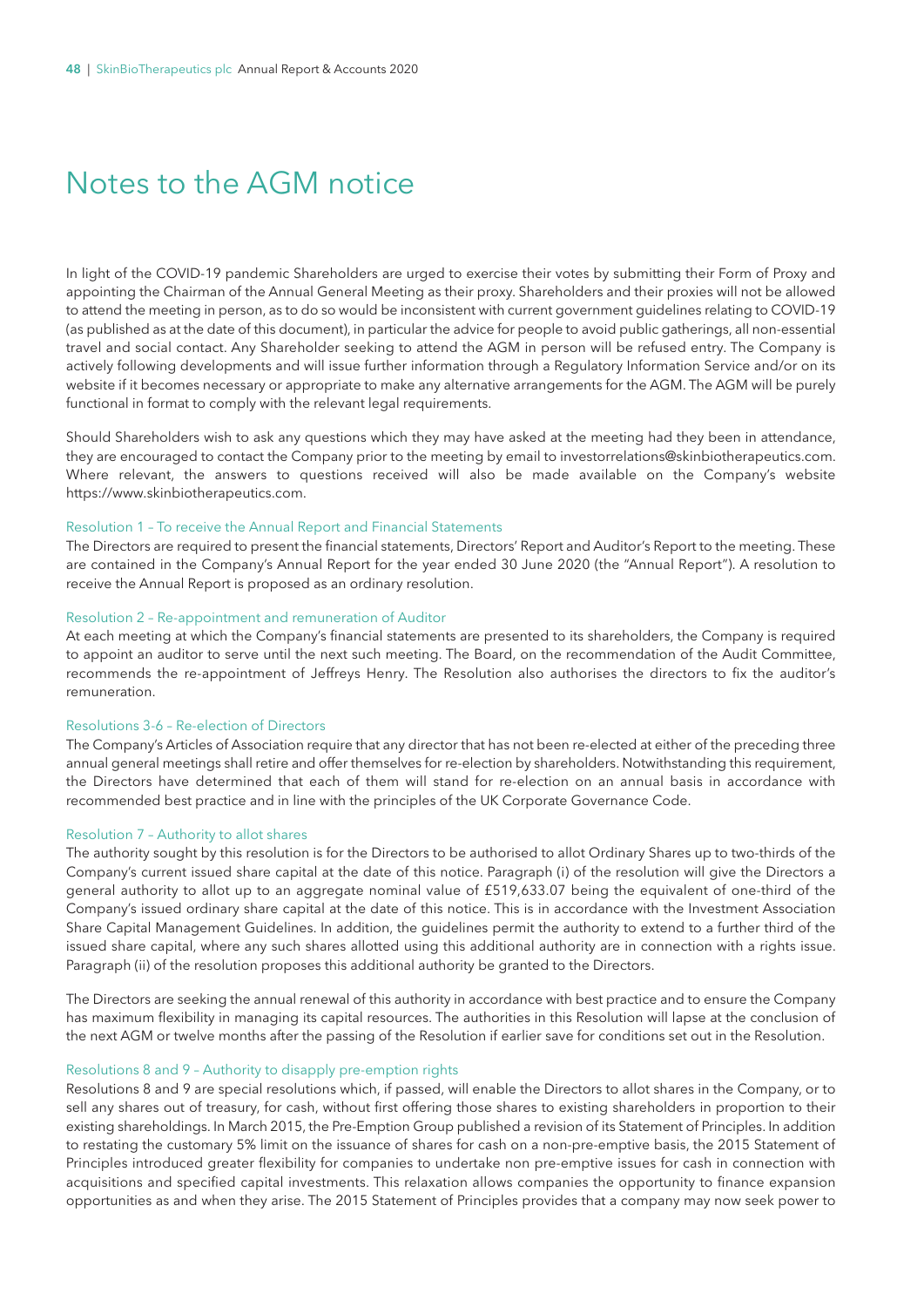issue on a non-pre-emptive basis for cash equity securities representing: (i) no more than 5% of the Company's issued ordinary share capital in any one year; and (ii) no more than an additional 5% of the Company's issued ordinary share capital provided that such additional power is only used in connection with an acquisition of specified capital investment. In line with best practice, the Company has structured its pre-emption disapplication request as two separate resolutions.

If Resolution 8 is passed, it will permit Directors to allot ordinary shares on a non-pre-emptive basis and for cash (otherwise than in connection with a rights issue or similar pre-emptive issue) up to a maximum nominal amount of £77,944.96. This amount represents 5% of the Company's issued ordinary share capital as at 03 December 2020 (being the latest practicable date prior to publication of this document). This resolution will permit the Directors to allot any such shares for cash in any circumstances (whether or not in connection with an acquisition or specified capital investment).

If Resolution 9 is passed, it will allow the Directors an additional power to allot ordinary shares on a non-pre-emptive basis and for cash up to a further maximum nominal amount of £77,944.96. This amount represents 5% of the Company's issued ordinary share capital as at 03 December 2020 (being the latest practicable date prior to publication of this document). The Directors shall use any power conferred by Resolution 9 only in connection with an acquisition or specified capital investment which is announced contemporaneously with the issue, (or which has taken place in the preceding six-month period and is disclosed in the announcement at the time).

- 1. As stated above, members will not be entitled to attend the meeting. A member may not appoint a person other than the Chairman of the meeting as his proxy to attend and vote at the meeting.
- 2. In accordance with Regulation 41 of the Uncertificated Securities Regulations 2001 and by paragraph 18(c) of The Companies Act (Consequential Amendments) (Uncertificated Securities) Order 2009, only those members entered on the Company's register of members not later than 11:00am on 23 December 2020, or if the meeting is adjourned, Shareholders entered on the Company's register of members not later than 2 days before the time fixed for the adjourned meeting (excluding non-business days) shall be entitled to vote at the meeting.
- 3. To be effective, the Form of Proxy must be deposited at the office of the Company's registrars, Share Registrars Limited, The Courtyard, 17 West Street, Farnham, GU9 7DR so as to be received not later than 11:00am on 23 December 2020, or if the meeting is adjourned, not later than 48 hours (excluding non-business days) before the time fixed for the adjourned meeting.
- 4. CREST members who wish to appoint the Chairman as their proxy by utilising the CREST electronic proxy appointment service may do so for the meeting and any adjournment(s) thereof by utilising the procedures described in the CREST Manual. CREST Personal Members or other CREST sponsored members, and those CREST members who have appointed a voting service provider(s), should refer to their CREST sponsor or voting service provider(s), who will be able to take the appropriate action on their behalf. In order for a proxy appointment made by means of CREST to be valid, the appropriate CREST message (a 'CREST Proxy Instruction') must be properly authenticated in accordance with Euroclear UK & Ireland Limited's specifications and must contain the information required for such instructions, as described in the CREST Manual. The message, regardless of whether it relates to the appointment of a proxy or to an amendment to the instruction given to a previously appointed proxy must, in order to be valid, be transmitted so as to be received by our agent Share Registrars Limited (ID 7RA36) no later than 11:00am on 23 December 2020 or, if the meeting is adjourned, 48 hours before the time fixed for the adjourned meeting (excluding any part of a day that is not a working day). For this purpose, the time of receipt will be taken to be the time (as determined by the timestamp applied to the message by the CREST Applications Host) from which the issuer's agent, Share Registrars Limited, is able to retrieve the message by enquiry to CREST in the manner prescribed by CREST. After this time, any change of instructions to proxies appointed through CREST should be communicated to the appointee through other means. The Company may treat as invalid a CREST Proxy Instruction in the circumstances set out in Regulation 35(5)(a) of the Uncertificated Securities Regulations 2001. CREST members and, where applicable, their CREST sponsors or voting service providers should note that Euroclear UK & Ireland Limited does not make available special procedures in CREST for any particular messages. Normal system timings and limitations will therefore apply in relation to the input of CREST Proxy Instructions. It is the responsibility of the CREST member concerned to take (or, if the CREST member is a CREST personal member or sponsored member or has appointed a voting service provider(s), to procure that his CREST sponsor or voting service provider(s) take(s)) such action as shall be necessary to ensure that a message is transmitted by means of the CREST system by any particular time. In this connection, CREST members and, where applicable, their CREST sponsors or voting service providers are referred, in particular, to those sections of the CREST Manual concerning practical limitations of the CREST system and timings.